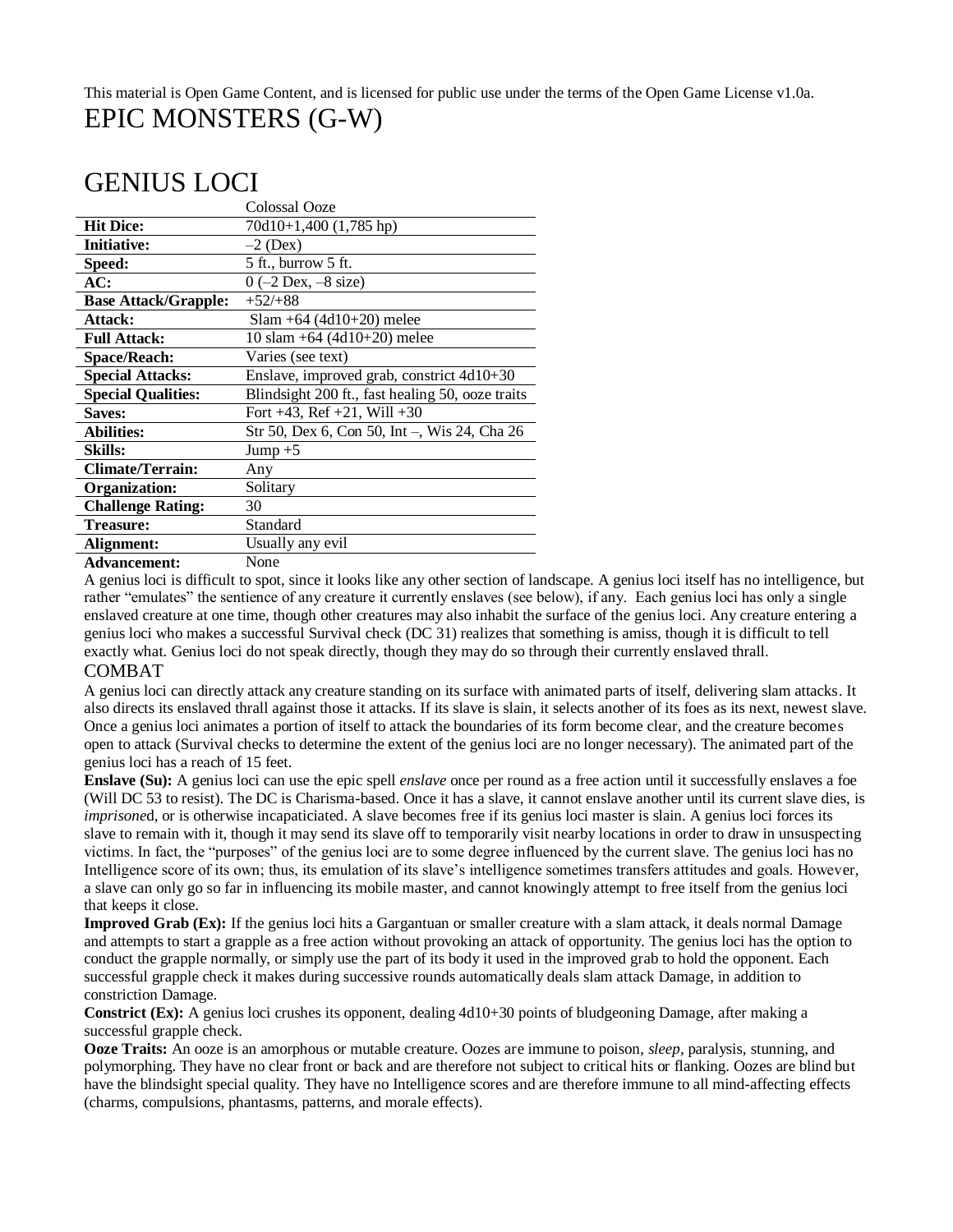# GIBBERING ORB

|                             | Huge Aberration                                                                                 |
|-----------------------------|-------------------------------------------------------------------------------------------------|
| <b>Hit Dice:</b>            | 27d8+216 (337 hp)                                                                               |
| <b>Initiative:</b>          | $+20 (+12$ Dex, $+8$ Superior Initiative)                                                       |
| Speed:                      | 5 ft., fly 20 ft. (good)                                                                        |
| AC:                         | $48 (+12 \text{ Dex}, -2 \text{ size}, +16 \text{ natural} \text{ arrow}, +12 \text{ insight})$ |
| <b>Base Attack/Grapple:</b> | $+20/+39$                                                                                       |
| Attack:                     | 24 eye rays $+31$ ranged touch, 12 bites $+28(2d8+5/19-20)$ melee                               |
| <b>Full Attack:</b>         | 24 eye rays $+31$ ranged touch, 12 bites $+28$ (2d8+5/19-20) melee                              |
| <b>Space/Reach:</b>         | 15 ft./10 ft.                                                                                   |
| <b>Special Attacks:</b>     | Gibbering, improved grab, swallow whole, eye rays, spell-like abilities                         |
| <b>Special Qualities:</b>   | All-around vision, flight, amorphous, SR 37, DR 10/epic                                         |
| Saves:                      | Fort $+21$ , Ref $+21$ , Will $+24$                                                             |
| <b>Abilities:</b>           | Str 32, Dex 35, Con 27, Int 40, Wis 24, Cha 22                                                  |
| <b>Skills:</b>              | Concentration +38, Escape Artist +42, Jump -4, Knowledge (arcana) +37, Hide +34, Listen +37,    |
|                             | Move Silently +34, Search +37, Speak Language (any five), Spot +37                              |
| <b>Feats:</b>               | Flyby Attack, Improved Initiative, Improved Critical (bite), Iron Will, Multiattack, Weapon     |
|                             | Focus (eye ray), Weapon Focus (bite)                                                            |
| <b>Epic Feats:</b>          | Epic Fortitude, Polyglot, Superior Initiative                                                   |
| <b>Climate/Terrain:</b>     | Any land and underground                                                                        |
| Organization:               | Solitary                                                                                        |
| <b>Challenge Rating:</b>    | 27                                                                                              |
| <b>Treasure:</b>            | Standard                                                                                        |
| Alignment:                  | Usually chaotic evil                                                                            |
| <b>Advancement:</b>         | 27–54 HD (Huge); 55–108 HD (Gargantuan)                                                         |

A gibbering orb can speak all languages.

A gibbering orb's natural weapons are treated as epic for the purpose of overcoming damage reduction.

### COMBAT

The gibbering orb has the ability to bite its foes by extending a pseudopod with one of its mouths protruding from the end. The orb can extend four of these at any one foe, or a total of twelve in any given round. At the same time, the legions of eyes have the ability to cast a host of spells at a rapid rate.

Gibbering (Su): The cacophony of speech emanating from the scores of mouths that make up the orb forces all within 60 feet of the creature to succeed at a Will save each round (DC 40) or suffer the effects of an *insanity* spell.

**Improved Grab (Ex):** To use this ability, the gibbering orb must hit with a bite attack. If it gets a hold, the orb automatically deals bite Damage and can attempt to swallow whole.

**Swallow Whole (Ex):** A gibbering orb can attempt to swallow a Large or smaller opponent by making a successful grapple check. Once inside, the opponent takes 4d8 points of constriction Damage plus 3d10 points of acid Damage per round. A swallowed creature can cut its way out by using claws or a light slashing weapon to deal 20 points of Damage in a single blow (AC 16, DR 10/epic still applies). Once the creature exits, the fluidlike body structure of the orb closes the wound; other swallowed opponents must cut their own way out. When a creature dies by being swallowed whole (or when a creature killed by the gibbering orb in some other fashion is eaten by it), the gibbering orb absorbs the creature's known spells, prepared spells, and spell-like abilities. The orb can use any two of those abilities per round as a free action. Each originates from an eye that is not producing an eye ray (see below) that round. Stolen spells and spell-like abilities are lost after 24 hours. **Eye Rays (Su):** Two dozen of the eyes can each produce a magical ray each round, with each eye emulating a spell from among the list of spells below as if cast by a 27th-level caster. The save DCs, where applicable, are 16 + spell level. A gibbering orb has no directional limitations on where it can point its eye rays, because the eyes orbiting around its body drift and float wherever needed. However, a gibbering orb can never aim more than five rays at any single target, due to limitations of aiming. All rays have a range of 150 feet. Each of these effects functions as a ray, regardless of the normal parameters of the spell it resembles. That is, each is usable against a single target and requires a ranged touch attack. The eye rays are: *cone of cold, disintegrate, dominate monster, energy drain, feeblemind, finger of death, flesh to stone, greater dispelling, harm, hold monster, horrid wilting, implosion, inflict critical wounds, lightning bolt, magic missile, mage's disjunction, irresistible dance, polymorph any object, power word blind, power word kill, power word stun, prismatic spray, slay living,* and *temporal stasis.* 

**Spell-Like Abilities:** At will—Two stolen spells or spell-like abilities per round. Caster level 27th, save DC 16 + spell level. **All-Around Vision (Ex):** The gibbering orb's many eyes give it a +4 racial bonus on Spot and Search checks.

**Flight (Ex):** The gibbering orb's body is naturally buoyant. This buoyancy allows it to fly as the spell, as a free action, at a speed of 20 feet. This buoyancy also grants it a permanent *feather fall* effect with personal range.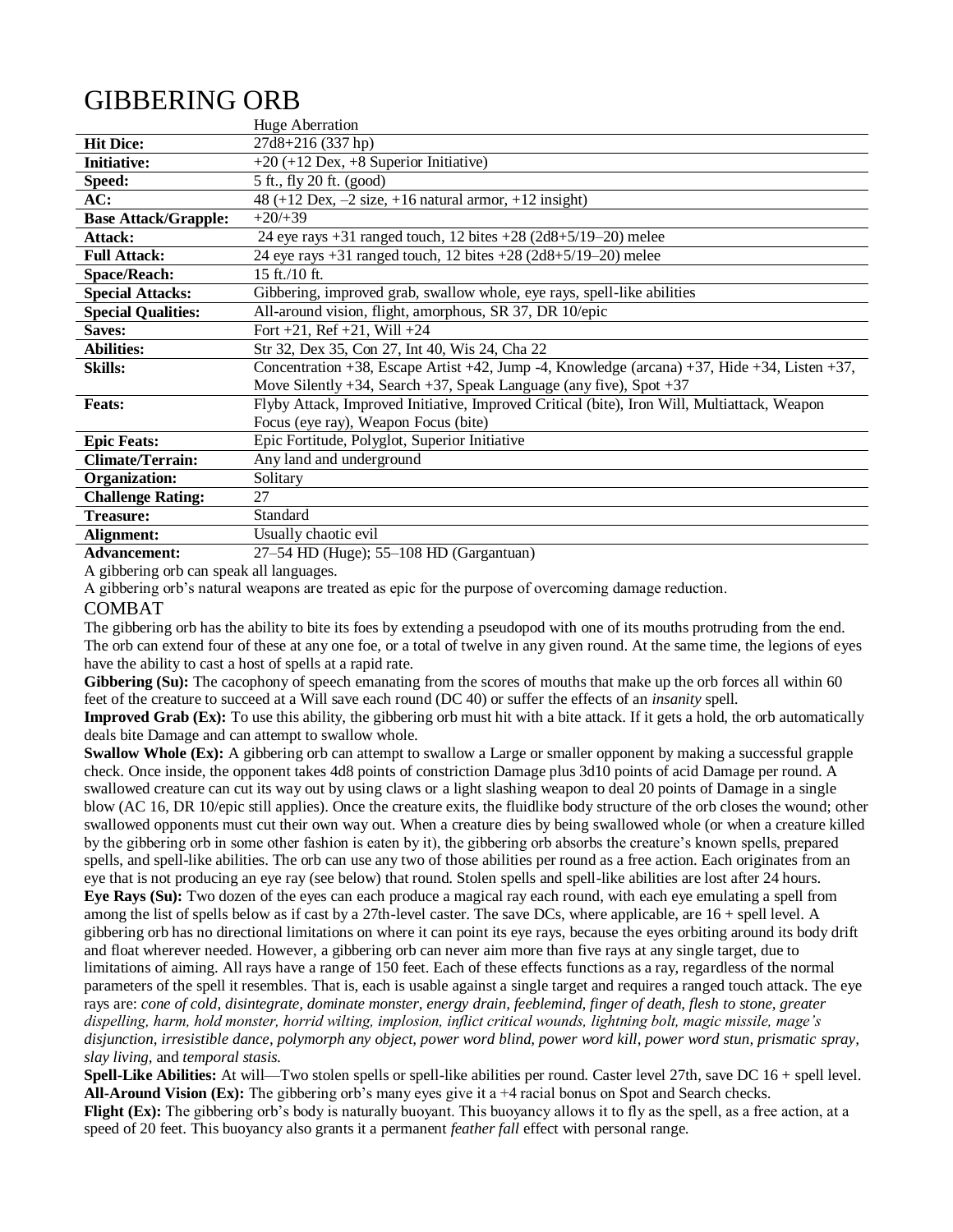**Amorphous (Ex):** A gibbering orb is not subject to critical hits. It has no clear front or back, so it cannot be flanked.

# GLOOM

|                             | Medium-Size Monstrous Humanoid                                                                |
|-----------------------------|-----------------------------------------------------------------------------------------------|
| <b>Hit Dice:</b>            | 25d8+225 (337 hp)                                                                             |
| <b>Initiative:</b>          | $+26 (+18$ Dex, $+8$ Superior Initiative)                                                     |
| Speed:                      | 30 ft.                                                                                        |
| AC:                         | $40 (+18$ Dex, $+12$ insight)                                                                 |
| <b>Base Attack/Grapple:</b> | $+25/+36$                                                                                     |
| Attack:                     | +10 keen dagger of human dread +54 (1d4+21/17-20) melee                                       |
| <b>Full Attack:</b>         | $+10$ keen dagger of human dread $+54/+49/+44/+39$ (1d4+21/17-20) melee                       |
| <b>Space/Reach:</b>         | $5 \text{ ft}$ ./5 ft.                                                                        |
| <b>Special Attacks:</b>     | Fear gaze, sneak attack $+13d6$                                                               |
| <b>Special Qualities:</b>   | Blindsight 60 ft., opportunist, quiescence, spell-like abilities, SR 35, DR 10/epic           |
| <b>Saves:</b>               | Fort +17, Ref +32, Will +21                                                                   |
| <b>Abilities:</b>           | Str 32, Dex 46, Con 29, Int 26, Wis 25, Cha 30                                                |
| <b>Skills:</b>              | Bluff +38, Climb +39, Hide +46, Intimidate +38, Jump +39, Listen +35, Move Silently +66, Spot |
|                             | $+35$ , Survival $+35$ , Tumble $+46$                                                         |
| <b>Feats:</b>               | Dodge, Improved Initiative, Improved Critical (dagger), Mobility, Spring Attack, Weapon       |
|                             | Finesse, Weapon Focus (dagger)                                                                |
| <b>Epic Feats:</b>          | Sneak Attack of Opportunity, Superior Initiative                                              |
| <b>Climate/Terrain:</b>     | Any urban                                                                                     |
| Organization:               | Solitary                                                                                      |
| <b>Challenge Rating:</b>    | 25                                                                                            |
| <b>Treasure:</b>            | Nonstandard (just its dagger)                                                                 |
| Alignment:                  | Usually lawful evil                                                                           |
| Advancement:                | 25+ HD (Medium-size)                                                                          |

In the hand of any other creature but a gloom, the dagger is a *+5 keen dagge*r.

A gloom's natural weapons are treated as epic for the purpose of overcoming damage reduction.

### COMBAT

Fear Gaze (Su): Viewing the gloom's face inspires terror. Creatures that meet the gloom's gaze must succeed at a Will save (DC 32) or suffer the effects of a *fear* spell as cast by a 20th-level caster. The DC is Charisma-based.

**Opportunist (Ex):** This ability functions like the rogue class feature of the same name.

**Sneak Attack (Ex):** A gloom is able to sneak attack as a 25th-level rogue, dealing 13d6 extra Damage.

**Quiescence (Su):** A gloom is constantly silent, as per the *silence* spell, although the area does not extend beyond the creature itself. This quality gives it a +20 racial bonus on Move Silently checks (it is still possible for a gloom to create noise, such as by bumping into something that scrapes on the floor or by sounding a chime). The gloom can lower this effect at will. **Spell-Like Abilities:** At will—*shadow walk;* 3/day— *true strike.* Caster level 20th; save DC 20 + spell level. The DC is Charisma-based.

### GOLEM

|                           | <b>Mithral Golem</b>                                                          | <b>Adamantine Golem</b>                                     |
|---------------------------|-------------------------------------------------------------------------------|-------------------------------------------------------------|
|                           | Huge Construct                                                                | Huge Construct                                              |
| <b>Hit Dice:</b>          | $36d10+40(238 hp)$                                                            | 54d10+40 (337 hp)                                           |
| <b>Initiative:</b>        | $+4$ (Dex)                                                                    | $-1$ (Dex)                                                  |
| Speed:                    | 40 ft.                                                                        | $20$ ft. (can't run)                                        |
| AC:                       | 42 $(-2 \text{ size}, +4 \text{ Dev}, +26 \text{ natural}, +4 \text{ haste})$ | 37 $(-2 \text{ size}, -1 \text{ Dev}, +30 \text{ natural})$ |
| <b>Base Attack/</b>       | $+27/+49$                                                                     | $+40/+68$                                                   |
| Grapple:                  |                                                                               |                                                             |
| Attack:                   | $Slam +39(4d10+14)$ melee                                                     | $Slam + 58 (6d10+20)$ melee                                 |
| <b>Full Attack:</b>       | 2 slams $+39$ (4d10+14) melee                                                 | 2 slams $+58$ (6d10+20) melee                               |
| <b>Space/Reach:</b>       | $15$ ft./ $15$ ft.                                                            | $15$ ft./ $15$ ft.                                          |
| <b>Special Attacks:</b>   |                                                                               | Trample                                                     |
| <b>Special Qualities:</b> | Construct traits, magic immunity, DR 15/epic                                  | Construct traits, magic immunity, DR 20/epic                |
|                           | and adamantine, alacrity                                                      | and adamantine                                              |
| Saves:                    | Fort +12, Ref +16, Will +12                                                   | Fort +18, Ref +17, Will +18                                 |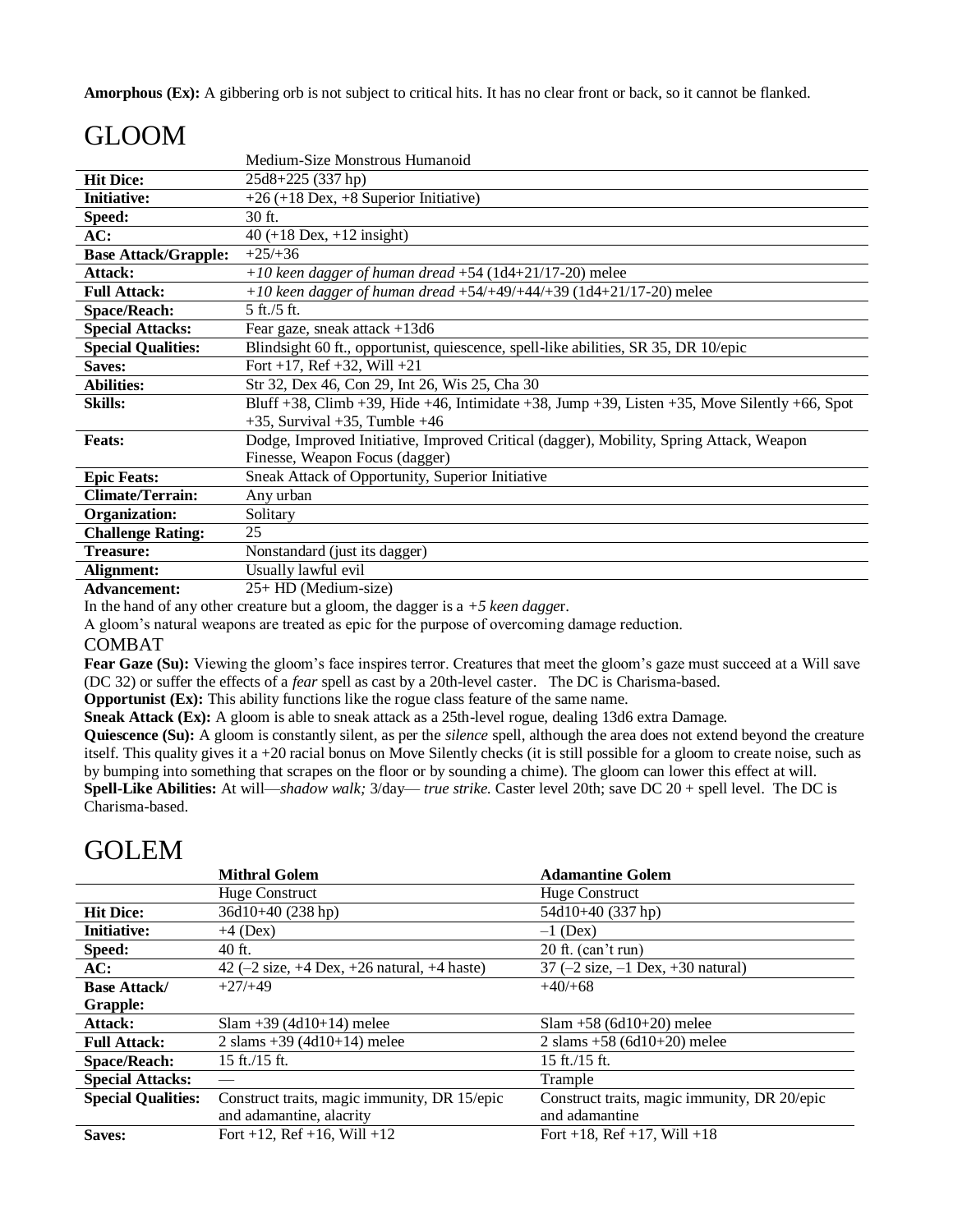| <b>Skills:</b>          | $Jump + 18$                                 | $Jump + 14$                                |
|-------------------------|---------------------------------------------|--------------------------------------------|
| <b>Abilities:</b>       | Str 39, Dex 19, Con -, Int -, Wis 11, Cha 1 | Str 51, Dex 9, Con -, Int -, Wis 11, Cha 1 |
| <b>Climate/Terrain:</b> | Any land                                    | Any land                                   |
| Organization:           | Solitary                                    | Solitary                                   |
| <b>Challenge</b>        | 21                                          | 25                                         |
| <b>Rating:</b>          |                                             |                                            |
| <b>Treasure:</b>        | None                                        | None                                       |
| Alignment:              | Always neutral                              | Always neutral                             |
| <b>Advancement:</b>     | 37–54 HD (Huge); 55–72 HD (Gargantuan)      | 55-82 HD (Huge); 83-108 HD (Gargantuan)    |

### MITHRAL GOLEM

A mithral golem cannot speak or make any vocal noise, nor does it have any distinguishable odor. Unlike most golems, it can run just as well as a normal creature.

A mithral golem's natural weapons are treated as epic for the purpose of overcoming damage reduction.

### Combat

**Alacrity (Su):** Once per round, the mithral golem may take an extra standard action (either before or after its other actions in the round).

**Magic Immunity (Ex):** A mithral golem is immune to all magical and supernatural effects, except as follows. A *slow* spell negates its alacrity for 1d4 rounds, while a *haste* spell restores 1d6 hit points per level of the caster (maximum 10d6) or restores its alacrity, if previously negated by a *slow* spell. Multiple *slow* spells simply extend the duration of the effect.

### **Construction**

A mithral golem's body is sculpted from 8 1/2 tons of pure iron and is then polymorphed into mithral (using *polymorph any objec*t). A mithral golem costs 250,000 gold pieces to create, which includes 5,000 gp for the body. Assembling the body requires a successful Craft (armorsmithing) or Craft (weaponsmithing) check (DC 30). The creator must be 25th level, have the Craft Epic Magic Arms and Armor feat, and be able to cast arcane spells. Completing the ritual drains 5,000 XP from the creator and requires *geas/quest, haste,* and *wis*h.

### ADAMANTINE GOLEM

An adamantine golem cannot speak or make any vocal noise, nor does it have any distinguishable odor.

An adamantine golem's natural weapons are treated as epic for the purpose of overcoming damage reduction. Combat

**Trample (Ex):** As a standard action during its turn each round, the adamantine golem can literally run over an opponent at least one size category smaller than itself. The trample deals 8d10+30 points of bludgeoning Damage. Trampled opponents can either attempt attacks of opportunity at a –4 penalty or Reflex saves (DC 57) for half Damage. The DC is Strength-based. **Magic Immunity (Ex):** An adamantine golem is immune to all magical and supernatural effects.

### Construction

An adamantine golem's body is sculpted from 45,000 pounds of pure iron and is then polymorphed into adamantine (using *polymorph any objec*t). The golem costs 500,000 gold pieces to create, which includes 25,000 gp for the body. Assembling the body requires a successful Craft (armorsmithing) or Craft (weaponsmithing) check (DC 40). The creator must be 30th level, have the Craft Epic Magic Arms and Armor feat, and be able to cast arcane spells. Completing the ritual drains 10,000 XP from the creator and requires *crushing hand, geas/quest,* and *wis*h.

|                             | Colossal Aberration                                                                            |
|-----------------------------|------------------------------------------------------------------------------------------------|
| <b>Hit Dice:</b>            | $20d8+220(310 hp)$                                                                             |
| <b>Initiative:</b>          | $+14$ (Dex)                                                                                    |
| Speed:                      | 60 ft., fly 120 ft. (perfect)                                                                  |
| AC:                         | 40 $(-8 \text{ size}, +14 \text{ Dev}, +24 \text{ natural} \text{arrow})$                      |
| <b>Base Attack/Grapple:</b> | $+15/+39$                                                                                      |
| Attack:                     | Coil whip $+21$ (4d6+8) melee                                                                  |
| <b>Full Attack:</b>         | Coil whip $+21$ (4d6+8) melee, sting $+19$ (2d8+4 plus poison) melee, bite $+13$ (4d8+4) melee |
| <b>Space/Reach:</b>         | $30$ ft./ $20$ ft.                                                                             |
| <b>Special Attacks:</b>     | Charming gaze, poison, improved grab, constrict 4d6+12                                         |
| <b>Special Qualities:</b>   | Flight, SR 30, DR 5/epic                                                                       |
| Saves:                      | Fort +17, Ref +22, Will +22                                                                    |
| <b>Abilities:</b>           | Str 27, Dex 38, Con 32, Int 35, Wis 31, Cha 36                                                 |

# HA-NAGA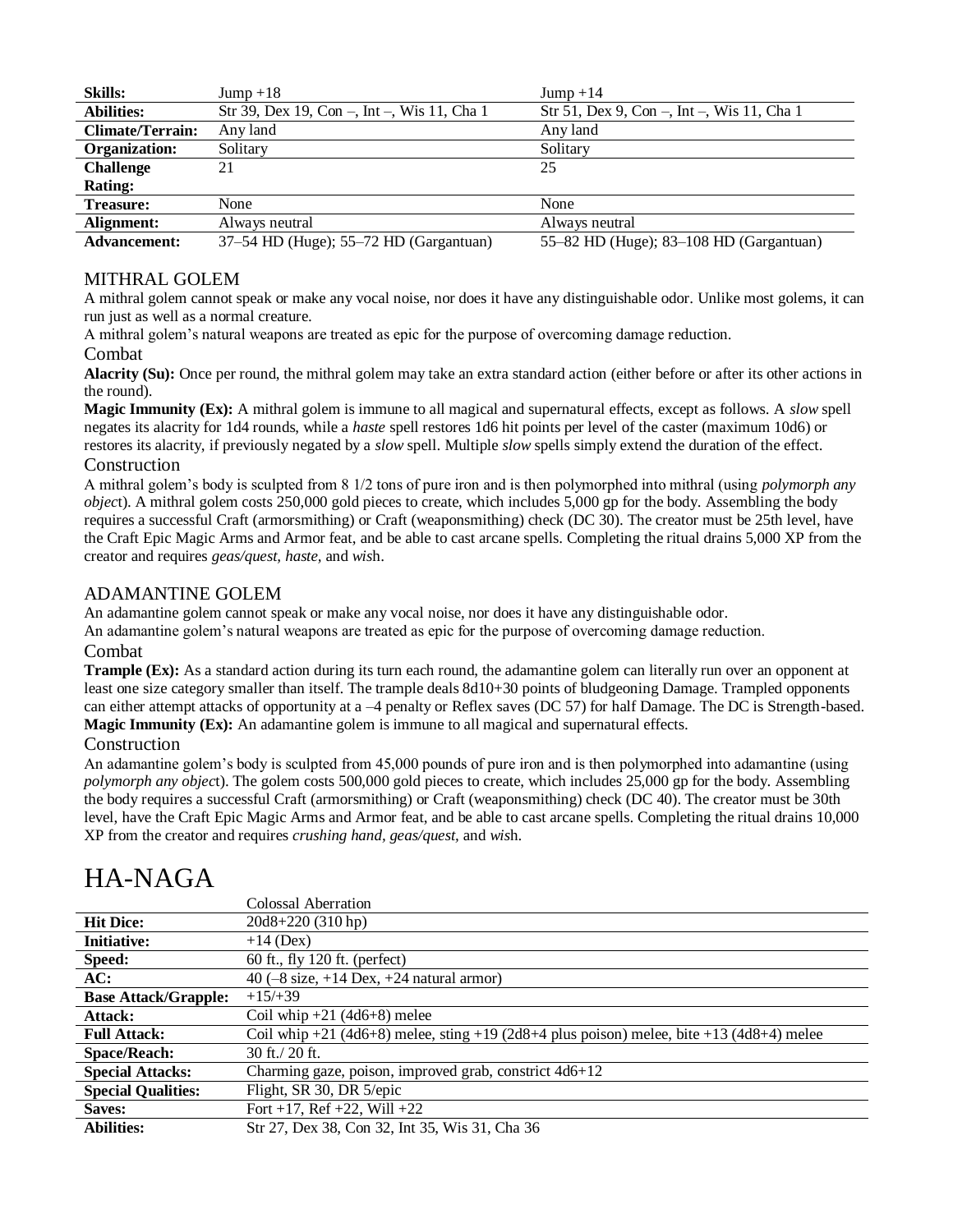| <b>Skills:</b>           | Appraise +35, Concentration +34, Bluff +24, Diplomacy +38, Escape Artist +37, Hide +21, Jump<br>+20, Knowledge (arcana, history, religion) +35, Listen +33, Move Silently +37, Search +35,<br>Sense Motive $+24$ , Spellcraft $+37$ , Spot $+33$ |
|--------------------------|--------------------------------------------------------------------------------------------------------------------------------------------------------------------------------------------------------------------------------------------------|
| <b>Feats:</b>            | Dodge, Flyby Attack, Lightning Reflexes, Mobility, Multiattack, Quicken Spell, Weapon Finesse                                                                                                                                                    |
| <b>Climate/Terrain:</b>  | Temperate and warm land or underground                                                                                                                                                                                                           |
| Organization:            | Solitary or nest $(2-4)$                                                                                                                                                                                                                         |
| <b>Challenge Rating:</b> | 22                                                                                                                                                                                                                                               |
| <b>Treasure:</b>         | Standard                                                                                                                                                                                                                                         |
| Alignment:               | Usually chaotic evil                                                                                                                                                                                                                             |
| Advancement.             | $21-40$ HD (Colossal)                                                                                                                                                                                                                            |

**Advancement:** 21–40 HD (Colossal)

A ha-naga's natural weapons are treated as epic for the purpose of overcoming damage reduction.

#### COMBAT

**Flight (Su):** As per the *fly* spell, 120 ft. (perfect). This ability gives the ha-naga a +6 circumstance bonus on Move Silently checks.

**Charming Gaze (Su):** As *mass charm monster,* 90 ft., Will save (DC 33). The DC is Charisma-based.

**Chameleon Ability (Ex):** Ha-nagas can blend in with their surroundings, giving them a +8 circumstance bonus on Hide checks.

**Improved Grab (Ex):** To use this ability, the ha-naga must hit with its coil whip attack. If it succeeds, it can constrict. **Constrict (Ex):** A ha-naga deals 4d6+12 points Damage with a successful grapple attack against Huge or smaller opponents. **Poison (Ex):** Sting, Fort save (DC 31); initial and secondary Damage 2d8 temporary Con. The DC is Constitution-based. **Spells:** Ha-nagas can cast spells as 21st-level sorcerers, and can also cast cleric spells and spells from the domains of Chaos and Evil as arcane spells (save DC 33 + spell level). The DC is Charisma-based.

# HAGUNEMNON (PROTEAN)

|                             | Large Aberration (Shapechanger)                                                                                                                                                                                                                                                                                                                                                                                        |  |
|-----------------------------|------------------------------------------------------------------------------------------------------------------------------------------------------------------------------------------------------------------------------------------------------------------------------------------------------------------------------------------------------------------------------------------------------------------------|--|
| <b>Hit Dice:</b>            | 44d8+616 (814 hp)                                                                                                                                                                                                                                                                                                                                                                                                      |  |
| <b>Initiative:</b>          | $+17$ (+13 Dex, +4 Improved Initiative)                                                                                                                                                                                                                                                                                                                                                                                |  |
| Speed:                      | 50 ft.                                                                                                                                                                                                                                                                                                                                                                                                                 |  |
| AC:                         | 50 $(-1 \text{ size}, +13 \text{ Dev}, +28 \text{ natural})$                                                                                                                                                                                                                                                                                                                                                           |  |
| <b>Base Attack/Grapple:</b> | $+33/+58$                                                                                                                                                                                                                                                                                                                                                                                                              |  |
| Attack:                     | Slam +54 $(2d6+21/19-20)$ melee                                                                                                                                                                                                                                                                                                                                                                                        |  |
| <b>Full Attack:</b>         | 5 slams $+54$ (2d6+21/19-20) melee                                                                                                                                                                                                                                                                                                                                                                                     |  |
| <b>Space/Reach:</b>         | 10 ft./10 ft.                                                                                                                                                                                                                                                                                                                                                                                                          |  |
| <b>Special Attacks:</b>     | Psionics, destabilize form                                                                                                                                                                                                                                                                                                                                                                                             |  |
| <b>Special Qualities:</b>   | Alter shape, DR 10/epic, darkvision 120 ft., immunities, regeneration 50, spell resistance 39                                                                                                                                                                                                                                                                                                                          |  |
| Saves:                      | Fort $+40$ , Ref $+39$ , Will $+32$                                                                                                                                                                                                                                                                                                                                                                                    |  |
| <b>Abilities:</b>           | Str 53, Dex 37, Con 39, Int 20, Wis 23, Cha 34                                                                                                                                                                                                                                                                                                                                                                         |  |
| <b>Skills:</b>              | Bluff +59, Diplomacy +53, Disguise +59, Hide +35, Intimidate +47, Jump +29, Listen +55,                                                                                                                                                                                                                                                                                                                                |  |
|                             | Move Silently $+35$ , Sense Motive $+29$ , Spot $+55$                                                                                                                                                                                                                                                                                                                                                                  |  |
| <b>Feats:</b>               | Alertness, Cleave, Combat Reflexes, Endurance, Great Cleave, Great Fortitude, Improved                                                                                                                                                                                                                                                                                                                                 |  |
|                             | Initiative, Iron Will, Lightning Reflexes, Multiattack, Power Attack, Weapon Focus (slam)                                                                                                                                                                                                                                                                                                                              |  |
| <b>Epic Feats:</b>          | Blinding Speed, Devastating Critical (slam), Overwhelming Critical (slam)                                                                                                                                                                                                                                                                                                                                              |  |
| <b>Climate/Terrain:</b>     | Any                                                                                                                                                                                                                                                                                                                                                                                                                    |  |
| Organization:               | Solitary                                                                                                                                                                                                                                                                                                                                                                                                               |  |
| <b>Challenge Rating:</b>    | 29                                                                                                                                                                                                                                                                                                                                                                                                                     |  |
| <b>Treasure:</b>            | Standard                                                                                                                                                                                                                                                                                                                                                                                                               |  |
| Alignment:                  | Always chaotic neutral                                                                                                                                                                                                                                                                                                                                                                                                 |  |
| $\mathbf{A}$                | $\mathcal{L}$ fo IID $\mathcal{L}$ $\rightarrow$ $\mathcal{L}$ $\mathcal{L}$ and $\mathcal{L}$ $\mathcal{L}$ $\rightarrow$ $\mathcal{L}$ $\mathcal{L}$ $\rightarrow$ $\mathcal{L}$ $\rightarrow$ $\mathcal{L}$ $\rightarrow$ $\mathcal{L}$ $\rightarrow$ $\mathcal{L}$ $\rightarrow$ $\mathcal{L}$ $\rightarrow$ $\mathcal{L}$ $\rightarrow$ $\mathcal{L}$ $\rightarrow$ $\mathcal{L}$ $\rightarrow$ $\mathcal{L}$ $\$ |  |

**Advancement:** 45–59 HD (Large); 60–74 HD (Huge); 75–89 HD (Huge)

A hagunemnon's natural weapons are treated as epic for the purpose of overcoming damage reduction.

#### COMBAT

**Psionics (Sp):** At will *—detect thoughts, dimension door, ethereal jaunt, knock, nondetection, plane shift, suggestio*n. Caster level 20th, save DC 22.

**Destabilize Form (Su):** If a protean hits with two or more slam attacks in the same round, it partly destabilizes its foe's physical form, dealing an additional 4d6+31 points of Damage as well as 2 points of temporary Constitution Damage. If the victim is drained to 0 Constitution, its dead body is only so much clear fluid that drains away unless somehow preserved by friends of the victim.

Alter Shape (Ex): A protean can assume the shape of any combination of physical nondeific creatures at the same time as a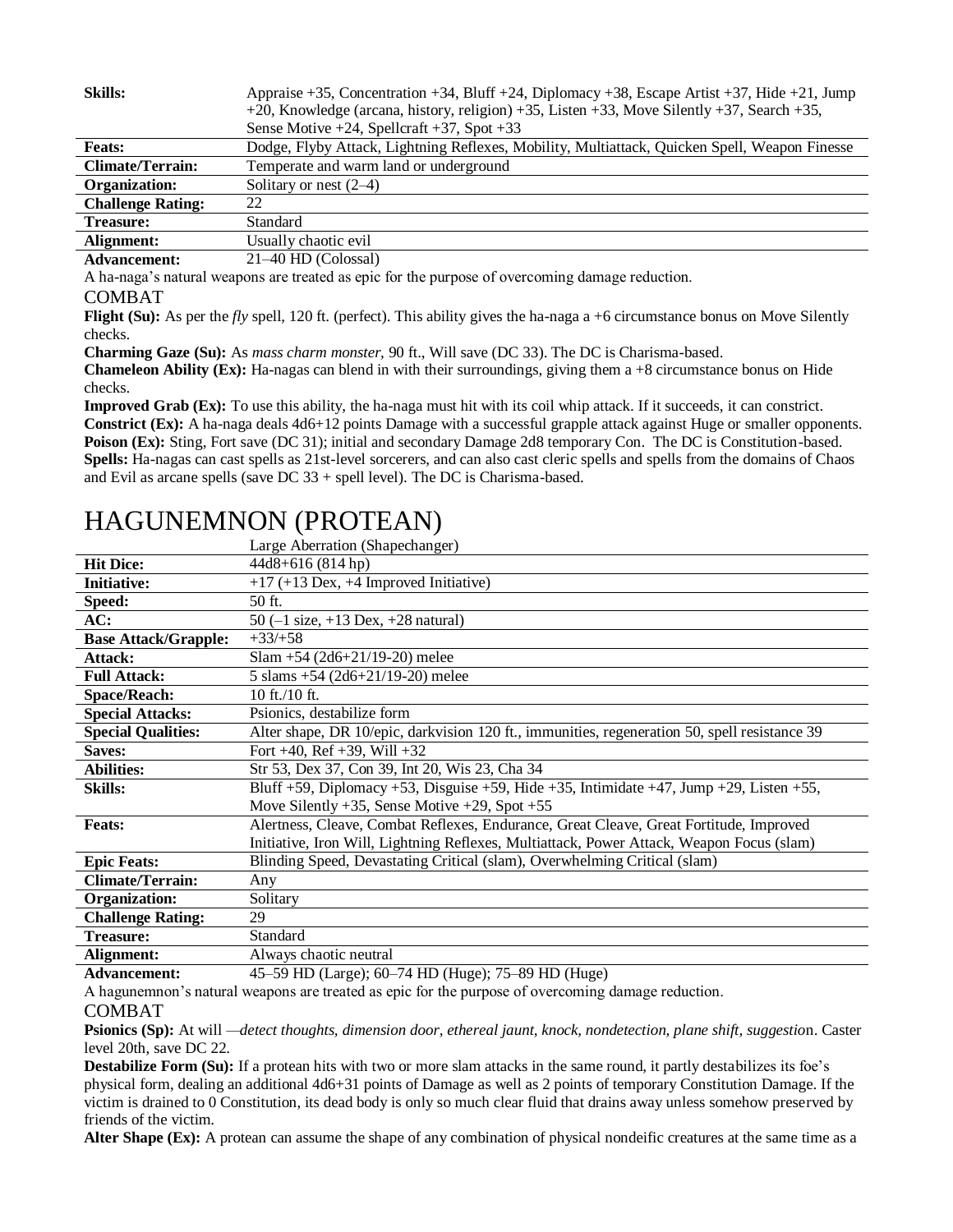free action. In fact, a protean's form constantly boils, and it requires a move-equivalent action each round for a protean to maintain a certain shape (even if that shape is a combination of several shapes). Whatever its present form, the protean retains all its own special qualities. Plus, it gains the advantage of up to four extraordinary abilities from the forms it mimics (but not spell-like or supernatural powers). The assumed form can be no smaller than a flea and no larger than 200 feet in its largest dimension (make sure to take into account rules for reach and size modifiers to AC and melee attacks). Incorporeal traits can also be assumed, which counts as a single extraordinary ability. If a hagunemnon assumes a partial form that confers an extraordinary ability already possessed by the creature, only the better of the two abilities is retained. No matter its form, the protean can never make more than five attacks using a full-round action. However, it may substitute a melee attack form for one of its slam attacks, using its own base attack bonus and Strength modifier to Damage, but dealing base Damage appropriate to the attack type.

|                           | <b>Hoary Hunter</b>                                  | <b>Hoary Steed</b>                                          |
|---------------------------|------------------------------------------------------|-------------------------------------------------------------|
|                           | Medium-Size Fey (Cold)                               | Large Magical Beast (Cold)                                  |
| <b>Hit Dice:</b>          | 46d6+598 (759 hp)                                    | 12d10+36 (102 hp)                                           |
| <b>Initiative:</b>        | $+19$ (+11 Dex, +8 Superior Initiative)              | $+8$ (+4 Dex, +4 Improved Initiative)                       |
| Speed:                    | 30 ft.                                               | 40 ft., fly 90 ft. (good)                                   |
| AC:                       | 46 (+11 Dex, +15 insight, +10 natural)               | 23 $(-1 \text{ size}, +4 \text{ Dev}, +10 \text{ natural})$ |
| <b>Base Attack/</b>       | $+23/+37$                                            | $+12/+22$                                                   |
| <b>Grapple:</b>           |                                                      |                                                             |
| Attack:                   | +6 keen longsword of binding $+46$ (1d8+27/17-       | Hoof +17 (3d6+6) melee                                      |
|                           | 20 plus 1d6 plus binding) melee                      |                                                             |
| <b>Full Attack:</b>       | +6 keen longsword of binding $+46/+41/+36/+31$       | 2 hooves $+17$ (3d6+6) melee, bite $+15$ (5d8+3)            |
|                           | $(1d8+27/17-20$ plus 1d6 plus <i>binding</i> ) melee | melee                                                       |
| <b>Space/Reach:</b>       | 5 ft./5 ft.                                          | 10 ft./5 ft.                                                |
| <b>Special Attacks:</b>   | Spell-like abilities                                 |                                                             |
| <b>Special Qualities:</b> | Cold immunity, fire vulnerability, SR 36, DR         | Cold immunity, fire vulnerability, air walk,                |
|                           | 10/epic and cold iron                                | astral projection and etherealness, magic circle            |
|                           |                                                      | against good, misty breath, SR 20, DR 5/magic               |
|                           |                                                      | and cold iron, immunities                                   |
| Saves:                    | Fort +28, Ref +36, Will +31                          | Fort +11, Ref +12, Will +5                                  |
| <b>Abilities:</b>         | Str 38, Dex 33, Con 36, Int 21, Wis 23, Cha 26       | Str 22, Dex 18, Con 17, Int 6, Wis 13, Cha 14               |
| <b>Skills:</b>            | Diplomacy +14, Hide +60, Intimidate +57,             | Jump +10, Listen +8, Spot +13                               |
|                           | Knowledge (geography, nature) +54, Listen            |                                                             |
|                           | +55, Move Silently +60, Ride +60, Search +54,        |                                                             |
|                           | Sense Motive $+55$ , Spot $+55$ , Survival $+55$     |                                                             |
| <b>Feats:</b>             | Blind-Fight, Cleave, Great Cleave, Improved          | Alertness, Endurance, Flyby Attack, Improved                |
|                           | Critical (longsword), Improved Initiative,           | Initiative, Multiattack                                     |
|                           | Mounted Combat, Power Attack, Ride-by                |                                                             |
|                           | Attack, Spirited Charge, Track, Trample,             |                                                             |
|                           | Weapon Focus (longsword)                             |                                                             |
| <b>Epic Feats:</b>        | Dire Charge, Epic Weapon Focus (longsword),          |                                                             |
|                           | Overwhelming Critical (longsword), Superior          |                                                             |
|                           | Initiative                                           |                                                             |
| <b>Climate/Terrain:</b>   | Any cold                                             | Any cold                                                    |
| Organization:             | Solitary or company $(2-5)$                          | Solitary (with rider)                                       |
| <b>Challenge Rating:</b>  | 25                                                   | 9                                                           |
| <b>Treasure:</b>          | None                                                 | None                                                        |
| Alignment:                | Always neutral evil                                  | Always neutral evil                                         |
| <b>Advancement:</b>       | 47+ HD (Medium)                                      | 13-24 HD (Large); 25-36 HD (Huge)                           |

## HOARY HUNTER

A hoary hunter's natural weapons are treated as epic for the purpose of overcoming damage reduction. COMBAT

A critical hit (or the blow that would kill or render a foe unconscious) from the hoary hunter's blade does not wound the hunter's prey. Instead, the victim is bodily transported as per a *soul binding* spell heightened to 16th level (DC 30) into a diamond at the end of the sword's hilt.

**Spell-Like Abilities:** At will—*discern location, true strike, fog cloud, hold monster, plane shift;* 3/day—*dimensional anchor, dominate monster, greater dispel magic;* 1/day—mage's *disjunction, contingent recall and resurrection\*.* Caster level 23rd;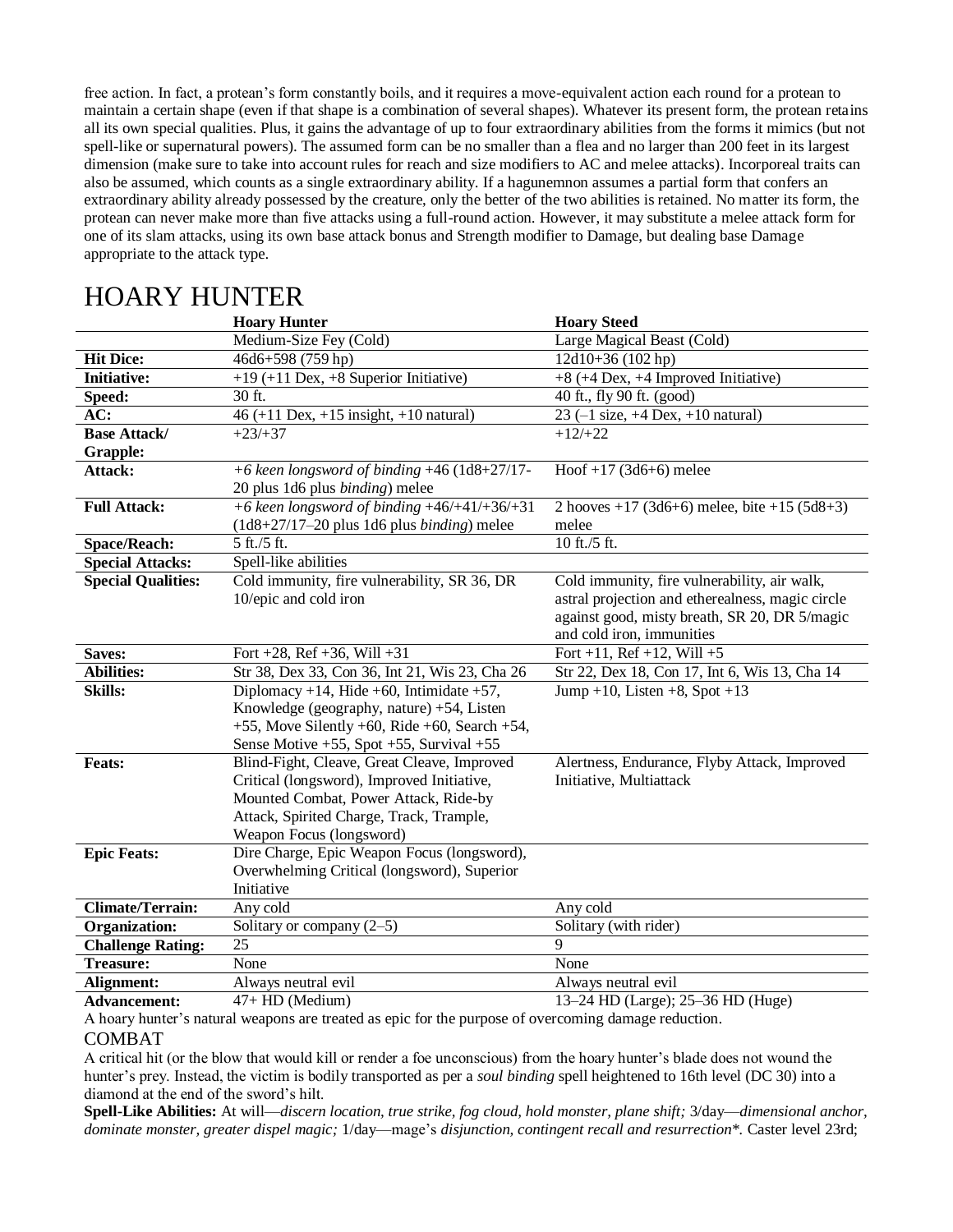save DC 18 + spell level. *\*Contingent recall and resurrection* is a variation on an epic spell. When slain, the hoary hunter is actually transported, with its mount, back to the fey realm, where it is resurrected. The only way to truly slay the hoary hunter is to defeat it in its home realm after this epic spell has been exhausted for the day.

### HOARY STEED

A hoary steed's natural weapons are treated as magic for the purpose of overcoming damage reduction.

Combat

**Air Walk (Su):** A hoary steed can ride through the air as well as on the ground, as though affected by a permanent *air walk*  spell.

**Astral Projection and Etherealness (Su):** These abilities function just like the spells of the same names as cast by a 20thlevel caster.

**Magic Circle Against Good (Su):** This ability continuously duplicates the effects of the spell. A hoary steed cannot suppress this ability.

**Misty Breath (Su):** The breath of a hoary steed functions like a constant *obscuring mist* spell. **Immunities (Ex):** A hoary steed is immune to all *charm* and *hold* spells or abilities.

# HUNEFER

|                             | Medium-Size Undead                                                                           |
|-----------------------------|----------------------------------------------------------------------------------------------|
| <b>Hit Dice:</b>            | $50d12+3(603 hp)$                                                                            |
| <b>Initiative:</b>          | $+16 (+12$ Dex, $+4$ Improved Initiative)                                                    |
| Speed:                      | $100$ ft.                                                                                    |
| AC:                         | 52 (+12 Dex, +20 natural, +10 insight)                                                       |
| <b>Base Attack/Grapple:</b> | $+25/+43$                                                                                    |
| Attack:                     | Slam $+44$ (3d6+18/19-20 (+1d6 on critical hit) plus hunefer rot)                            |
| <b>Full Attack:</b>         | 2 slams $+44$ (3d6+18/19–20 (+1d6 on critical hit) plus hunefer rot)                         |
| <b>Space/Reach:</b>         | 5 ft./5 ft.                                                                                  |
| <b>Special Attacks:</b>     | Despair, hunefer rot, spell-like abilities                                                   |
| <b>Special Qualities:</b>   | Blindsight 300 ft., DR 10/-, fast healing 30, SR 37, undead traits, fire vulnerability       |
| Saves:                      | Fort +18, Ref +30, Will +41                                                                  |
| <b>Abilities:</b>           | Str 47, Dex 35, Con –, Int 18, Wis 38, Cha 36                                                |
| <b>Skills:</b>              | Concentration +66, Jump +46, Knowledge (religion, the planes) +57, Listen +67, Search +57,   |
|                             | Sense Motive $+67$ , Spellcraft $+57$ , Spot $+67$                                           |
| <b>Feats:</b>               | Cleave, Combat Reflexes, Dodge, Expertise, Great Cleave, Great Fortitude, Improved Critical  |
|                             | (slam), Improved Disarm, Improved Initiative, Lightning Reflexes, Mobility, Power Attack,    |
|                             | Toughness, Weapon Focus (slam)                                                               |
| <b>Epic Feats:</b>          | Devastating Critical (slam), Overwhelming Critical (slam), Spell Stowaway (greater teleport) |
| <b>Climate/Terrain:</b>     | Any                                                                                          |
| Organization:               | Solitary, pair, or court $(5-9)$                                                             |
| <b>Challenge Rating:</b>    | 25                                                                                           |
| <b>Treasure:</b>            | Standard                                                                                     |
| Alignment:                  | Always lawful evil                                                                           |
| <b>Advancement:</b>         | 51–56 HD (Medium-size); 57–60 HD (Large); 61–66 HD (Huge); 67–70 HD (Gargantuan); 71+        |
|                             | HD (Colossal)                                                                                |

Hunefers speak all spoken languages, though it takes one 1d4 rounds to switch between languages. COMBAT

**Despair (Su):** The mere sight of a hunefer requires viewers to succeed at a Will saving throw (DC 48) or be paralyzed with fear for 1d4 rounds. Regardless of the outcome of the save, a subject is not again vulnerable to that hunefer's despair ability for 24 hours. The DC is Charisma-based.

**Hunefer Rot (Su):** Supernatural disease—slam, Fort save (DC 35), incubation period instantaneous; Damage 1d6 temporary Con. Unlike normal diseases, hunefer rot requires a victim to make a successful saving throw every round or take another 1d6 points of temporary Constitution Damage. The rot continues until the victim reaches Constitution 0 (and dies) or receives a *remove disease* spell or similar magic. An afflicted creature that dies shrivels away into sand unless both *remove disease* and *raise dead* (or better) are cast on the remains within 2 rounds. If the remains are not so treated, on the third round the dust swirls and forms an 18 HD mummy with the dead foe's equipment under the hunefer's command. (The *mummy dust* epic spell has statistics for an 18 HD mummy.)

**Spell-Like Abilities:** At will—*chain lightning, displacement, haste, knock, greater dispel magic, passwall, scrying, greater teleport, true seeing, unholy aura, weird;* 1/day—*ruin* (epic spell). Caster level 27th; save DC 23 + spell level. The DC is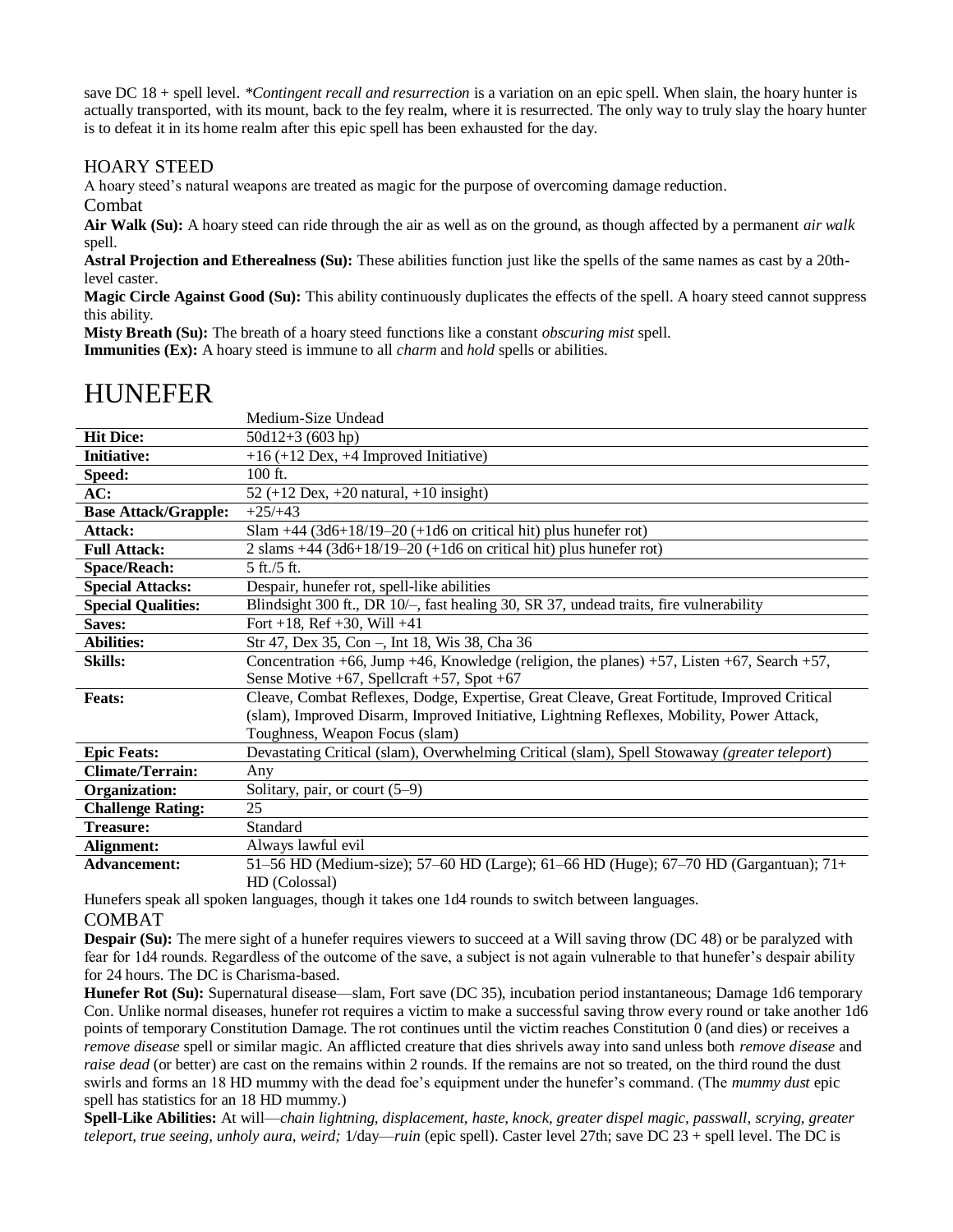#### Charisma-based.

**Undead Traits:** Immune to poison, *sleep,* paralysis, stunning, disease, death, effects, necromantic effects, mind-affecting effects, and any effect requiring a Fortitude save unless it also works on objects. Not subject to critical hits, subdual dam-age, ability Damage, ability drain, or energy drain. Negative energy heals. Not at risk of death from massive Damage, but destroyed at 0 hit points or less. Darkvision 60 ft. Cannot be raised; resurrection works only if creature is willing.

### LAVAWIGHT

|                             | Medium-Size Undead (Fire)                                                                            |
|-----------------------------|------------------------------------------------------------------------------------------------------|
| <b>Hit Dice:</b>            | 32d12 (208 hp)                                                                                       |
| <b>Initiative:</b>          | $+12$ (+8 Dex, +4 Improved Initiative)                                                               |
| Speed:                      | 60 ft.                                                                                               |
| AC:                         | $46 (+8$ Dex, $+28$ natural)                                                                         |
| <b>Base Attack/Grapple:</b> | $+16/+37$                                                                                            |
| Attack:                     | Claw $+40$ (3d8+21/19-20 (+1d6 on critical hit) plus blazefire) melee                                |
| <b>Full Attack:</b>         | 2 claws $+40$ (3d8+21/19-20 (+1d6 on critical hit) plus blazefire) melee, 1 skull butt $+32$ (2d6+10 |
|                             | plus blazefire) melee                                                                                |
| <b>Space/Reach:</b>         | $5 \text{ ft}$ ./5 ft.                                                                               |
| <b>Special Attacks:</b>     | Rend 6d8+31, blazefire, spell-like abilities                                                         |
| <b>Special Qualities:</b>   | Undead traits, fire subtype, heat aura, SR 34, DR $10/-$ , fiery hardness                            |
| <b>Skills:</b>              | Jump +33, Knowledge (religion) +33, Listen +41, Search +35, Spot +41                                 |
| <b>Feats:</b>               | Cleave, Great Cleave, Great Fortitude, Improved Critical (claw), Improved Initiative, Power Attack,  |
|                             | Weapon Focus (claw)                                                                                  |
| <b>Epic Feats:</b>          | Blinding Speed (x2), Epic Weapon Focus (claw), Overwhelming Critical (claw)                          |
| Saves:                      | Fort +12, Ref +18, Will +24                                                                          |
| <b>Abilities:</b>           | Str 52, Dex 27, Con -, Int 10, Wis 22, Cha 28                                                        |
| <b>Climate/Terrain:</b>     | Any                                                                                                  |
| Organization:               | Solitary or pair                                                                                     |
| <b>Challenge Rating:</b>    | 23                                                                                                   |
| <b>Treasure:</b>            | Standard                                                                                             |
| Alignment:                  | Chaotic evil                                                                                         |
|                             | 22.1277221<br>$\sim$ $\sim$ $\sim$ $\sim$ $\sim$ $\sim$ $\sim$ $\sim$                                |

**Advancement:** 33–42 HD (Medium-size); 43–55 HD (Huge)

Lavawights speak Common and Infernal.

#### COMBAT

**Rend (Ex):** If the lavawight hits with both of its claws, it latches onto the opponent's body and tears the flesh. This attack automatically deals an additional 6d8+31 points of Damage.

**Blazefire (Su):** Living creatures taking Damage from a lavawight's attack find themselves ignited with blaze-fire; they must succeed at a Fortitude save (DC 35) or permanently lose 4 hit points. The DC is Charisma-based. The opponent must continue to save every round for the next 6 rounds (7 rounds total) to avoid being permanently drained of 4 more hit points each round. The lavawight heals the same amount of Damage whenever a creature is drained of hit points, gaining any excess as temporary hit points. Tehse temporary hit points last a maximum of 1 hour. If an opponent is slain by blazefire, only blackened ash remains of the victim. Hit points lost to the blazefire never heal naturally and cannot be magically restored they are gone for good.

**Spell-Like Abilities:** At will— *dimension door, flame arrow, spell immunity (sleet storm*), *fireball, wall of fire.* Caster level 22nd; save DC 19 + spell level. The DC is Charisma-based.

**Undead Traits:** Immune to poison, *sleep,* paralysis, stunning, disease, death, effects, necromantic effects, mind-affecting effects, and any effect requiring a Fortitude save unless it also works on objects. Not subject to critical hits, subdual Damage, ability Damage, ability drain, or energy drain. Negative energy heals. Not at risk of death from massive Damage, but destroyed at 0 hit points or less. Darkvision 60 ft. Cannot be raised; resurrection works only if creature is willing. **Heat Aura (Su):** A 10-foot-radius spread heat aura surrounds a lavawight. All creatures of the fire subtype in the field (including the lavawight) are treated as if having turn resistance +6 (if undead) and fast healing 10. Creatures subject to fire

Damage take 2d10 points of fire Damage each round they remain within the heat aura.

**Fire Subtype:** Fire immunity, cold vulnerability..

**Fiery Hardness (Ex):** The lavawight's molten skin provides it with Damage reduction of  $10/-$ .

# LEGENDARY ANIMAL

**Legendary Bear Legendary Tiger**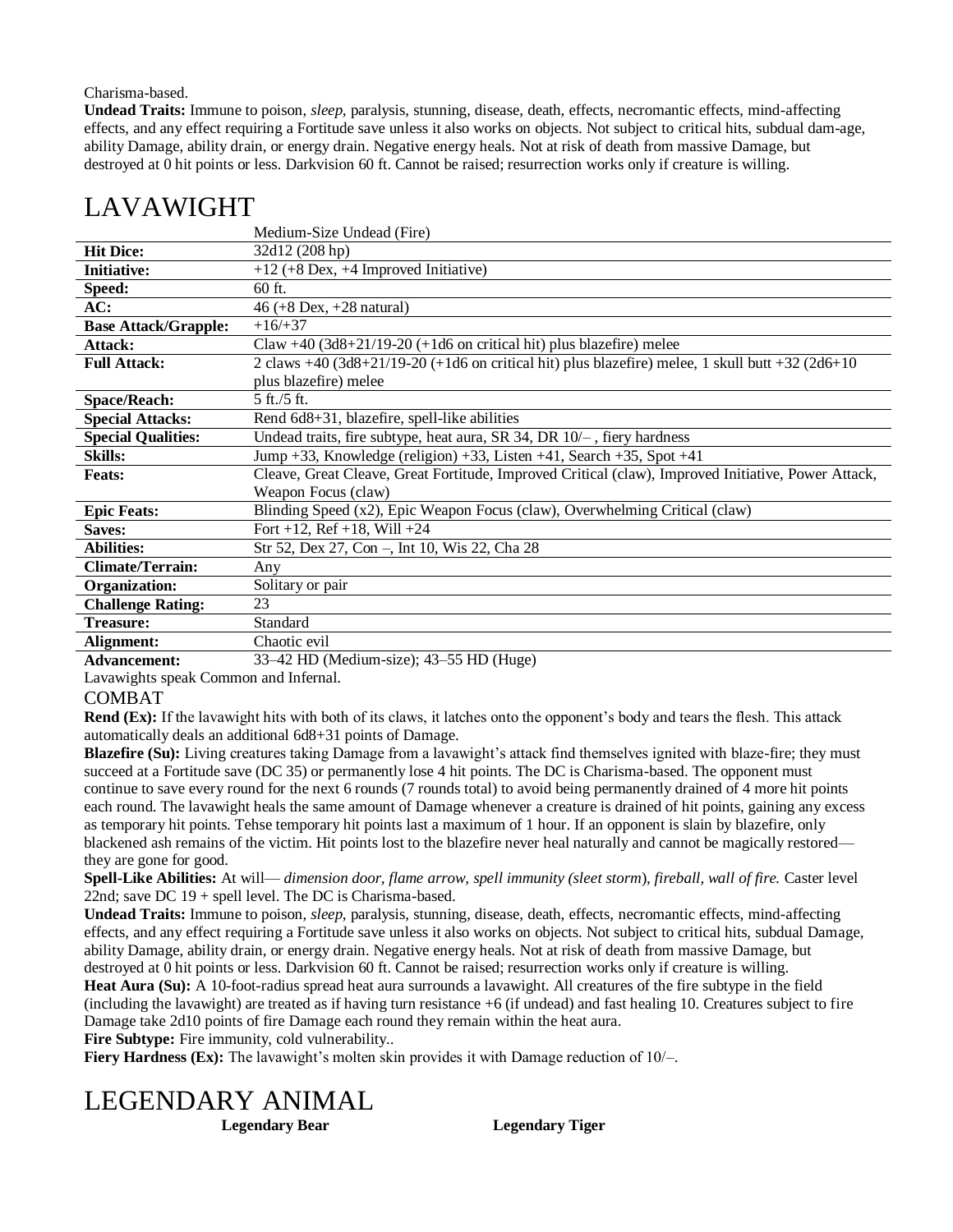|                           | Large Animal                                                | Large Animal                                                |
|---------------------------|-------------------------------------------------------------|-------------------------------------------------------------|
| <b>Hit Dice:</b>          | 20d8+140 (230 hp)                                           | 26d8+188 (305 hp)                                           |
| <b>Initiative:</b>        | +6 (+2 Dex, +4 Improved Initiative)                         | +8 (+4 Dex, +4 Improved Initiative)                         |
| Speed:                    | $50$ ft.                                                    | $50$ ft.                                                    |
| AC:                       | 21 $(-1 \text{ size}, +2 \text{ Dev}, +10 \text{ natural})$ | 23 $(-1 \text{ size}, +4 \text{ Dev}, +10 \text{ natural})$ |
| <b>Base Attack/</b>       | $+15/+32$                                                   | $+19/+34$                                                   |
| <b>Grapple:</b>           |                                                             |                                                             |
| Attack:                   | Claw +27 (2d6+13) melee                                     | Claw +29 $(2d6+11)$ melee                                   |
| <b>Full Attack:</b>       | 2 claws $+27$ (2d6+13) melee, bite $+22$                    | 2 claws $+29$ (2d6+11) melee, bite $+24$                    |
|                           | $(4d6+6)$ melee                                             | $(2d8+5)$ melee                                             |
| <b>Space/Reach:</b>       | 10 ft./5 ft.                                                | 10 ft./5 ft.                                                |
| <b>Special Attacks:</b>   | Improved grab                                               | Pounce, improved grab, rake 2d6+5                           |
| <b>Special Qualities:</b> | Scent                                                       | Scent                                                       |
| Saves:                    | Fort +19, Ref +14, Will +11                                 | Fort +22, Ref +19, Will +12                                 |
| <b>Abilities:</b>         | Str 36, Dex 14, Con 24, Int 2, Wis 16,                      | Str 32, Dex 18, Con 24, Int 2, Wis 14,                      |
|                           | Cha12                                                       | Cha 10                                                      |
| <b>Skills:</b>            | $Climb +15$ , Jump +21, Listen +14, Spot                    | $Climb + 13$ , Hide +15, Jump +19, Listen                   |
|                           | $+14$ , Swim $+20$                                          | $+12$ , Move Silently $+15$ , Spot $+12$ ,                  |
|                           |                                                             | Swim $+16$                                                  |
| <b>Feats:</b>             | Alertness, Athletic, Endurance,                             | Alertness, Athletic, Endurance,                             |
|                           | Improved Initiative, Iron Will, Run,                        | Improved Initiative, Iron Will, Run,                        |
|                           | Track                                                       | Toughness $(x2)$ , Track                                    |
| <b>Climate/Terrain:</b>   | Any forest, hill, mountains, plains, and                    | Any forest, hill, mountains, plains, or                     |
|                           | underground                                                 | underground                                                 |
| Organization:             | Solitary or pair                                            | Solitary or pair                                            |
| <b>Challenge Rating:</b>  | 9                                                           | 10                                                          |
| <b>Treasure:</b>          | None                                                        | None                                                        |
| Alignment:                | Always neutral                                              | Always neutral                                              |
| <b>Advancement:</b>       | $21-40$ HD (Large)                                          | $27-48$ HD (Large)                                          |

### LEGENDARY BEAR

### COMBAT

**Improved Grab (Ex):** To use this ability, a legendary bear must hit with a claw attack.

### LEGENDARY TIGER

### COMBAT

**Pounce (Ex):** If a legendary tiger leaps upon a foe during the first round of combat, it can make a full attack even if it has already taken a move action.

**Improved Grab (Ex):** To use this ability, the legendary tiger must hit with a bite attack. If it gets a hold, it can rake. **Rake (Ex):** A legendary tiger can make two attacks (+30 melee) against a held creature with its hind legs for 2d6+5 points of Damage each. If the legendary tiger pounces on an opponent, it can also rake.

**Skills:** Legendary tigers receive a +8 racial bonus on Hide and Move Silently checks. \*In areas of tall grasses or heavy undergrowth, the Hide bonus improves to  $+16$ .

# LESHAY

|                             | Medium-Size Fey                                                                          |
|-----------------------------|------------------------------------------------------------------------------------------|
| <b>Hit Dice:</b>            | $50d6+650(825 hp)$                                                                       |
| <b>Initiative:</b>          | $+21$ (+17 Dex, +4 Improved Initiative)                                                  |
| Speed:                      | $40$ ft.                                                                                 |
| AC:                         | $52 (+17$ Dex, $+20$ insight, $+5$ natural armor)                                        |
| <b>Base Attack/Grapple:</b> | $+25/+30$                                                                                |
| Attack:                     | $+10$ keen brilliant energy bastard sword $+53$ (1d10+15/17-20) melee                    |
| <b>Full Attack:</b>         | $2 + 10$ keen brilliant energy bastard swords +53/+48/+43/+38 (1d10+15/17-20) melee      |
| <b>Space/Reach:</b>         | $5$ ft./ $5$ ft.                                                                         |
| <b>Special Attacks:</b>     | Gaze, spell-like abilities, leShay weapons                                               |
| <b>Special Qualities:</b>   | Superior two-weapon fighting, DR 15/epic and cold iron, elf traits, immune to poison and |
|                             | disease, low-light vision, SR 42, fast healing 10                                        |
| Saves:                      | Fort +29, Ref +44, Will +35                                                              |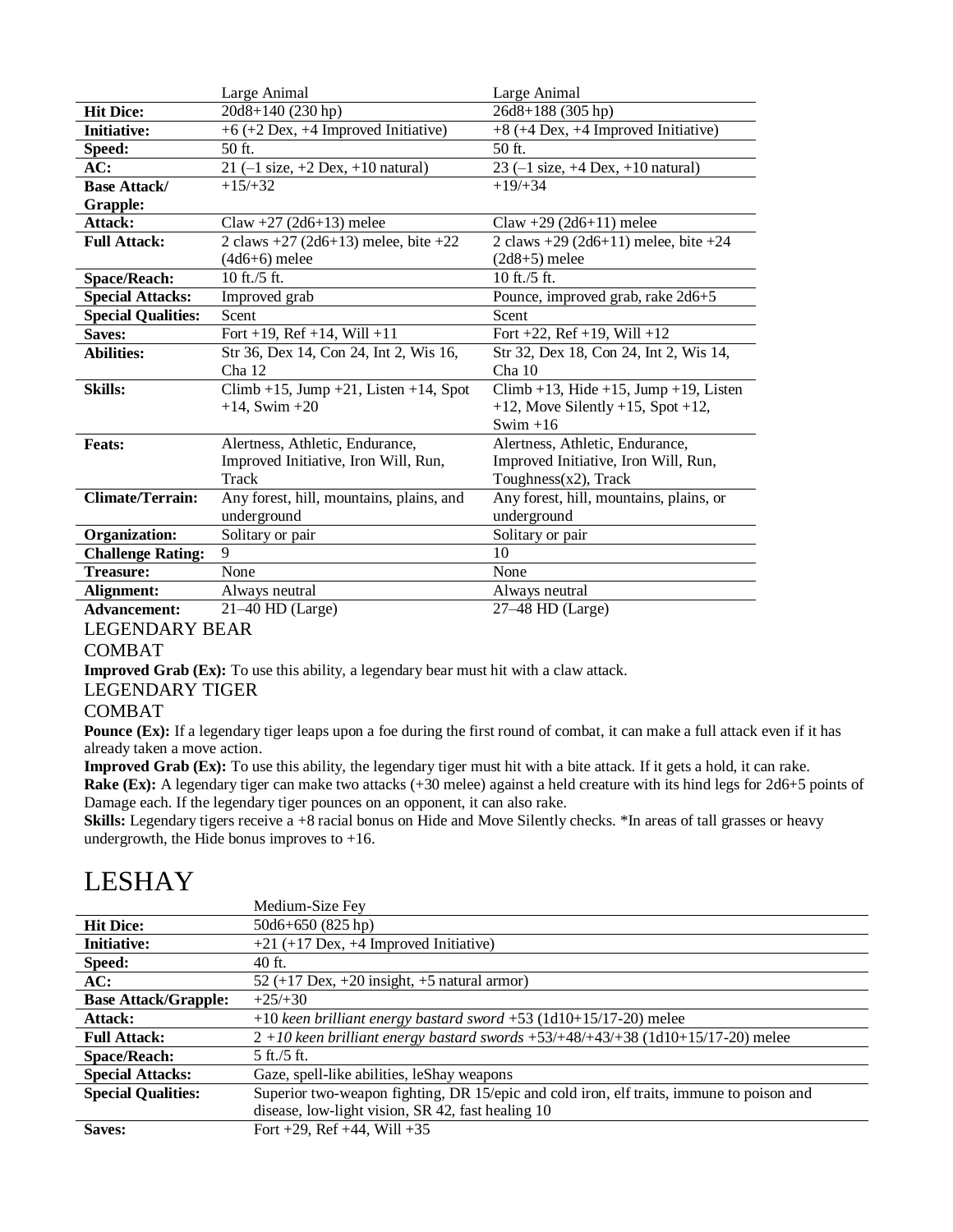| <b>Abilities:</b>        | Str 21, Dex 45, Con 37, Int 33, Wis 23, Cha 47                                                 |  |
|--------------------------|------------------------------------------------------------------------------------------------|--|
| <b>Skills:</b>           | Bluff +71, Concentration +66, Diplomacy +77, Disguise +71, Escape Artist +70, Gather           |  |
|                          | Information +24, Hide +70, Intimidate +24, Jump +5, Knowledge (local, nature) +59, Listen      |  |
|                          | +59, Move Silently +70, Search +59, Speak Language (any five), Spot +59                        |  |
| <b>Feats:</b>            | Blind-Fight, Cleave, Dodge, Expertise, Improved Critical (leShay weapon), Improved Initiative, |  |
|                          | Iron Will, Mobility, Power Attack, Quick Draw, Spring Attack, Weapon Finesse, Weapon Focus     |  |
|                          | (leShay weapon), Whirlwind Attack                                                              |  |
| <b>Epic Feats:</b>       | Blinding Speed, Polyglot, Spell Stowaway (heal)                                                |  |
| <b>Climate/Terrain:</b>  | Any                                                                                            |  |
| Organization:            | Solitary                                                                                       |  |
| <b>Challenge Rating:</b> | 28                                                                                             |  |
| Treasure:                | Standard                                                                                       |  |
| Alignment:               | Any                                                                                            |  |
| $\cdots$                 | $\mathbf{r}$                                                                                   |  |

#### **Advancement:** None

A leshay's natural weapons are treated as epic for the purpose of overcoming damage reduction.

### COMBAT

**Spell-Like Abilities:** At will—*alter self, detect thoughts, displacement, freedom, greater dispelling, heal, greater invisibility, knock, speak with plants, spell turning, greater teleport, water breathing.* Caster level 28th; save DC 28 + spell level. The DCs are Charisma-based.

LeShay Weapons (Su): Each leShay carries two personal melee weapons that he or she manifests from his or her own life essence. The weapon can change form as he or she shifts from class to class, typically appearing as a bastard sword (one in each hand). When not in combat, the weapons simply do not exist, but leShay can "draw" their weapons from nowhere as a free action. LeShay weapons are considered light weapons for a leShay, regardless of their size.

**Superior Two-Weapon Fighting (Ex):** A leShay fights with a leShay weapon in each hand. Because these weapons are extensions of its own body, the leShay does not take an attack or Damage penalty for attacking with two weapons. **Gaze (Su):** All creatures within 30 feet who meet the gaze of a leShay become affected as if by *charm monste*r. A Will save (DC 53) negates the effect. Each opponent within range of a gaze attack must attempt a saving throw each round at the beginning of his or her turn in the initiative order. A leShay can also actively gaze as an attack action by choosing a target within range, who must then attempt a saving throw. LeShay are immune to their own gaze. The DC is Charisma-based. **Elf Traits:** Immune to magic *sleep* spells and effects; +2 racial bonus on Will saves against enchantment spells or effects; low-light vision (can see twice as far as a human in low-light conditions); entitled to a Search check when within 5 feet of a secret or concealed door as though actively looking for it; Martial Weapon Proficiency (composite longbow, composite shortbow, longbow, longsword, and rapier) as bonus feats; +2 racial bonus on Listen, Spot, and Search checks (already figured into the statistics given above).

|                             | Colossal Construct                                                                    |
|-----------------------------|---------------------------------------------------------------------------------------|
| <b>Hit Dice:</b>            | $96d10+80(608 hp)$                                                                    |
| <b>Initiative:</b>          | $-2$ (Dex)                                                                            |
| Speed:                      | 10 ft. $(can't run)$                                                                  |
| AC:                         | 60 $(-8 \text{ size}, -2 \text{ Dev}, +60 \text{ natural})$                           |
| <b>Base Attack/Grapple:</b> | $+72/+123$                                                                            |
| Attack:                     | $Slam +99(10d6+35)$ melee                                                             |
| <b>Full Attack:</b>         | 2 slams $+99$ (10d6+35) melee                                                         |
| <b>Space/Reach:</b>         | 30 ft./20 ft.                                                                         |
| <b>Special Attacks:</b>     | Imprisonment                                                                          |
| <b>Special Qualities:</b>   | Recognition, safekeeping, construct traits, magic immunity, DR 15/epic and adamantine |
| Saves:                      | Fort $+32$ , Ref $+30$ , Will $+33$                                                   |
| <b>Skills:</b>              | $Jump + 0$                                                                            |
| <b>Abilities:</b>           | Str 80, Dex 7, Con –, Int –, Wis 12, Cha 1                                            |
| <b>Climate/Terrain:</b>     | Any                                                                                   |
| Organization:               | Solitary                                                                              |
| <b>Challenge Rating:</b>    | 33                                                                                    |
| <b>Treasure:</b>            | Standard (see text)                                                                   |
| Alignment:                  | Neutral                                                                               |
| <b>Advancement:</b>         | None                                                                                  |

# LIVING VAULT

To access a vault, its creator must call the vault from where it is sequestered through the use of a *sending* spell. The vault has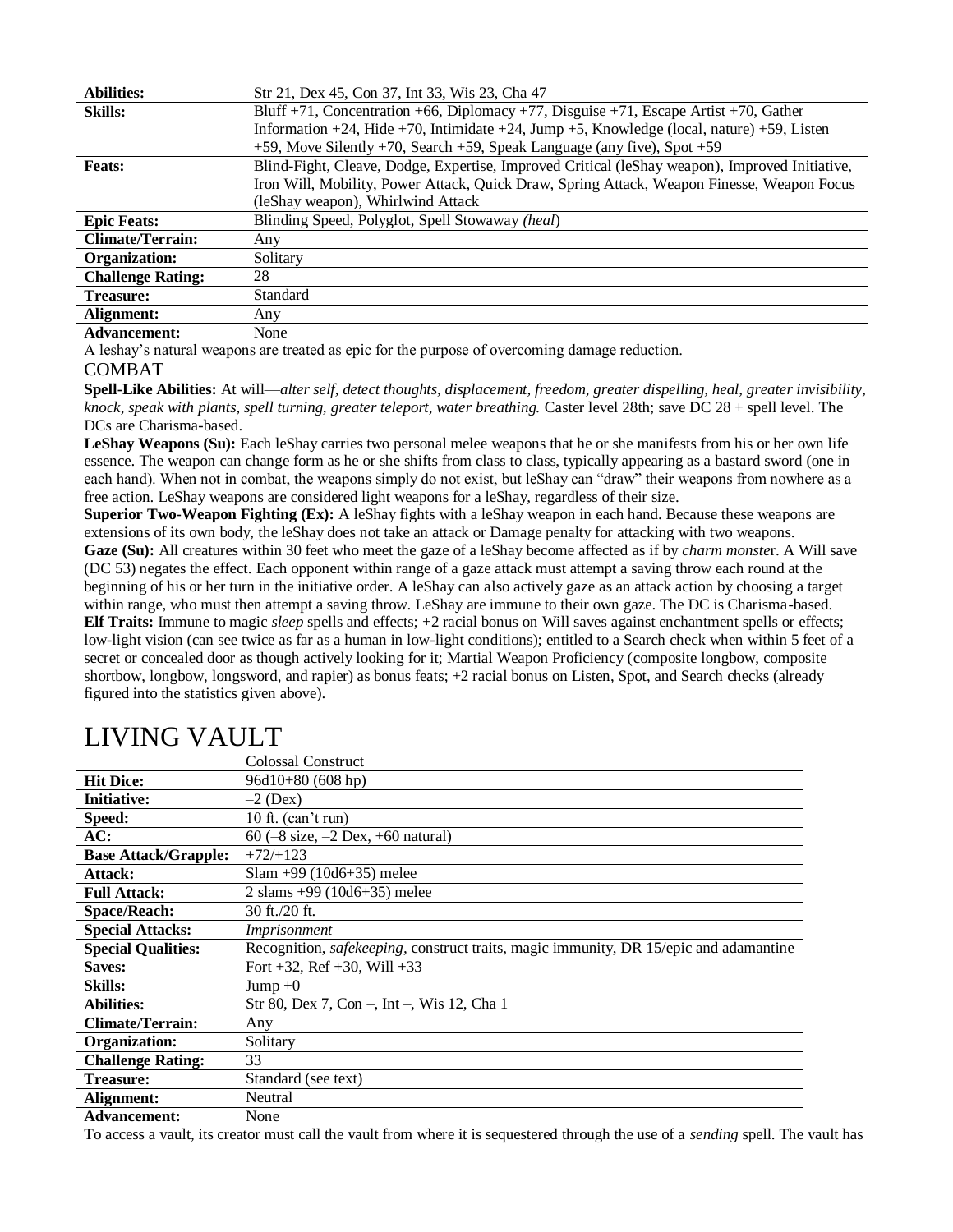no obvious opening; however, items can be stored and retrieved by naming them (the living vault provides an inventory to its creator on request). The item to be stored appears to sink into the living vault's form as if made of mud. Likewise, items retrieved pop out of the living vault's form. Storing and retrieving items in this fashion takes one round per transaction. Creatures other than the vault's master who wish to access the inventory must destroy the vault to do so. If a vault is destroyed, all the objects and creatures stored within immediately emerge.

A living vault's natural weapons are treated as epic for the purpose of overcoming damage reduction. COMBAT

*Imprisonment* (Sp): As a free action twice per day, a living vault can project a 60-foot cone. Creatures caught in the cone must make a Will save (DC 58) or be affected as by the *imprisonment* spell, except creatures are stored within the vault's interior. The living vault can hold two Gargantuan creatures, eight Huge creatures, thirty-two Large creatures, one hundred twenty-eight Medium-size creatures, and so on. This assumes that the rest of the vault is also relatively empty, so a large hoard of treasure reduces the number of creatures a living vault can hold at any one time. If *freedom* is later cast upon the very spot where the victim of *imprisonment* disappeared, the victim is freed, though it doesn't appear where it disappeared, but in a space adjacent to wherever the living vault is currently physically located.

**Recognition (Ex):** Once made, a living vault responds only to its owner; no other being can access the vault's interior. The vault is not fooled by disguised creatures, and can distinguish between its true master and false duplicates, even penetrating disguises used in conjunction with *shapechange, alter self, disguise self, polymorph, seeming,* and *simulacrum* and similar effects. The vault does, however, respond to the product of a *clone* spell.

*Safekeeping* **(Sp):** At will, a living vault can use a power that combines the effects of *sequester* and *plane shift* to render the vault invisible to any form of sight or divination, and at the same time transfer it to a random portion of the Astral Plane. When in safekeeping mode, the living vault responds to a *sending* by its master, returning to the location from which it left and becoming tangible once again. Creatures and objects that are stored within the vault are treated as if under the effects of *sequester,* whether the vault itself is or not. Often, creatures are brought into the vault via *imprisonment,* but sometimes unconscious or otherwise subdued creatures are stored as an object, in which case they receive no saving throw to resist the effect.

**Construct Traits:** Immune to mind-affecting effects (charms, compulsions, phantasms, patterns, and morale effects), and to poison, *sleep,* paralysis, stunning, disease, death effects, necromantic effects, and any effect that requires a Fortitude save unless it also works on objects. Cannot heal Damage (though regeneration and fast healing still apply, if present). Not subject to critical hits, subdual Damage, ability Damage, ability drain, or energy drain. Not at risk of death from massive Damage, but destroyed when reduced to 0 hit points or less; cannot be raised or resurrected. Darkvision 60 ft.

**Magic Immunity (Ex):** A living vault is immune to all magical and supernatural effects, except as follows. A *freedom* spell cast on it causes it to defer the use of its own *imprisonment* power for 10 rounds.

|                             | Large Outsider                                                                                 |
|-----------------------------|------------------------------------------------------------------------------------------------|
| <b>Hit Dice:</b>            | $7d8+21(52 hp)$                                                                                |
| <b>Initiative:</b>          | $+2$ (Dex)                                                                                     |
| Speed:                      | 30 ft.                                                                                         |
| AC:                         | 15 $(-1 \text{ size}, +2 \text{ Dev}, +4 \text{ natural})$                                     |
| <b>Base Attack/Grapple:</b> | $+7/+13$                                                                                       |
| Attack:                     | Masterwork falchion $+9(2d4+3)$ melee                                                          |
| <b>Full Attack:</b>         | Masterwork falchion $+9/+4$ (2d4+3) melee                                                      |
| <b>Space/Reach:</b>         | 10 ft./10 ft.                                                                                  |
| <b>Special Qualities:</b>   | SR 25, spell-like abilities, telepathy                                                         |
| Saves:                      | Fort +8, Ref +7, Will +8                                                                       |
| Abilities:                  | Str 15, Dex 15, Con 16, Int 20, Wis 17, Cha 15                                                 |
| <b>Skills:</b>              | Appraise +19, Bluff +12, Diplomacy +12, Gather Information +12, Intimidate +12, Knowledge      |
|                             | $(\arctan a) +15$ , Knowledge (the planes) +15, Listen +13, Profession (bookkeeper) +13, Sense |
|                             | Motive $+13$ , Sleight of Hand $+14$ , Spellcraft $+15$ , Spot $+12$                           |
| <b>Feats:</b>               | Expertise, Improved Disarm, Improved Feint                                                     |
| <b>Climate/Terrain:</b>     | Any land and underground                                                                       |
| Organization:               | Company $(1-4$ mercanes and $3-18$ 5th-level fighter bodyguards) or progression (1 mercane, 3  |
|                             | 14th-level fighters, 1 21st-level fighter/2nd-level Union Sentinel)                            |
| <b>Challenge Rating:</b>    | 5                                                                                              |
| <b>Treasure:</b>            | Double standard                                                                                |
| Alignment:                  | Always lawful neutral                                                                          |
| <b>Advancement:</b>         | By character class                                                                             |

# MERCANE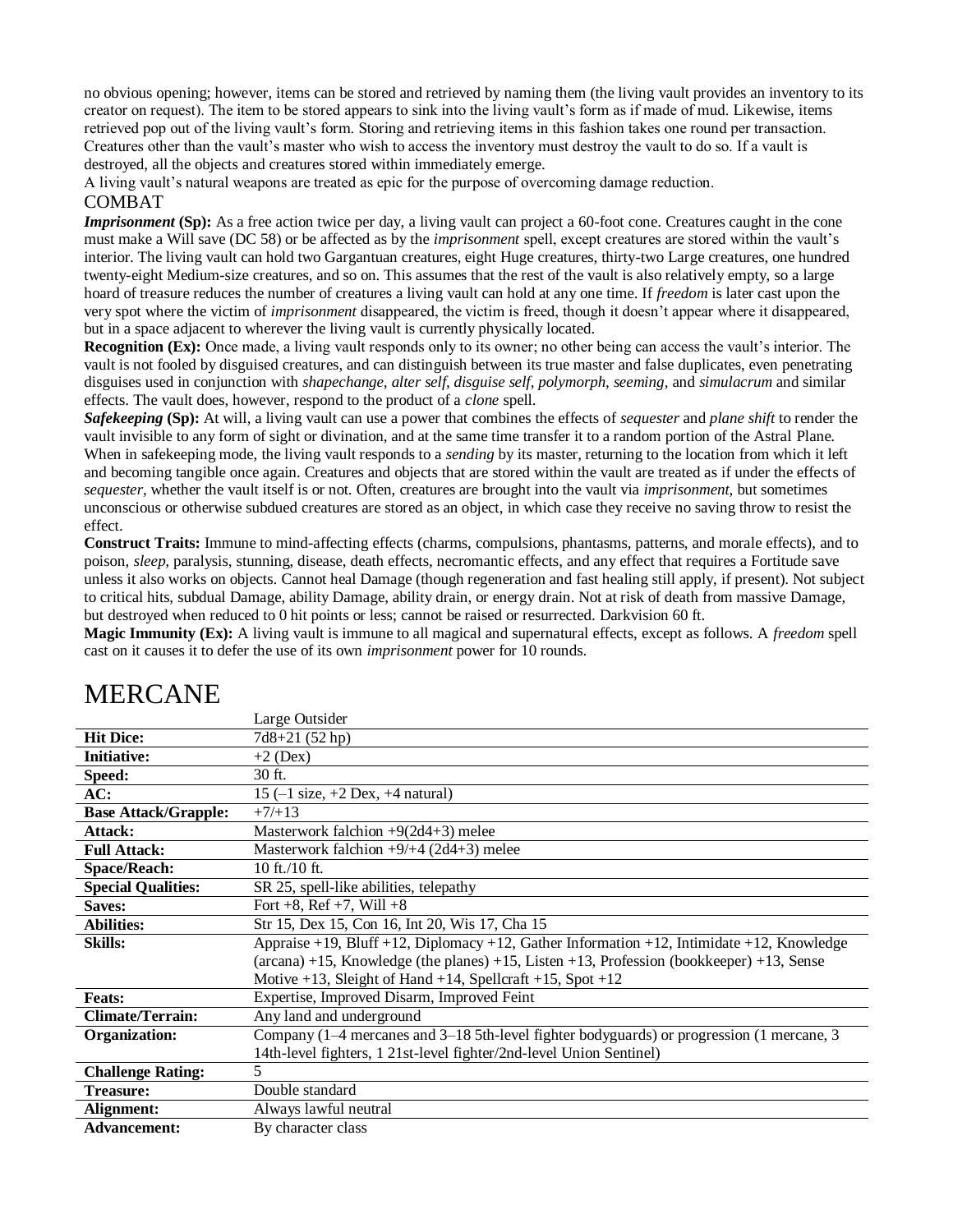#### Level Adjustment:  $+7$

Mercanes speak Abyssal, Celestial, Draconic, Infernal, and at least two other languages. COMBAT

**Spell-Like Abilities:** 3/day—*dimension door, invisibility;* 1/day—*secret chest, plane shift.* Caster level 14th; save DC 12 + spell level.

**Telepathy (Su):** Mercanes can communicate telepathically with any creature within 100 feet that has a language. **Skills:** Mercanes receive a +4 racial bonus on Appraise checks.

#### MERCANE CHARACTERS

A mercane's favored class is wizard. Player character mercanes have a level adjustment of +7.

|                             | Colossal Plant                                                                                    |
|-----------------------------|---------------------------------------------------------------------------------------------------|
| <b>Hit Dice:</b>            | 35d8+315 (472 hp)                                                                                 |
| <b>Initiative:</b>          | +5 (-3 Dex, +8 Superior Initiative)                                                               |
| Speed:                      | 40 ft.                                                                                            |
| AC:                         | $27 (-3 \text{ Dev}, -8 \text{ size}, +28 \text{ natural})$                                       |
| <b>Base Attack/Grapple:</b> | $+26/+55$                                                                                         |
| Attack:                     | Tendril +31 (2d6+13/19-20) melee                                                                  |
| <b>Full Attack:</b>         | 4 tendrils $+31$ (2d6+13/19-20) melee, 1 bite $+26$ (4d6+6/19-20) melee                           |
| <b>Space/Reach:</b>         | 30 ft./30 ft.                                                                                     |
| <b>Special Attacks:</b>     | Spore cough, improved grab, swallow whole                                                         |
| <b>Special Qualities:</b>   | Acid resistance 20, blindsight 210 ft., DR 10/epic, fast healing 10, plant traits, sticky         |
| Saves:                      | Fort $+28$ , Ref $+8$ , Will $+20$                                                                |
| <b>Abilities:</b>           | Str 36, Dex 5, Con 29, Int 18, Wis 28, Cha 28                                                     |
| <b>Skills:</b>              | Bluff +47, Diplomacy +13, Gather Information +13, Hide +35, Intimidate +13, Jump +13,             |
|                             | Knowledge (local, nature) $+42$ , Listen $+47$ , Spot $+47$                                       |
| <b>Feats:</b>               | Cleave, Great Cleave, Improved Critical (bite), Improved Critical (tendril), Improved initiative, |
|                             | Lightning Reflexes, Power Attack                                                                  |
| <b>Epic Feats:</b>          | Epic Reflexes, Epic Toughness (x3), Superior Initiative                                           |
| <b>Climate/Terrain:</b>     | Any                                                                                               |
| <b>Organization:</b>        | Solitary, pair, or polyp $(3-7)$                                                                  |
| <b>Challenge Rating:</b>    | 21                                                                                                |
| Treasure:                   | Standard                                                                                          |
| Alignment:                  | Usually chaotic neutral                                                                           |
| Advancement:                | 36+ HD (Colossal)                                                                                 |

Mu spores speak Common and Terran.

A mu spore's natural weapons are treated as epic for the purpose of overcoming damage reduction.

#### COMBAT

**Spore Cough (Su):** Once every 1d4 rounds a mu spore can release a cloud of burrowing spores. This spore cough is treated as a 100-foot-cone breath weapon. The burrowing spores deal 20d8 points of Damage to all creatures and structures in the area, or half Damage to any creatures that make a Reflex save (DC 36). The DC is Charisma-based.

**Improved Grab (Ex):** If a mu spore hits with a tendril, it deals normal Damage and attempts to start a grapple as a free action without provoking an attack of opportunity. Improved grab works only against Gargantuan and smaller opponents. The mu spore has the option to conduct the grapple normally, transfer the victim to its mouth as a free action, or simply use its tendril to hold the opponent. Each successful grapple check it makes during successive rounds automatically deals the Damage given for the tendril.

**Swallow Whole (Ex):** If the mu spore begins its turn with an opponent held in its mouth, it can attempt a new grapple check (as though attempting to pin the opponent). If it succeeds, it swallows its prey and the opponent takes bite Damage. A swallowed creature takes the twice the Damage given for the mu spore's bite every round. A swallowed creature is considered grappled, while the creature that did the swallowing is not. A swallowed creature can try to cut its way free with any light piercing or slashing weapon, if it can deal 33 points of Damage in this fashion, or it can just try to escape the grapple. If the swallowed creature chooses the latter course, success puts it back in the mu spore's mouth, where it may be bitten or swallowed again.

**Sticky (Ex):** Sticky tendrils cover a mu spore, many more than the four main tendrils it uses for combat. Any creature that

### MU SPORE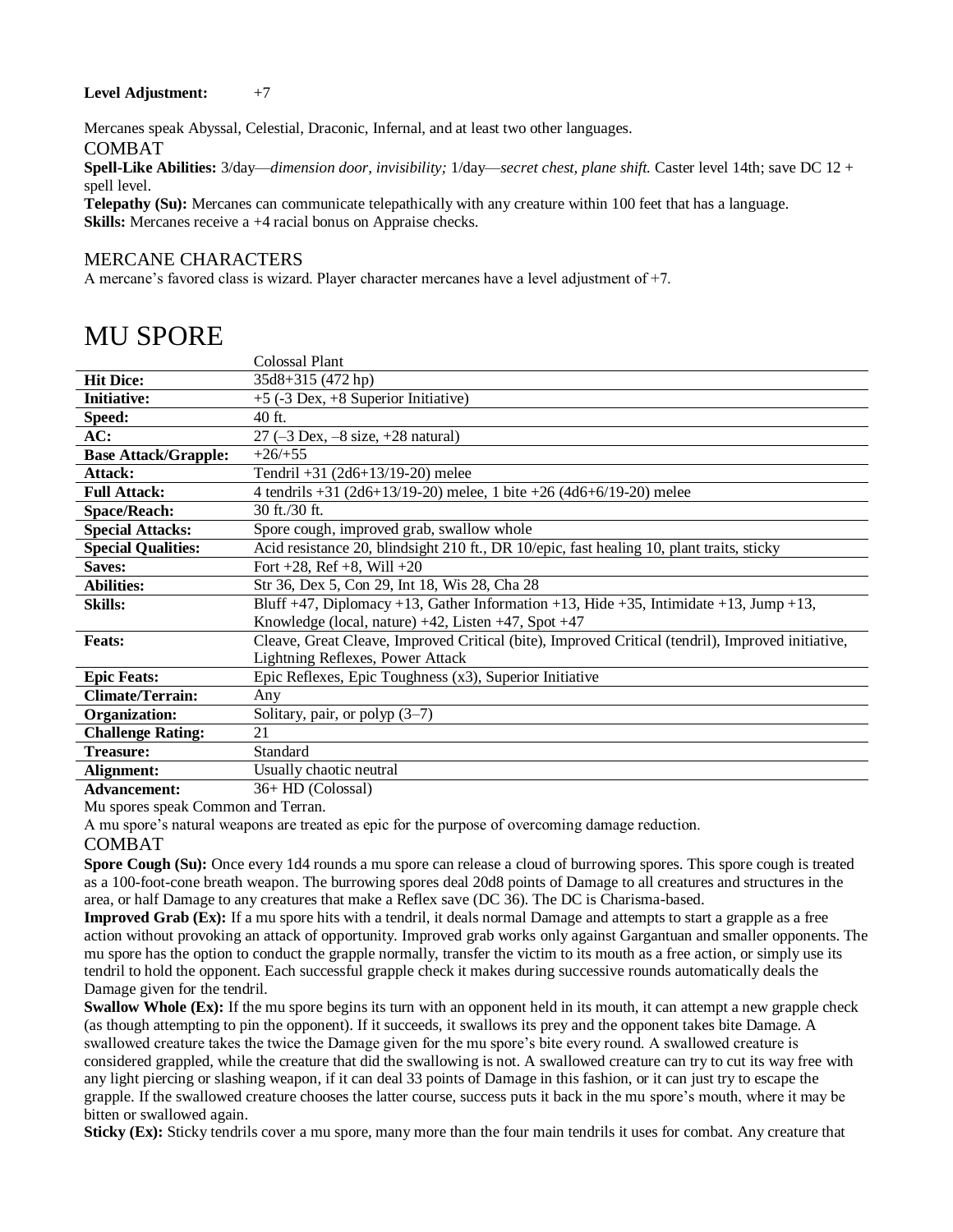touches or successfully attacks a mu spore with a melee weapon is subject to a free improved grab check by the mu spore, as if the mu spore had success-fully attacked the creature with a tendril. A creature wielding a melee weapon must immediately relinquish its grip on its weapon, or proceed with the grapple check. If the subject relinquishes its grip on its weapon, the weapon is swallowed the following round. Creatures who attack the mu spore in melee without a weapon they can release (such as those with natural attacks only) do not have this option.

**Plant Traits:** Immune to poison, *sleep,* paralysis, stunning, and polymorphing; not subject to critical hits or mind-affecting effects.

# NEH-THALGGU (BRAIN COLLECTOR)

|                             | Huge Aberration (Extraplanar, Incorporeal)                                                          |
|-----------------------------|-----------------------------------------------------------------------------------------------------|
| <b>Hit Dice:</b>            | 32d8+192 (336 hp)                                                                                   |
| <b>Initiative:</b>          | $+12$ (+4 Dex, +8 Superior Initiative)                                                              |
| Speed:                      | 60 ft. or via <i>dimension door</i>                                                                 |
| AC:                         | 35 $(-2 \text{ size}, +4 \text{ Dev}, +3 \text{ deflection}, +20 \text{ insight})$                  |
| <b>Base Attack/Grapple:</b> | $+24/$                                                                                              |
| Attack:                     | Bite $+26$ (4d10 + 12 plus poison) melee                                                            |
| <b>Full Attack:</b>         | Bite +26 $(4d10 + 12)$ plus poison) melee, 10 head-tentacles +21 $(2d10)$ plus ability drain) melee |
|                             | touch attack                                                                                        |
| <b>Space/Reach:</b>         | $15$ ft./10 ft.                                                                                     |
| <b>Special Attacks:</b>     | Extract brains (ranged attack), poison, spells                                                      |
| <b>Special Qualities:</b>   | Dimensional travel, DR 10/epic, incorporeal traits, amorphous physiology, manifest maw, SR          |
|                             | 30, darkvision 60 ft.                                                                               |
| Saves:                      | Fort +16, Ref +14, Will +23                                                                         |
| <b>Abilities:</b>           | Str –, Dex 19, Con 22, Int 20, Wis 20, Cha 17                                                       |
| <b>Skills:</b>              | Concentration +41, Hide +39, Knowledge (arcana, the planes) +40, Move Silently +39, Search          |
|                             | $+40$ , Spellcraft $+40$                                                                            |
|                             |                                                                                                     |
| <b>Feats:</b>               | Blind-Fight, Combat Reflexes, Dodge, Eschew Materials, Expertise, Improved Initiative,              |
|                             | Maximize Spell, Mobility, Power Attack, Spring Attack                                               |
| <b>Epic Feats:</b>          | Superior Initiative                                                                                 |
| <b>Climate/Terrain:</b>     | Any                                                                                                 |
| <b>Organization:</b>        | Solitary                                                                                            |
| <b>Challenge Rating:</b>    | 26                                                                                                  |
| <b>Treasure:</b>            | Triple standard                                                                                     |
| Alignment:                  | Usually chaotic neutral, neutral evil, or chaotic evil                                              |

A creature whose brain has been harvested by a brain collector cannot be raised, reincarnated, or resurrected while the brain is in the creature, because the collector preserves and draws upon the soul and basic personality of the creature for as long as it retains the brain. Neh-thalggus' own language is a silent sign language "spoken" with their writhing head-tentacles. They can also communicate telepathically with any creature that has a language within 100 feet.

A neh-thalggu's natural weapons are treated as epic for the purpose of overcoming damage reduction.

### COMBAT

**Poison (Ex):** A neh-thalggu's bite injects a debilitating poison (DC 32) that Damages the victim's Constitution. He or she loses half his or her current Constitution immediately on a failed save and must save again 1 minute later or lose half of his or her remaining Constitution. If the character survives, he or she heals the ability Damage at the normal rate (1 point per day). The save DC is Constitution-based.

**Head-Tentacles (Ex):** The long, whiplike tentacles that frame either side of a brain collector's face can deliver a dangerous touch attack that, if successful, causes the target to dehydrate and wither (2d10 points of desiccation Damage). In addition, each successful tentacle attack drains 1 point of Strength, 1 point of Dexterity, and 1 point of Constitution. This is permanent ability drain and may only be reversed by spells such as *restoration* and *greater restoratio*n. It can bring all ten tentacles to bear on a single target facing it or divide its attacks against up to ten targets that it threatens.

*Extract Brains* **(Sp):** Once every 1d4 rounds, as a full-round action, a brain collector can extract the brain from a target creature in line of sight. This attack is psionic in nature and can be blocked by a *dimensional anchor* currently in force on the target. The target gets a Will save (DC 31) to resist the extraction. The save DC is Intelligence-based. If the save fails, his or her brain is drawn out intact through the skull by extradimensional means and sucked up by the brain collector, lodging in an unused storage sac above and behind its eyes. If the save succeeds, he or she takes 9d6 points of Damage and is stunned for 1d4+1 rounds. A brain collector prefers to absorb brains of high-level arcane spellcasters but is fully capable of extracting those of other foes as a highly effective attack. When encountered, assume a neh-thalggu has a full retinue of thirteen stolen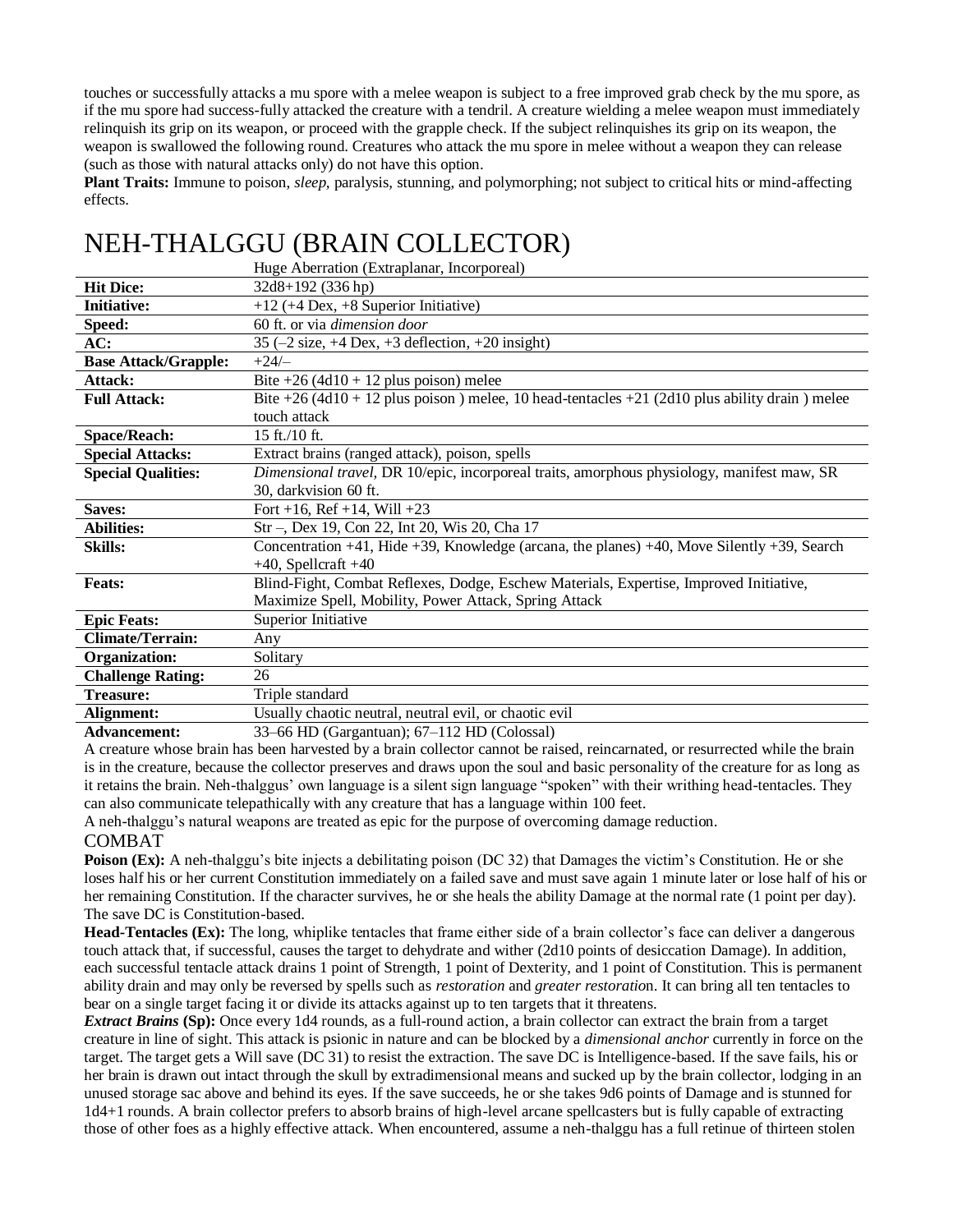brains. Each brain less than the full thirteen bestows one negative level on the neh-thalggu (though these never convert to actual level loss), which is a powerful incentive for the creature to always keep its brain-sacs filled. A neh-thalggu is free to draw on all the Knowledge skills of each brain it currently stores, using the base ranks in a skill possessed by each brain, and adjusted by the neh-thalggu's own skill modifiers for the Knowledge skill in question (or its Intelligence modifier, for a skill it has no ranks in).

*Dimensional Travel* **(Sp):** A brain collector's preferred method of locomotion is via *dimension door,* which it can do as a quickened action, once per round. It can also use *teleport without error* or *plane shift* at will as a move-equivalent action. **Spells (Sp):** A fully grown brain collector can cast arcane spells as a 13th-level sorcerer (one level of spell-casting ability per brain).

**Incorporeal:** A neh-thalggu is not wholly in our reality but always remains partially extradimensional. Thus it can be harmed only by other incorporeal creatures, +1 or better weapons, magic, or psionics, with a 50% chance to ignore any Damage from a corporeal source. It can pass through solid objects at will, and its own attacks pass through armor (except for its bite attack, which is treated as if a corporeal attack). It always moves silently unless it chooses otherwise.

**Amorphous Physiology (Ex):** A brain collector does not have fixed organs. As such, it is immune to critical hits, death from massive Damage, sneak attacks, and coup de grace.

**Manifest Maw:** Though it is an incorporeal creature, a neh-thalggu can manifest its mouth in corporeal form as a standard action. While so manifested, the mouth can deliver bite attacks against corporeal creatures or pick up objects. The mouth bites as if it had Str 35.

**Feats:** A neh-thalggu gains Power Attack as a bonus feat, even though it has no Strength score.

# PARAGON CREATURE

### CREATING A PARAGON CREATURE

"Paragon" is a template that can be added to any creature (referred to hereafter as the base creature).

The base creature's type remains unchanged. The paragon creature uses all the base creature's statistics and special abilities except as noted here.

**HD:** A paragon creature always has maximum hit points. Paragon creatures also gain an additional 12 hit points per HD. **Speed:** A paragon creature's speed triples, for all movement types.

**AC:** Paragon creatures gain a +12 insight bonus to AC and a +12 luck bonus to AC. They also gain a +5 natural armor bonus (if the creature already has natural armor, use whichever is better).

**Attacks:** A paragon creature makes all its attacks with a +25 luck bonus on the attack roll.

**Damage:** A paragon creature gains a +20 luck bonus on Damage rolls for all melee and thrown ranged attacks.

**Special Attacks:** A paragon creature's special attacks, if any, all gain a +13 insight bonus, if applicable. The +13 insight bonus may only be applied to a given special ability once.

**Spell-Like Abilities (Sp) or Psionics (Sp):** If the base creature has spell-like abilities, it gains +15 to its caster level to use those abilities. A paragon creature also gains the ability to use *greater dispel magic, haste,* and *see invisibility* three times per day, even if it did not have spell-like abilities before, at 15th caster level.

**Special Qualities:** A paragon creature retains all the special qualities of the base creature and also gains the following.

• Fire and cold resistance 10. If the creature already possesses such resistance, use whichever is better.

• Damage reduction 10/epic. If the creature already possesses Damage reduction, use whichever is better.

• Spell resistance equal to the paragon creature's CR +25. If the creature already possesses spell resistance, use whichever is higher.

• Fast healing 20. If the creature already possesses fast healing, use whichever is better.

• A paragon creature's natural weapons are treated as epic for the purpose of overcoming damage reduction.

**Saves:** The paragon creature gains a +10 insight bonus on all its saving throws.

**Abilities:** All ability scores are 15 points higher than those of the base creature.

**Skills:** The paragon creature gains a +10 competence bonus on all its skill checks.

**Feats:** Same as the base creature, plus one bonus feat.

**Climate/Terrain:** Any land and underground.

**Organization:** Same as the base creature.

**Challenge Rating:** As base creature +15.

**Treasure:** Standard for a creature of the adjusted CR.

**Alignment:** Same as the base creature.

**Advancement:** Same as the base creature.

# PRISMASAURUS

Huge Magical Beast

**Hit Dice:** 60d10+620 (950 hp)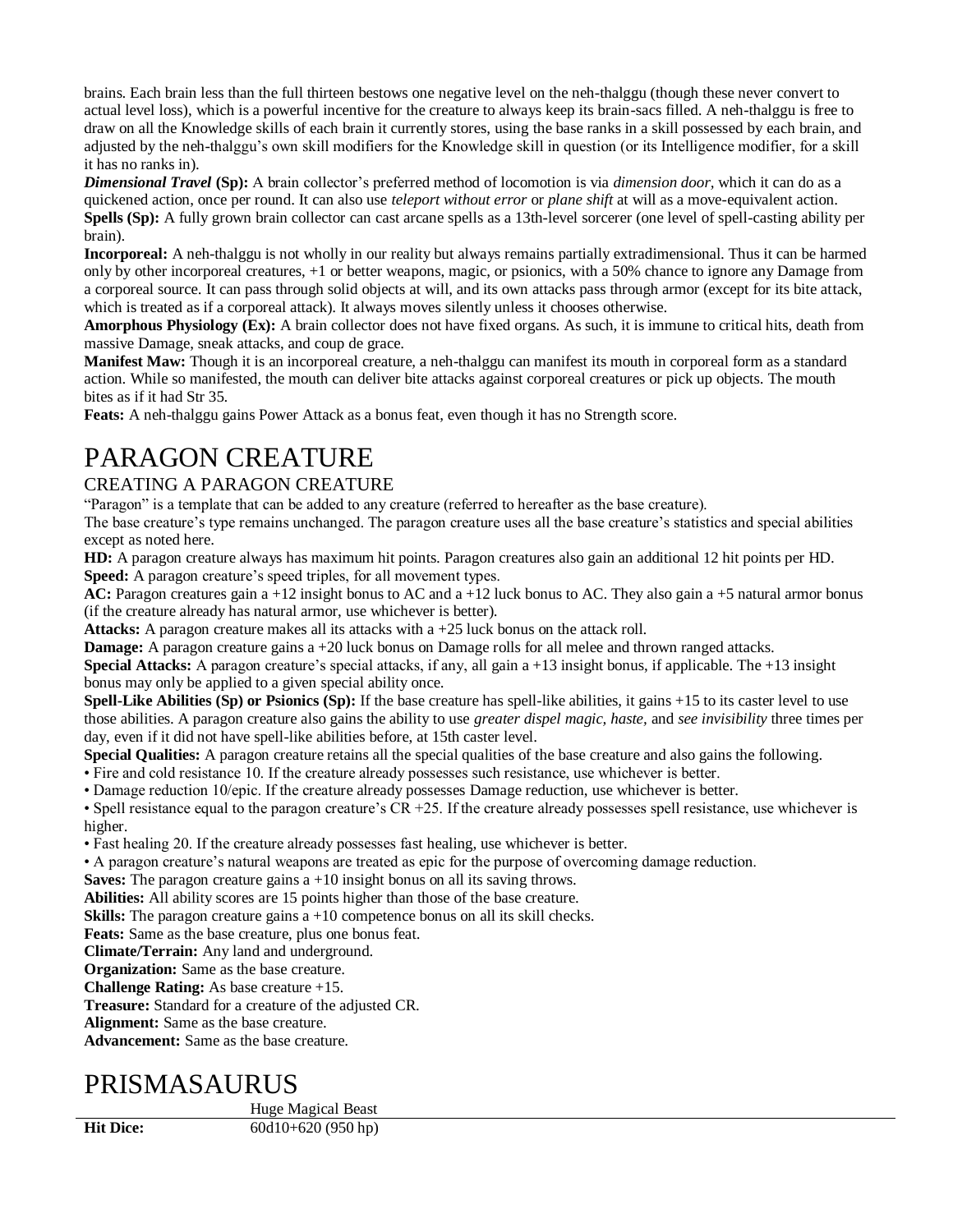| <b>Initiative:</b>          | $+15$ (+7 Dex, +8 Superior Initiative)                                                           |
|-----------------------------|--------------------------------------------------------------------------------------------------|
| Speed:                      | 30 ft.                                                                                           |
| AC:                         | 55 $(-2 \text{ size}, +7 \text{ Dev}, +40 \text{ natural})$                                      |
| <b>Base Attack/Grapple:</b> | $+60/+79$                                                                                        |
| Attack:                     | Bite +72 $(8d10+11/19-20)$ (+1d6 on critical hit)) melee                                         |
| <b>Full Attack:</b>         | Bite +72 melee $(8d10+11/19-20$ (+1d6 on critical hit)), tail +67 (10d6+5) melee                 |
| <b>Space/Reach:</b>         | $15$ ft./10 ft.                                                                                  |
| <b>Special Attacks:</b>     | Prismatic emanations                                                                             |
| <b>Special Qualities:</b>   | Immunities, prismatic blur, SR 38, DR 10/-                                                       |
| Saves:                      | Fort $+41$ , Ref $+39$ , Will $+24$                                                              |
| <b>Abilities:</b>           | Str 32, Dex 25, Con 29, Int 4, Wis 19, Cha 10                                                    |
| <b>Skills:</b>              | Listen $+37$ , Spot $+38$                                                                        |
| <b>Feats:</b>               | Alertness, Cleave, Combat Reflexes, Dodge, Endurance, Great Cleave, Improved Critical (bite),    |
|                             | Improved Initiative, Power Attack, Weapon Focus (bite), Weapon Focus (tail)                      |
| <b>Epic Feats:</b>          | Devastating Critical (bite), Epic Endurance, Epic Toughness (x4), Epic Weapon Focus (bite), Epic |
|                             | Weapon Focus (tail), Overwhelming Critical (bite), Superior Initiative                           |
| <b>Climate/Terrain:</b>     | Any sunny land                                                                                   |
| Organization:               | Solitary or pair                                                                                 |
| <b>Challenge Rating:</b>    | 28                                                                                               |
| <b>Treasure:</b>            | None                                                                                             |
| Alignment:                  | Always neutral                                                                                   |
| <b>Advancement:</b>         | $61-90$ HD (Huge); $91-150$ HD (Gargantuan)                                                      |

### COMBAT

**Prismatic Emanations (Su):** The reflected and refracted light from the prismasaurus's crystalline ridge functions very similarly to the *prismatic spray* spell. Any creature of less than 8 HD that is within 30 feet of the creature is automatically blinded for 2d4 rounds. In addition, any creature within 20 feet of the prismasaurus is randomly struck by one or more rays of light, as determined by the table that accompanies the *prismatic spray* spell*.* This effect is as the *prismatic spray* spell in a 30 foot-radius spread, but is otherwise as cast by a 20th-level caster. The save DC for the *prismatic spray* effects is 49. **Immunities (Su):** It is immune to poison, gases, petrification, and mind-affecting attacks.

**Prismatic Blur (Ex):** The reflected and refracted light that constantly surrounds the creature blurs the creature's outline and makes it difficult to properly target. All melee and ranged attacks against the creature have a 50% miss chance.

# PSEUDONATURAL TROLL

|                             | Large Outsider (Extraplanar)                                                                       |
|-----------------------------|----------------------------------------------------------------------------------------------------|
| <b>Hit Dice:</b>            | $6d8+66(114 hp)$                                                                                   |
| <b>Initiative:</b>          | $+7$ (Dex)                                                                                         |
| Speed:                      | 60 ft.                                                                                             |
| AC:                         | 51 $(-1 \text{ size}, +7 \text{ Dev}, +35 \text{ natural})$                                        |
| <b>Base Attack/Grapple:</b> | $+4/+40$                                                                                           |
| Attack:                     | Tentacle rake $+35$ (2d8+17) melee                                                                 |
| <b>Full Attack:</b>         | 5 tentacle rakes $+35$ (2d8+17) melee                                                              |
| <b>Space/Reach:</b>         | 10 ft./10 ft.                                                                                      |
| <b>Special Attacks:</b>     | Constant insight, improved grab, rend 4d8+25, rotting constriction                                 |
| <b>Special Qualities:</b>   | DR 5/epic, SR 30, acid and electricity resistance 20, regeneration 5, scent, spell-like abilities, |
|                             | darkvision 90 ft.                                                                                  |
| Saves:                      | Fort +16, Ref +9, Will +8                                                                          |
| <b>Abilities:</b>           | Str 45, Dex 24, Con 33, Int 6, Wis 19, Cha 6                                                       |
| <b>Skills:</b>              | Climb +26, Hide +16, Jump +38, Listen +15, Move Silently +16, Spot +15                             |
| <b>Feats:</b>               | Alertness, Iron Will, Track                                                                        |
| <b>Climate/Terrain:</b>     | Any                                                                                                |
| Organization:               | Solitary or gang $(2-4)$                                                                           |
| <b>Challenge Rating:</b>    | 21                                                                                                 |
| <b>Treasure:</b>            | Standard                                                                                           |
| Alignment:                  | Always chaotic evil                                                                                |
| <b>Advancement:</b>         | By character class                                                                                 |
| Pseudotrolls speak Giant    |                                                                                                    |

Pseudotrolls speak Giant.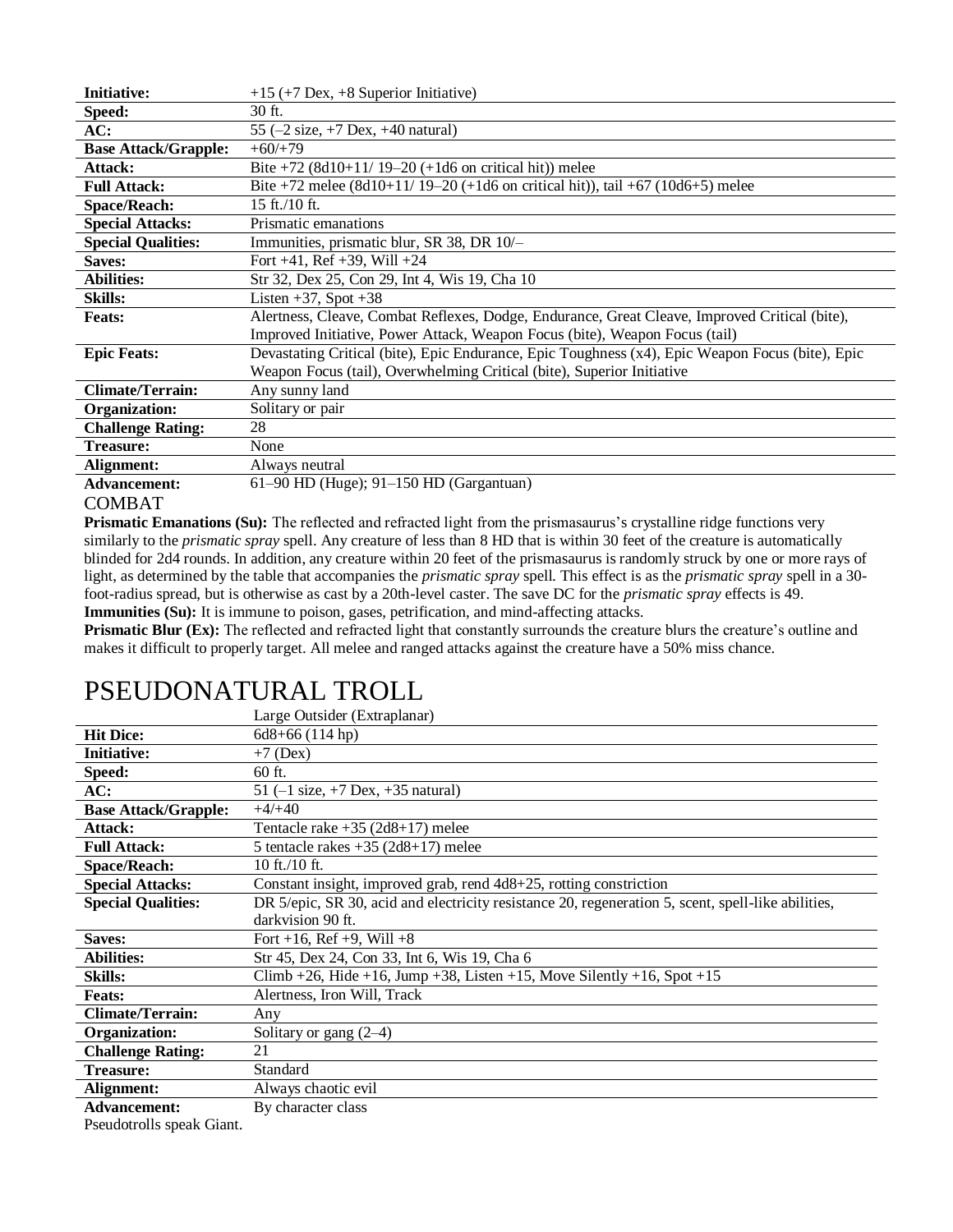A pseudotroll's natural weapons are treated as epic for the purpose of overcoming damage reduction.

COMBAT

**Constant Insight (Su):** A pseudotroll makes all its attacks (including grapples) with a +15 insight bonus (calculated into the above statistics). The creature is not affected by the miss chance that applies to attacks against a concealed target. **Improved Grab (Ex):** If a pseudonatural troll hits an opponent smaller than it with a tentacle, it deals normal Damage and attempts to start a grapple as a free action without provoking an attack of opportunity.

**Rend (Ex):** If a pseudotroll hits with two or more tentacle rake attacks, it latches onto the opponent's body and tears the flesh. This attack automatically deals an additional 4d8+25 points of Damage, and can be used concurrently with its improved grab ability.

**Rotting Constriction (Ex):** Once a pseudotroll has hold of an opponent, each successful grapple check it makes during subsequent rounds automatically drains 2d4 points of Constitution. At the same time, the pseudotroll regains 10 lost hit points.

**Regeneration (Ex):** Fire and acid deal normal Damage to a pseudotroll. If a pseudotroll loses a tentacle or body part, the lost portion regrows in 1 minute. The creature can reattach the severed member instantly by holding it to the stump. **Spell-Like Abilities:** At will—*blur, dimension door, shield, unhallow.* Caster level 20th; save DC 8 + spell level. The DC is

Charisma-based. **Alternate Form (Su):** At will, a pseudotroll can take the form of a grotesque, tentacled mass (or another appropriately gruesome form), but all its abilities remain unchanged despite the alien appearance. Changing shape is a standard action.

Other creatures receive a –1 morale penalty on their attack rolls against a pseudotroll in this alternate form.

# CREATING A PSEUDONATURAL CREATURE

"Pseudonatural" is a template that can be added to any corporeal creature (referred to hereafter as the base creature). **Size and Type:** The creature's type changes to outsider (extraplanar). Do not recalculate base attack bonus, saves, or skill points. Size is unchanged.

**HD:** A pseudonatural creature always has maximum hit points.

**Speed:** A pseudonatural creature's speed doubles, for all movement types.

**AC:** Pseudonatural creatures gain a +35 natural armor bonus. If the creature already has an armor bonus, use whichever is better.

**Attack/Full Attack:** A pseudonatural creature substitutes tentacle rake attacks for its melee attacks while in pseudonatural form. These tentacle attacks always use the creature's best attack bonus. It also gains additional tentacle rake attacks (also at its best attack bonus) as noted on the table below.

**Damage:** Tentacle rakes from a pseudonatural creature deal Damage equal to 2d8 + Str modifier.

**Special Attacks:** A pseudonatural creature retains all the special attacks of the base creature and also gains the following. *Constant Insight (Su):* The creature makes all its attacks with a +15 insight bonus. The creature is not affected by the miss chance that applies to attacks against a concealed target.

*Improved Grab (Ex):* If the creature hits an opponent smaller than it with a tentacle, it deals normal Damage and attempts to start a grapple as a free action without provoking an attack of opportunity.

*Rotting Constriction (Ex):* Once the creature has hold of an opponent, each successful grapple check it makes during subsequent rounds permanently drains 2d4 points of Constitution. At the same time, the creature regains 10 lost hit points. **Spell-Like Abilities:** At will—*blur, dimension door, shield, unhallow.* Caster level 20th. The DCs are Charisma-based. **Special Qualities:** A pseudonatural creature retains all the special qualities of the base creature and also gains the following. • Electricity and acid resistance of a varying amount related to its Hit Dice (see the table below). If the creature already possesses such resistance, use whichever is better.

• Damage reduction of a varying amount related to its Hit Dice (see the table below). If the creature already possesses Damage reduction, use whichever is better.

• Spell resistance equal to the creature's HD x5. If the creature already possesses spell resistance, use whichever is higher.

• One extra tentacle rake attack (the creature can use another of its many tentacles to attack at no penalty while in

pseudonatural form) for each 4 HD the creature has.

• A pseudonatural creature's natural weapons are treated as epic for the purpose of overcoming damage reduction.

| <b>Hit Dice</b> | <b>Electricity and Acid Resistance</b> | <b>Damage Reduction</b> | <b>Extra Tentacle Rake Attacks</b> |
|-----------------|----------------------------------------|-------------------------|------------------------------------|
| 1–3             |                                        | $5$ /epic               |                                    |
| $4 - 7$         | 20                                     | 5/epic                  |                                    |
| $8 - 11$        |                                        | 10/epic                 |                                    |
| $12 - 15$       | 30                                     | $10$ /epic              |                                    |
| $16 - 19$       |                                        | 15/epic                 |                                    |
| $21 - 24$       | 40                                     | $15$ /epic              |                                    |
| each 4 more HD  |                                        | 15/epic                 |                                    |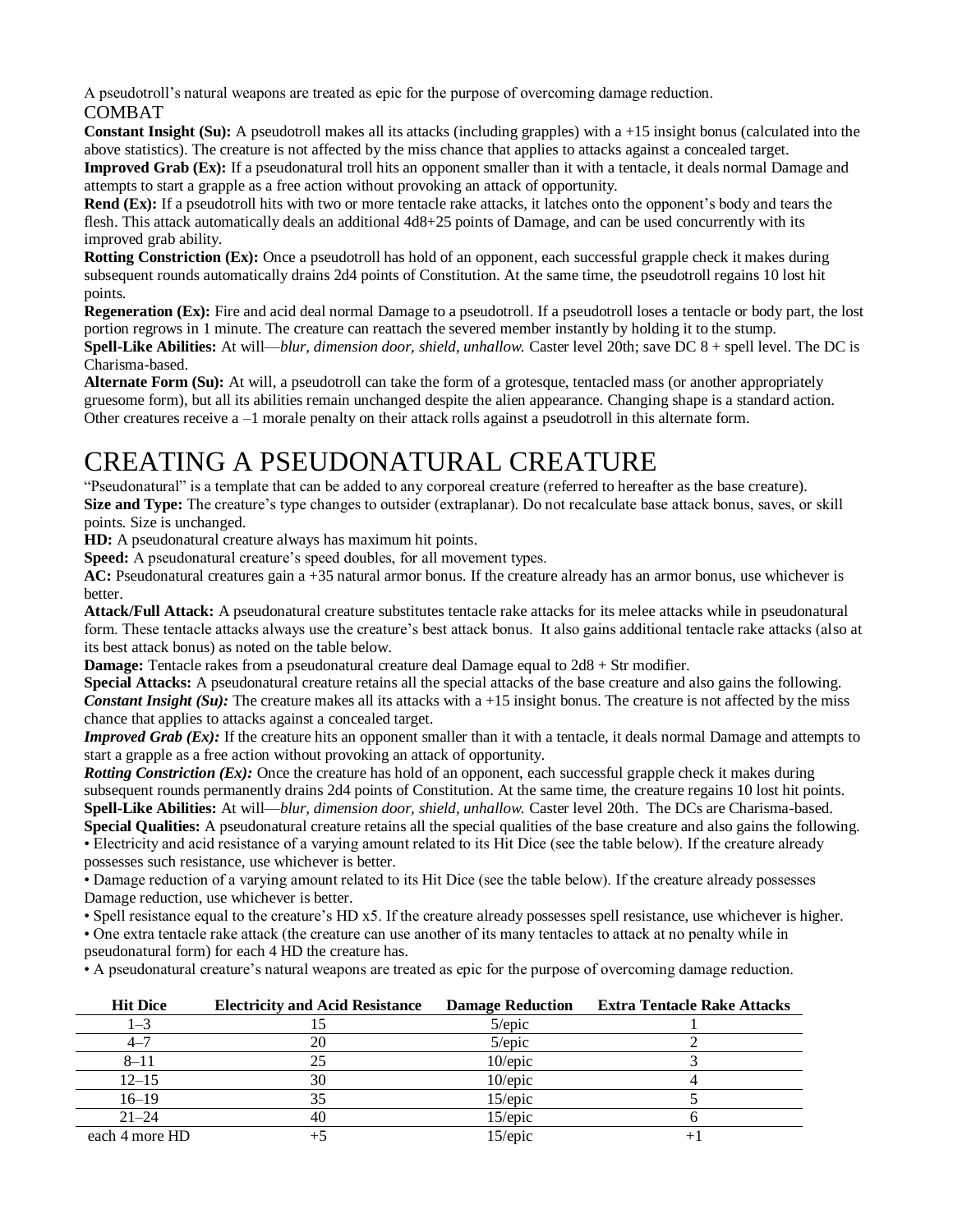If the creature already has one or more of these special qualities, use the better value.

*Alternate Form (Su):* At will, a pseudonatural creature can take the form of a grotesque, tentacled mass (or another appropriately gruesome form), but all its abilities remain unchanged despite the alien appearance. Changing shape is a standard action. Other creatures receive a –1 morale penalty on their attack rolls against pseudonatural creatures in this alternate form.

**Saves:** Same as the base creature.

**Abilities:** Increase from the base creature as follows: Str +22, Con +10, Dex +10, Wisdom +10, Intelligence at least 3.

**Skills:** Same as the base creature.

**Feats:** Same as the base creature.

**Climate/Terrain:** Any land and underground.

**Organization:** Same as the base creature.

**Challenge Rating:** Up to 6 HD, as base creature  $+16$ ; 7 HD to 15 HD, as base creature  $+13$ ; 16+ HD, as base creature  $+10$ **Treasure:** Same as the base creature.

**Alignment:** Same as base creature.

**Advancement:** Same as the base creature.

### RUIN SWARM

|                             | Tiny Vermin (Swarm)                                                                   |
|-----------------------------|---------------------------------------------------------------------------------------|
| <b>Hit Dice:</b>            | $50d8+500(725 hp)$                                                                    |
| <b>Initiative:</b>          | $+16$                                                                                 |
| Speed:                      | 20 ft., climb 20 ft., fly 90 ft. (perfect)                                            |
| <b>Armor Class:</b>         | $30 (+2 \text{ size}, +16 \text{ Dev}, +2 \text{ natural})$ , touch 28, flatfooted 14 |
| <b>Base Attack/Grapple:</b> | $+37/$                                                                                |
| Attack:                     | Swarm (5d6)                                                                           |
| <b>Full Attack:</b>         | Swarm $(5d6)$                                                                         |
| <b>Space/Reach:</b>         | 10 ft./0 ft.                                                                          |
| <b>Special Attacks:</b>     | Blinding, distraction (DC 45)                                                         |
| <b>Special Qualities:</b>   | Blindsense, fast healing 15, swarm traits, vermin traits                              |
| <b>Saves:</b>               | Fort $+37$ , Ref $+34$ , Will $+22$                                                   |
| <b>Abilities:</b>           | Str 3, Dex 42, Con 30, Int—, Wis 23, Cha 32                                           |
| <b>Skills:</b>              |                                                                                       |
| <b>Feats:</b>               |                                                                                       |
| <b>Environment:</b>         | Any                                                                                   |
| <b>Organization:</b>        | Solitary, cloud (2–4 swarms), or plague (5–8 swarms)                                  |
| <b>Challenge Rating:</b>    | 23                                                                                    |
| <b>Treasure:</b>            | None                                                                                  |
| Alignment:                  | Always neutral                                                                        |
| <b>Advancement:</b>         | None                                                                                  |

Combat

**Blinding (Ex):** Any living creature that begins its turn with a ruin swarm in its space must make a Fortitude save (DC 51) or be blinded for one round. The save DC is Dexterity-based.

**Blindsense (Ex):** The ruin swarm notices and locates creatures within 200 ft. Opponents still have 100% concealment against the swarm (but swarm attacks ignore concealment).

**Distraction (Ex):** Any living creature vulnerable to the swarm's damage that begins its turn with a swarm in its square is nauseated for 1 round; a DC 45 Fortitude save negates the effect. Even with a successful save, spellcasting or concentrating on spells within the area of a swarm requires a Concentration check (DC 20 + spell level). Using skills requiring patience and concentration requires a Concentration check (DC 20). The save DC is Constitution-based.

**Swarm Traits:** A swarm has no clear front or back and no discernable anatomy, so it is not subject to critical hits or flanking. A swarm made up of Tiny creatures takes half damage from

slashing and piercing weapons.

Reducing a swarm to 0 hit points or fewer causes the swarm to break up, though damage taken until that point does not degrade its ability to attack or resist attack. Swarms are never staggered or reduced to a dying state by damage. Also, they cannot be tripped, grappled, or bull rushed, and they cannot grapple another.

A swarm is immune to any spell or effect that targets a specific number of creatures (including single-target spells such as *disintegrate*), with the exception of mind-affecting effects if the swarm has an intelligence score and a hive mind. A swarm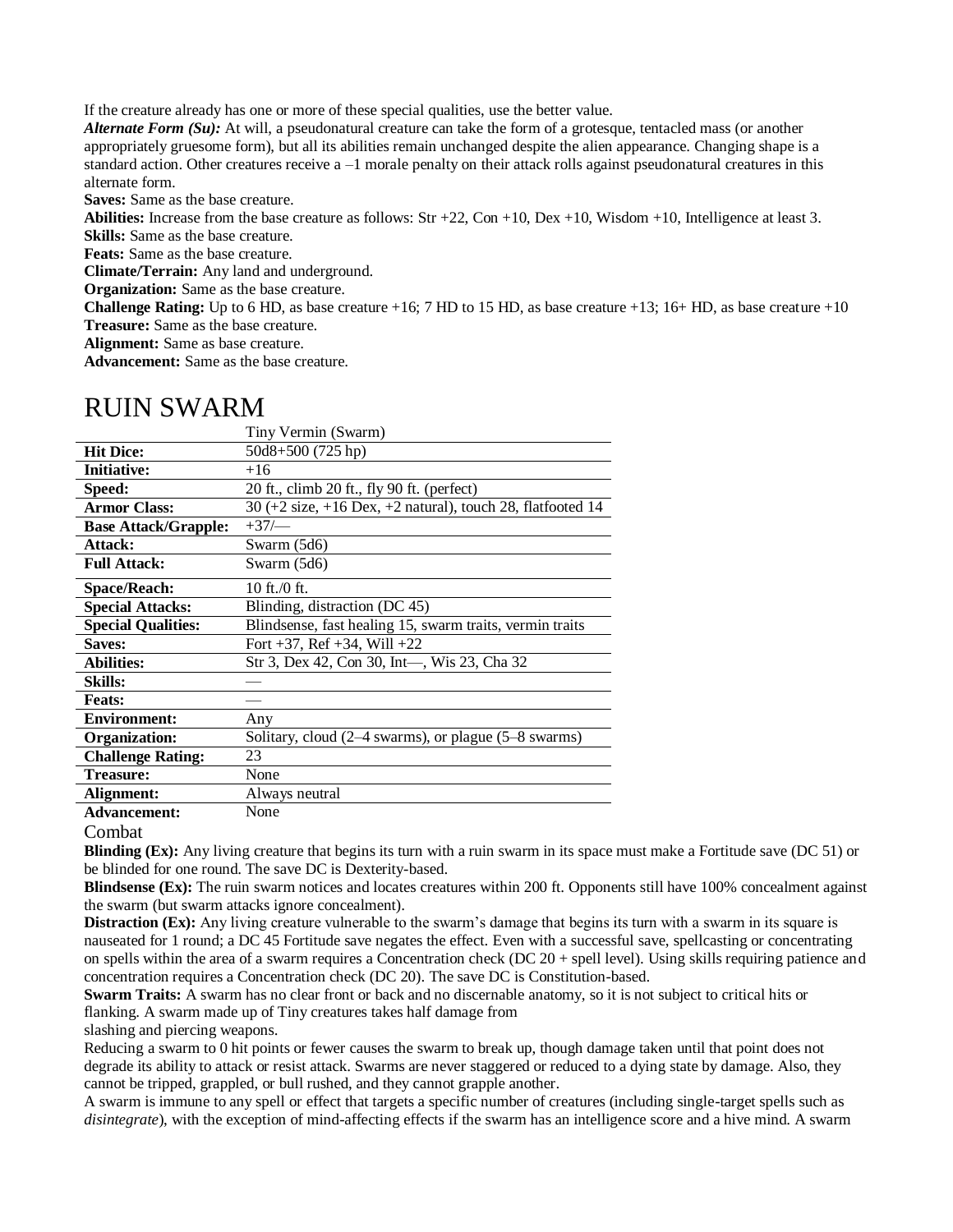takes a –10 penalty on saving throws against spells or effects that affect an area, such as many evocation spells or grenadelike weapons. If the area effect attack does not allow a saving throw, the swarm takes double damage instead.

A swarm rendered unconscious by means of subdual damage becomes disorganized and dispersed, and does not re-form until its hit points exceed its subdual damage.

**Vermin Traits:** A ruin swarm is immune to all mind-affecting effects (charms, compulsions, phantasms, patterns, and morale effects). It also has darkvision (60-foot range).

|                             | Large Undead (Cold, Incorporeal)                                                                  |
|-----------------------------|---------------------------------------------------------------------------------------------------|
| <b>Hit Dice:</b>            | 35d12 (227 hp)                                                                                    |
| <b>Initiative:</b>          | $+17$ (+9 Dex, +8 Superior Initiative)                                                            |
| Speed:                      | Fly 60 ft. (perfect)                                                                              |
| AC:                         | 48 ( $-1$ size, $+9$ Dex, $+10$ deflection, $+20$ insight)                                        |
| <b>Base Attack/Grapple:</b> | $+17/$                                                                                            |
| Attack:                     | Incorporeal touch $+25$ (2d6 plus blightfire) melee                                               |
| <b>Full Attack:</b>         | Incorporeal touch $+25$ (2d6 plus blightfire) melee                                               |
| <b>Space/Reach:</b>         | 10 ft./10 ft.                                                                                     |
| <b>Special Attacks:</b>     | Blightfire, create spawn, spell-like abilities                                                    |
| <b>Special Qualities:</b>   | Undead traits, incorporeal traits, turn resistance +6, cold subtype, cold aura, SR 36, DR 10/epic |
| <b>Saves:</b>               | Fort +13, Ref +20, Will +26                                                                       |
| <b>Abilities:</b>           | Str –, Dex 29, Con –, Int 17, Wis 25, Cha 31                                                      |
| <b>Skills:</b>              | Diplomacy +48, Hide +47, Intimidate +48, Listen +45, Search +41, Sense Motive +45, Spot +45       |
| <b>Feats:</b>               | Alertness, Blind-Fight, Combat Reflexes, Dodge, Expertise, Great Fortitude, Improved Initiative,  |
|                             | Mobility, Spring Attack, Whirlwind Attack                                                         |
| <b>Epic Feats:</b>          | Blinding Speed, Improved Combat Reflexes, Spellcasting Harrier, Superior Initiative               |
| <b>Climate/Terrain:</b>     | Any                                                                                               |
| Organization:               | Solitary or gang $(2-5)$                                                                          |
| <b>Challenge Rating:</b>    | 26                                                                                                |
| <b>Treasure:</b>            | None                                                                                              |
| Alignment:                  | Always lawful evil                                                                                |
| $\lambda$ dramaamaata       | 26 42 HD (Lerga): 42 70 HD (Huga)                                                                 |

## SHADOW OF THE VOID

**Advancement:** 36–42 HD (Large); 43–70 HD (Huge)

A shadow of the void's natural weapons are treated as epic for the purpose of overcoming damage reduction.

#### Combat

**Blightfire (Su):** Living creatures taking Damage from a shadow of the void's incorporeal touch attack find themselves ignited with blightfire; cold, black flames cascade over their bodies, and they must succeed at a Fort save (DC 37) or permanently lose 6 points of Constitution. The opponent must continue to save every round for the next 6 rounds (7 rounds total) to avoid being permanently drained of 6 more Con points. The creature heals 30 points of Damage whenever it drains 6 points of Constitution, gaining any excess as temporary hit points. These temporary hit points last a maximum of 1 hour. If the opponent is slain by blight-fire, only icy fragments of the victim remain, until they reform as a winterwight. The save DC is Charisma-dased.

**Create Spawn (Su):** Any humanoid slain by a shadow of the void becomes a winterwight in 1d4 rounds. Winterwights are under the command of the shadow of the void that created them and remain enslaved until its death. They do not possess any of the abilities they had in life, though they do possess general knowledge of the slain creature. This knowledge is used for evil purposes, if possible.

**Spell-Like Abilities:** 3/day—*deeper darkness, freezing sphere.* Caster level 24th; save DC 20 + spell level. The save DC is Charisma-based.

**Incorporeal Traits:** Can be harmed only by other incorporeal creatures, magic weapons, or magic, with a 50% chance to ignore any Damage from a corporeal source. Can pass through solid objects at will, and own attacks pass through armor. Always moves silently.

**Undead Traits:** Immune to poison, *sleep,* paralysis, stunning, disease, death, effects, necromantic effects, mind-affecting effects, and any effect requiring a Fortitude save unless it also works on objects. Not subject to critical hits, subdual Damage, ability Damage, ability drain, or energy drain. Negative energy heals. Not at risk of death from massive Damage, but destroyed at 0 hit points or less. Darkvision 60 ft. Cannot be raised; resurrection works only if creature is willing. **Cold Subtype:** Immunity to cold. Vulnerability to fire, (takes half again as much (+50%) damage as normal from fire,

regardless of whether a saving throw is allowed, or if the save is a success or failure).

**Cold Aura (Su):** A 10-foot-radius spread cold aura surrounds a shadow of the void. All creatures of the cold sub-type in the area (including the shadow of the void) are treated as if having turn resistance +6 (if undead) and fast healing 10. Creatures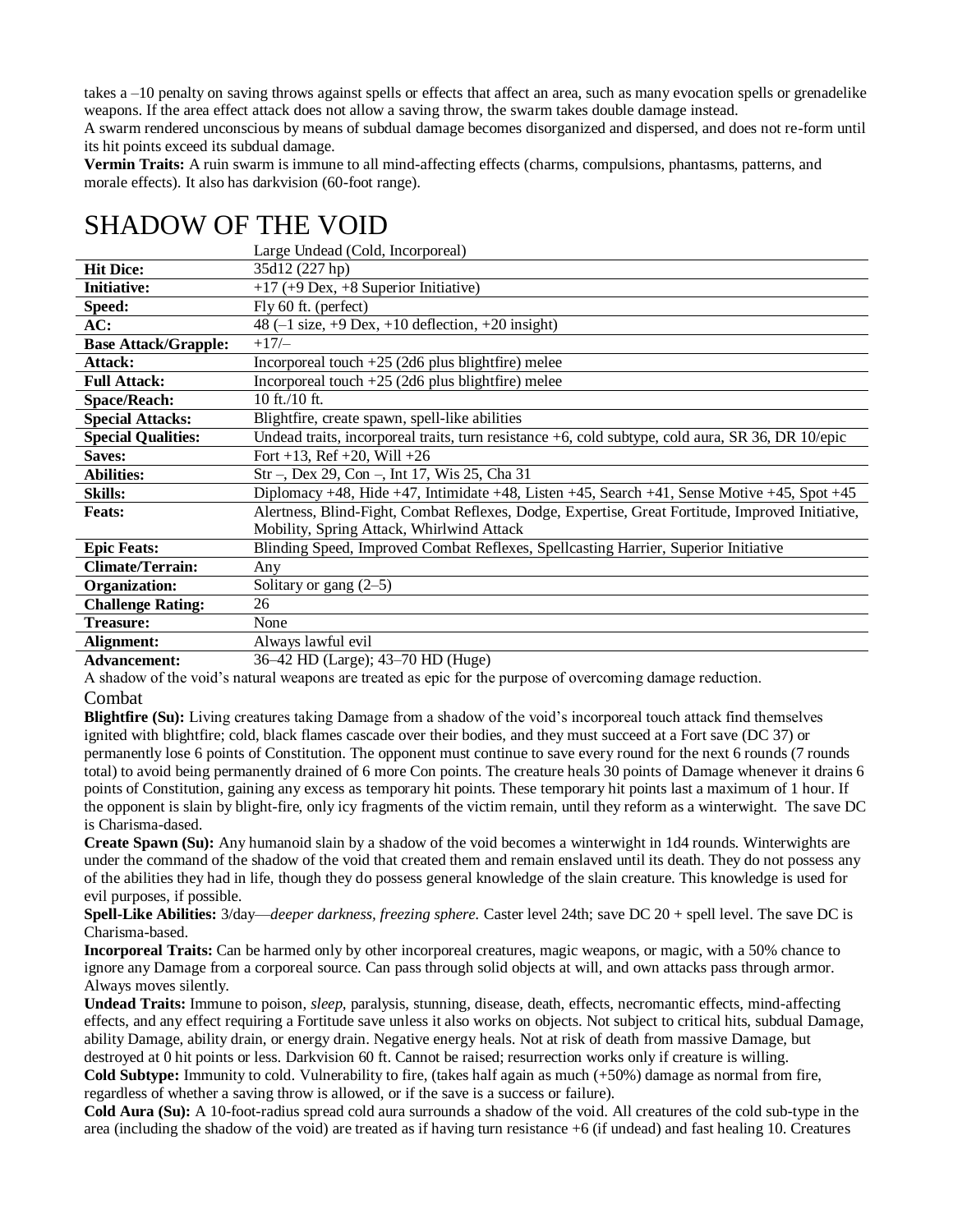subject to cold Damage take 2d10 points of cold Damage each round they remain within the cold aura.

|                             | Large Undead (Fire, Incorporeal)                                                                  |
|-----------------------------|---------------------------------------------------------------------------------------------------|
| <b>Hit Dice:</b>            | 35d12 (227 hp)                                                                                    |
| <b>Initiative:</b>          | $+17$ (+9 Dex, +8 Superior Initiative)                                                            |
| Speed:                      | Fly 60 ft. (perfect)                                                                              |
| AC:                         | 48 $(-1 \text{ size}, +9 \text{ Dex}, +10 \text{ deflection}, +20 \text{ insight})$               |
| <b>Base Attack/Grapple:</b> | $+17/$                                                                                            |
| Attack:                     | Incorporeal touch $+25$ (2d6 plus blazefire) melee                                                |
| <b>Full Attack:</b>         | Incorporeal touch $+25$ (2d6 plus blazefire) melee                                                |
| <b>Space/Reach:</b>         | 10 ft./10 ft.                                                                                     |
| <b>Special Attacks:</b>     | Blazefire, create spawn, spell-like abilities                                                     |
| <b>Special Qualities:</b>   | Undead traits, incorporeal traits, turn resistance +6, fire subtype, heat aura, SR 36, DR 10/epic |
| Saves:                      | Fort +13, Ref +20, Will +26                                                                       |
| <b>Abilities:</b>           | Str –, Dex 29, Con –, Int 17, Wis 25, Cha 31                                                      |
| <b>Skills:</b>              | Diplomacy +48, Hide +47, Intimidate +48, Listen +45, Search +41, Sense Motive +45, Spot +45       |
| <b>Feats:</b>               | Alertness, Blind-Fight, Combat Reflexes, Dodge, Expertise, Great Fortitude, Improved Initiative,  |
|                             | Mobility, Spring Attack, Whirlwind Attack                                                         |
| <b>Epic Feats:</b>          | Blinding Speed, Improved Combat Reflexes, Spellcasting Harrier, Superior Initiative               |
| <b>Climate/Terrain:</b>     | Any                                                                                               |
| Organization:               | Solitary or gang $(2-5)$                                                                          |
| <b>Challenge Rating:</b>    | 26                                                                                                |
| <b>Treasure:</b>            | None                                                                                              |
| Alignment:                  | Always lawful evil                                                                                |
| <b>Advancement:</b>         | 36–42 HD (Large); 43–70 HD (Huge)                                                                 |

# SHAPE OF FIRE

A shape of fire's natural weapons are treated as epic for the purpose of overcoming damage reduction.

### COMBAT

**Blazefire (Su):** Living creatures taking Damage from a shape of fire's incorporeal touch attack find them-selves ignited with blazefire; white-hot, lambent flames cascade over their bodies, and they must succeed at a Fort save (DC 37) or permanently lose 10 hit points. The opponent must continue to save every round for the next 6 rounds (7 rounds total) to avoid being permanently drained of 10 more hit points each round. The shape of fire heals the same amount of Damage whenever a creature is drained, gaining any excess hit points as temporary hit points. These temporary hit points last a maximum of 1 hour. If the opponent is slain by blazefire, only blackened ash remains of the victim. Hit points lost to the blazefire never heal naturally and cannot be magically restored—they are gone for good. The save DC is Charisma-based.

**Create Spawn (Su):** Any humanoid slain by a shape of fire becomes a lavawight in 1d4 rounds. Lavawights are under the command of the shape of fire that created them and remain enslaved until its death. They do not possess any of the abilities they had in life.

**Spell-Like Abilities:** 3/day—*fire storm, incendiary cloud.* Caster level 24th; save DC 20 + spell level. The save DC is Charisma-based.

**Incorporeal Traits:** Can be harmed only by other incorporeal creatures, magic weapons, or magic, with a 50% chance to ignore any Damage from a corporeal source. Can pass through solid objects at will, and own attacks pass through armor. Always moves silently.

**Undead Traits:** Immune to poison, *sleep,* paralysis, stunning, disease, death, effects, necromantic effects, mind-affecting effects, and any effect requiring a Fortitude save unless it also works on objects. Not subject to critical hits, subdual Damage, ability Damage, ability drain, or energy drain. Negative energy heals. Not at risk of death from massive Damage, but destroyed at 0 hit points or less. Darkvision 60 ft. Cannot be raised; resurrection works only if creature is willing. Fire Subtype: Immunity to fire. Vulnerability to cold (takes half again as much  $(+50%)$  damage as normal from cold, regardless of whether a saving throw is allowed, or if the save is a success or failure).

**Heat Aura (Su):** A 10-foot-radius spread heat aura surrounds a shape of fire. All creatures of the fire subtype in the area (including the shape of fire) are treated as if having turn resistance +6 (if undead) and fast healing 10. Creatures subject to fire Damage take 2d10 points of fire Damage each round they remain within the heat aura.

# SIRRUSH

Large Magical Beast **Hit Dice:** 40d10+680 (900 hp)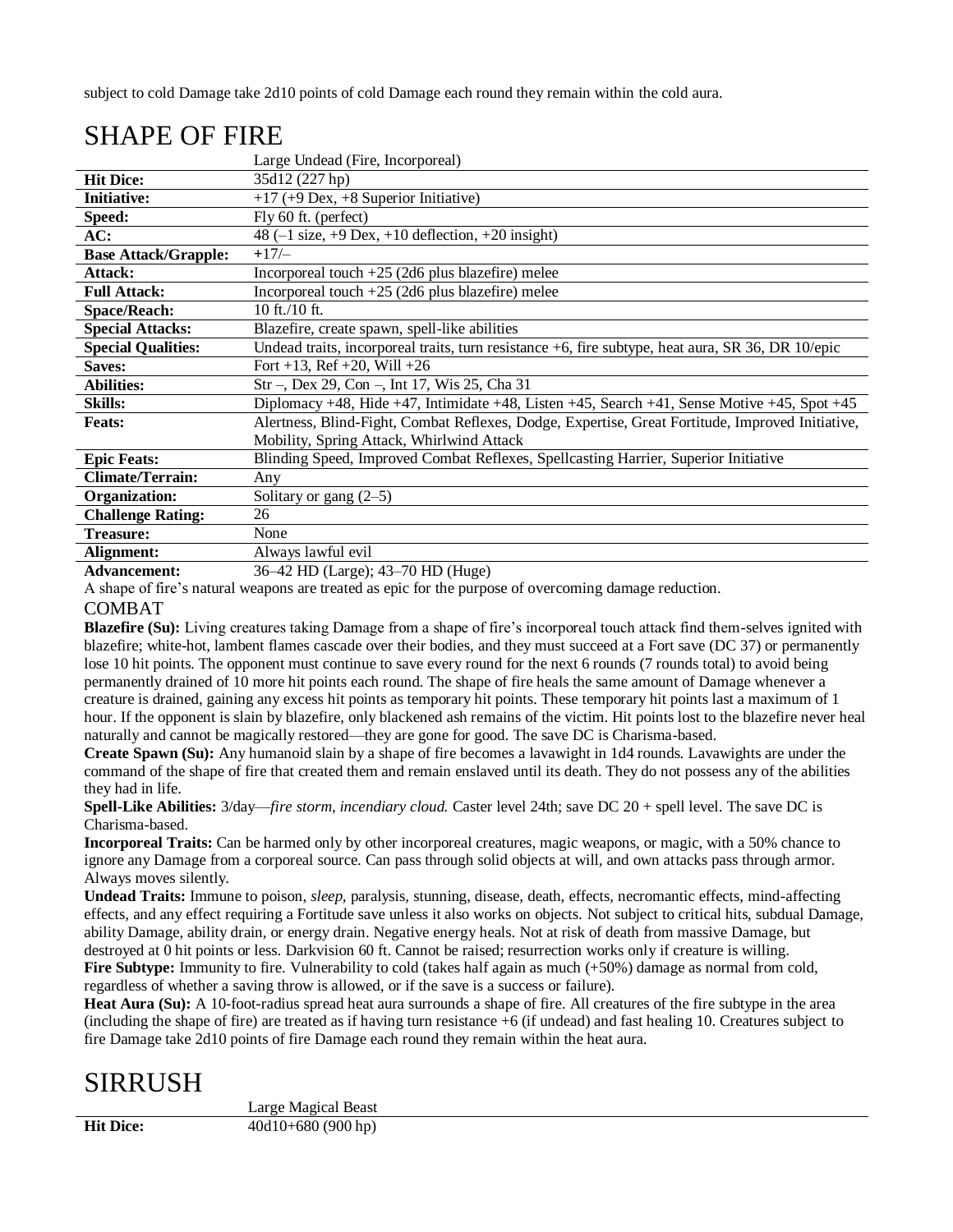| <b>Initiative:</b>          | $+23$ (+15 Dex, +8 Superior Initiative)                                                             |
|-----------------------------|-----------------------------------------------------------------------------------------------------|
| Speed:                      | 90 ft.                                                                                              |
| AC:                         | 44 (+15 Dex, $-1$ size, +20 natural)                                                                |
| <b>Base Attack/Grapple:</b> | $+40/+60$                                                                                           |
| Attack:                     | Claw +56 $(2d6+16/19-20 +1d6)$ on critical hit) melee                                               |
| <b>Full Attack:</b>         | 4 claws +56 (2d6+16/19–20 (+1d6 on critical hit)) melee, bite +54 (4d6+8) melee                     |
| <b>Space/Reach:</b>         | 10 ft./5 ft.                                                                                        |
| <b>Special Attacks:</b>     | Pounce, stunning roar                                                                               |
| <b>Special Qualities:</b>   | Blindsight 300 ft., DR 10/epic, darkvision 60 ft., fast healing 20, low-light vision, SR 39, scent; |
|                             | acid, cold, electricity, fire, and sonic resistance 10                                              |
| Saves:                      | Fort +39, Ref +37, Will +27                                                                         |
| <b>Abilities:</b>           | Str 42, Dex 40, Con 44, Int 21, Wis 38, Cha 28                                                      |
| <b>Skills:</b>              | Climb +59, Hide +58, Jump +83, Listen +57, Move Silently +58, Spot +57, Survival +57                |
| <b>Feats:</b>               | Cleave, Great Cleave, Improved Critical (claw), Improved Initiative, Multiattack, Power Attack,     |
|                             | Weapon Focus (bite), Weapon Focus (claw)                                                            |
| <b>Epic Feats:</b>          | Blinding Speed (x4), Overwhelming Critical (claw), Superior Initiative                              |
| <b>Climate/Terrain:</b>     | Any                                                                                                 |
| Organization:               | Solitary, pair, or pack $(4-9$ sirrushes and $1-2$ three-headed sirrushes)                          |
| <b>Challenge Rating:</b>    | 24                                                                                                  |
| <b>Treasure:</b>            | Standard                                                                                            |
| Alignment:                  | Usually chaotic neutral                                                                             |
| <b>Advancement:</b>         | $41-50$ HD (Large), $51-60$ HD (Huge), $61+$ HD (Gargantuan)                                        |

# THREE-HEADED SIRRUSH

|                             | Large Magical Beast                                                                                 |
|-----------------------------|-----------------------------------------------------------------------------------------------------|
| <b>Hit Dice:</b>            | $45d10+855$ $(1,102$ hp)                                                                            |
| <b>Initiative:</b>          | $+25$ (+17 Dex, +8 Superior Initiative)                                                             |
| Speed:                      | 120 ft.                                                                                             |
| AC:                         | 50 (+17 Dex, $-1$ size, +24 natural)                                                                |
| <b>Base Attack/Grapple:</b> | $+45/+67$                                                                                           |
| Attack:                     | Claw +63 (3d6+18/19–20 (+1d6 on critical hit)) melee                                                |
| <b>Full Attack:</b>         | 4 claws $+63$ melee, 3 bites $+61$ melee                                                            |
| <b>Space/Reach:</b>         | 10 ft./5 ft.                                                                                        |
| <b>Special Attacks:</b>     | Pounce, stunning roar                                                                               |
| <b>Special Qualities:</b>   | Blindsight 350 ft., DR 10/epic, darkvision 60 ft., fast healing 25, low-light vision, SR 42, scent; |
|                             | acid, cold, electricity, fire, and sonic resistance 15                                              |
| Saves:                      | Fort $+45$ , Ref $+43$ , Will $+33$                                                                 |
| Abilities:                  | Str 47, Dex 45, Con 49, Int 26, Wis 43, Cha 33                                                      |
| <b>Skills:</b>              | Balance +65, Climb +66, Hide +65, Intimidate +59, Jump +102, Listen +64, Move Silently +65,         |
|                             | Search $+56$ , Spot $+64$ , Survival $+64$                                                          |
| <b>Feats:</b>               | Cleave, Great Cleave, Improved Critical (claw), Improved Initiative, Multiattack, Power Attack,     |
|                             | Weapon Focus (bite), Weapon Focus (claw)                                                            |
| <b>Epic Feats:</b>          | Blinding Speed (x6), Overwhelming Critical (claw), Superior Initiative                              |
| <b>Climate/Terrain:</b>     | Any                                                                                                 |
| Organization:               | Solitary, pair, or pack $(1-2)$ three-headed sirrushes and $4-9$ sirrushes).                        |
| <b>Challenge Rating:</b>    | 28                                                                                                  |
| Treasure:                   | Standard                                                                                            |
| Alignment:                  | Usually chaotic neutral                                                                             |
| Advancements                | $\Delta$ 55 UD (Lorge): 56 65 UD (Hugo): 66 UD (Corganizan)                                         |

**Advancement:** 46–55 HD (Large); 56–65 HD (Huge); 66+ HD (Gargantuan)

Sirrushes speak Sylvan and Draconic.

A sirrush's natural weapons are treated as epic for the purpose of overcoming damage reduction.

### COMBAT

**Stunning Roar (Ex):** Every 1d4 rounds, a sirrush can loose a sonic attack of such volume that it stuns all creatures in a 60 foot spread for 1d4 rounds if they fail a Fortitude saving throw (DC 47, or DC 51 for a three-headed sirrush). The DC is Pounce (Ex): If a sirrush charges or leaps upon a foe during its first round of combat, it can make a full attack even if it has already taken a move action.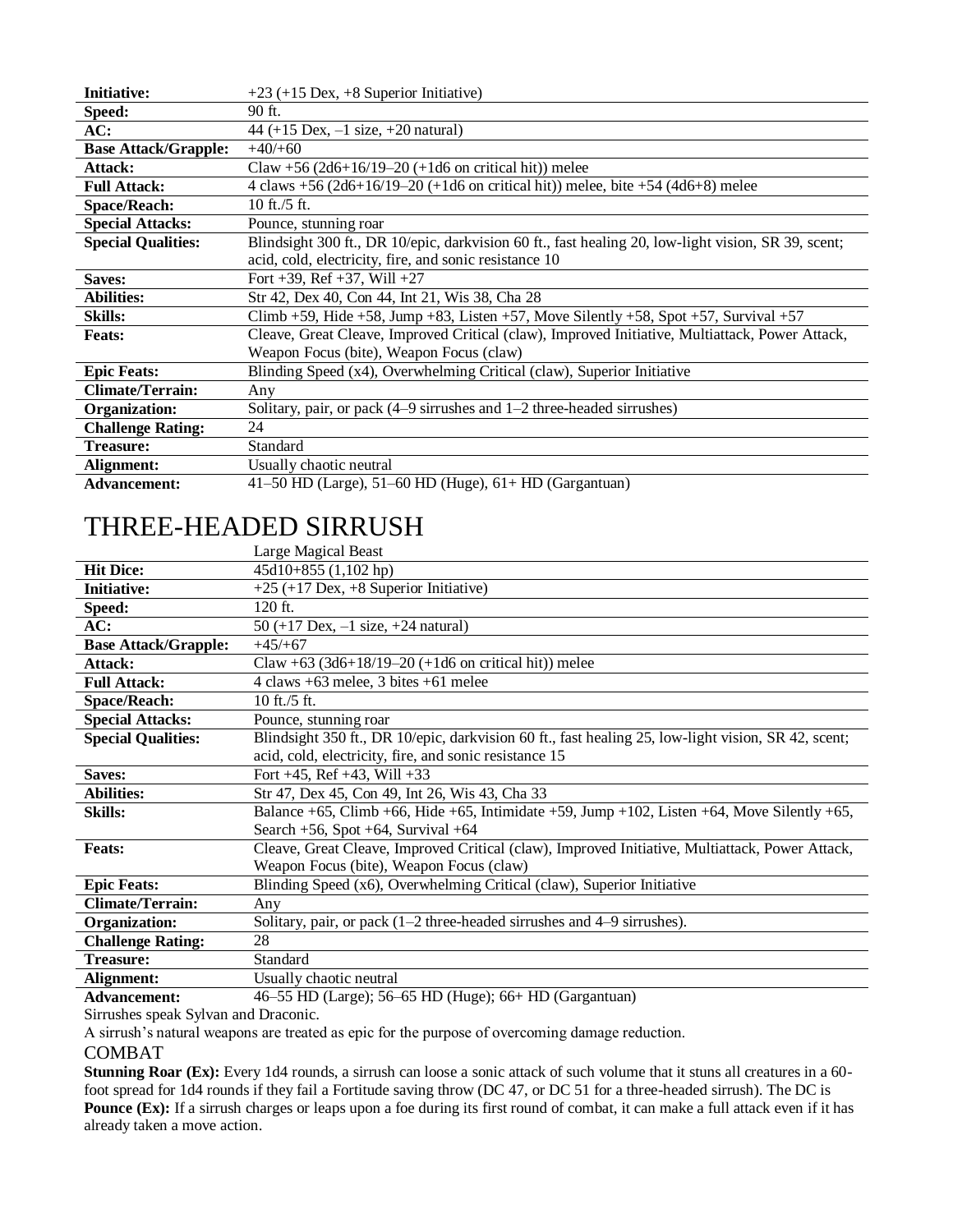**Headloss Resistance (Ex):** A sirrush's thick bony plate protects its neck like a shield and provides resistance from effects that could normally behead it, such as a vorpal weapon. When a sirrush or three-headed sir-rush would otherwise lose its head, it instead makes a Fortitude saving throw (DC  $10 + 1/2$  HD of attacker + attacker's Str modifier). On a failed save, the sirrush's head leaves its shoulders normally, but on a successful save, the sirrush is unaffected by the beheading. A sirrush dies when beheaded; a three-headed sirrush goes on fighting until all its heads are lost (the only penalty it incurs is one or two fewer bite attacks when it makes a full attack).

# TAYELLAH

|                             | Gargantuan Magical Beast                                                                      |
|-----------------------------|-----------------------------------------------------------------------------------------------|
| <b>Hit Dice:</b>            | 34d10+448 (635 hp)                                                                            |
| <b>Initiative:</b>          | $+27 (+19$ Dex, $+8$ Superior Initiative)                                                     |
| Speed:                      | $100$ ft.                                                                                     |
| AC:                         | 44 (+19 Dex, $-4$ size, +15 insight, +4 natural)                                              |
| <b>Base Attack/Grapple:</b> | $+34/+57$                                                                                     |
| Attack:                     | $Claw + 52 (2d8+11)$ melee                                                                    |
| <b>Full Attack:</b>         | 2 claws +52 (2d8+11) melee, 3 bites +47 (2d6+5) melee, sting +39 (3d6+5 plus poison) melee    |
| <b>Space/Reach:</b>         | $20$ ft./15 ft.                                                                               |
| <b>Special Attacks:</b>     | Pounce, improved grab, rake 4d6+15                                                            |
| <b>Special Qualities:</b>   | SR 34, DR 10/epic                                                                             |
| Saves:                      | Fort $+31$ , Ref $+38$ , Will $+22$                                                           |
| <b>Abilities:</b>           | Str 32, Dex 48, Con 34, Int 14, Wis 32, Cha 19                                                |
| <b>Skills:</b>              | Hide $+44$ , Jump $+39$ , Listen $+48$ , Move Silently $+56$ , Spot $+48$                     |
| <b>Feats:</b>               | Combat Reflexes, Improved Initiative, Iron Will, Track, Weapon Focus (bite), Weapon Focus     |
|                             | (claw), Weapon Finesse                                                                        |
| <b>Epic Feats:</b>          | Epic Toughness (x2), Epic Weapon Focus (bite), Epic Weapon Focus (claw), Superior Initiative, |
| Climate/Terrain:            | Any temperate or cold land                                                                    |
| Organization:               | Solitary or pair                                                                              |
| <b>Challenge Rating:</b>    | 24                                                                                            |
| <b>Treasure:</b>            | None                                                                                          |
| Alignment:                  | Always neutral                                                                                |
|                             |                                                                                               |

**Advancement:** 35–68 HD (Gargantuan); 69–102 HD (Colossal)

A tayellah's natural weapons are treated as epic for the purpose of overcoming damage reduction.

#### COMBAT

**Poison (Ex):** Sting, Fort save (DC 39); initial and secondary Damage 2d10 temporary Con. The save DC is Constitutionbased.

**Pounce (Ex):** If a tayellah leaps upon a foe during the first round of combat, it can make a full attack even if it has already taken a move action.

**Improved Grab (Ex):** To use this ability, the tayellah must hit with two of its claw attacks. If it gets a hold, it can rake. **Rake (Ex):** A tayellah that gets a hold can make two additional rake attacks (+44 melee) with legs it normally only uses for walking, dealing 4d6+5 points of Damage each. If the tayellah pounces on an opponent, it can also rake.

### THORCIASID

|                             | Medium-Size Aberration                                                                               |
|-----------------------------|------------------------------------------------------------------------------------------------------|
| <b>Hit Dice:</b>            | $29d8+348(478$ hp)                                                                                   |
| <b>Initiative:</b>          | $+22$ (+14 Dex, +8 Superior Initiative)                                                              |
| Speed:                      | 70 ft.                                                                                               |
| AC:                         | 42 $(+14 \text{ Dev}, +18 \text{ natural})$                                                          |
| <b>Base Attack/Grapple:</b> | $+21/+27$                                                                                            |
| Attack:                     | Forelimb $+36$ (0 plus ability drain) melee touch                                                    |
| <b>Full Attack:</b>         | 2 forelimbs $+36$ (0 plus ability drain) melee touch, 2 antennae $+30$ (antenna 0 plus energy drain) |
|                             | melee touch                                                                                          |
| <b>Space/Reach:</b>         | $5 \text{ ft}$ ./5 ft.                                                                               |
| <b>Special Attacks:</b>     | Ability drain, energy drain, cocoon                                                                  |
| <b>Special Qualities:</b>   | DR 10/epic, darkvision 240 ft., scent, SR 34, fire resistance 30                                     |
| Saves:                      | Fort $+21$ , Ref $+25$ , Will $+25$                                                                  |
| <b>Abilities:</b>           | Str 22, Dex 38, Con 34, Int 25, Wis 29, Cha 31                                                       |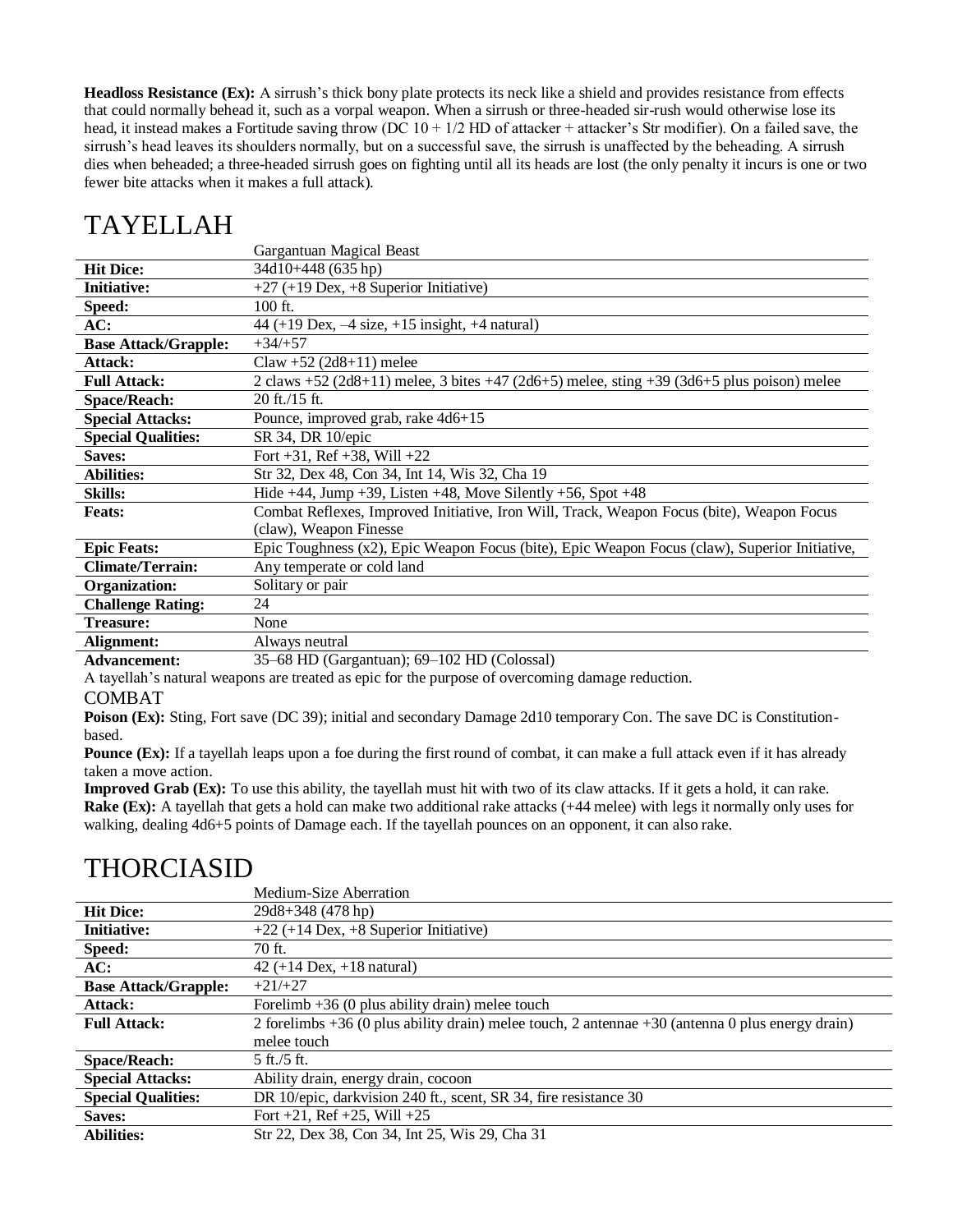| <b>Skills:</b>           | Bluff +42, Concentration +44, Diplomacy +38, Escape Artist +46, Hide +46, Intimidate +38, Jump<br>$+22$ , Listen +41, Move Silently +46, Spot +41, Survival +25 |
|--------------------------|-----------------------------------------------------------------------------------------------------------------------------------------------------------------|
| <b>Feats:</b>            | Dodge, Expertise, Improved Disarm, Improved Initiative, Mobility, Spring Attack, Weapon Finesse,                                                                |
|                          | Weapon Focus (forelimb)                                                                                                                                         |
| <b>Epic Feats:</b>       | Blinding Speed, Superior Initiative                                                                                                                             |
| <b>Climate/Terrain:</b>  | Any                                                                                                                                                             |
| Organization:            | Solitary, pair, or infestation (4–7)                                                                                                                            |
| <b>Challenge Rating:</b> | 22                                                                                                                                                              |
| <b>Treasure:</b>         | Standard                                                                                                                                                        |
| Alignment:               | Usually neutral                                                                                                                                                 |
| <b>Advancement:</b>      | 30–36 HD (Medium-size); 37–42 HD (Large)                                                                                                                        |

Thorciasids speak Common, Elven, Dwarven, and Giant.

A thorciasid's natural weapons are treated as epic for the purpose of overcoming damage reduction.

### COMBAT

**Cocoon (Ex):** A thorciasid can eject a stream of noxious goo that hardens on contact, potentially fixing a subject in place and hindering its movement and actions. Using a standard action, the thorciasid makes a ranged touch attack against any foe it can see up to 60 feet away. If it succeeds at the ranged touch attack, the subject makes a grapple check against the cocoon. This is accomplished as if the thorciasid itself were making the grapple check with a competence bonus of  $+10$ , for a total check modifier of +37. On a failed check for the subject, the goo hardens into a partial cocoon, and the victim is treated as if grappled (even though the thorciasid is free to do as it desires). The subject can attempt to break the grapple of the cocoon (or use Escape Artist) each round, making an opposed grapple check against the cocoon (check modifier +37 for the cocoon). A thorciasid can reinforce a partial cocoon by spending a standard action secreting additional goo. Each action so spent provides an additional +5 to the cocoon's grapple check modifier. Visually, the victim becomes more and more covered and is finally com-pletely encased in a cocoon. Even fully encased victims can still breathe, and a thorciasid can drain a victim's life force at its leisure.

**Ability Drain (Su):** On a successful melee touch attack with a forelimb, the thorciasid permanently drains 1d4+1 points of Strength, 1d4+1 points of Dexterity, and 1 point of Constitution from the victim. The thorciasid regains 20 lost hit points with each successful ability drain.

**Energy Drain (Su):** On a successful melee touch attack with an antenna, the thorciasid gives the victim one negative level. Each negative level bestowed upon a victim gives the thorciasid +1 bonus to its Constitution that lasts for 24 hours. The negative levels similarly last for 24 hours, at which time the victim must make a Fortitude saving throw (DC 34) to avoid level loss. The save DC is Charisma-based.

|                             | Colossal Outsider (Extraplanar)                                                                   |
|-----------------------------|---------------------------------------------------------------------------------------------------|
| <b>Hit Dice:</b>            | $70d8+700(1,015 hp)$                                                                              |
| <b>Initiative:</b>          | $+0$                                                                                              |
| Speed:                      | 150 ft.                                                                                           |
| AC:                         | 58 $(-8 \text{ size}, +32 \text{ natural}, +24 \text{ insight})$                                  |
| <b>Base Attack/Grapple:</b> | $+70/+104$                                                                                        |
| Attack:                     | Colossal +5 warhammer +87 (4d8+30/19-20 (+2d6 on critical hit)) melee; or Colossal +5             |
|                             | javelin +70 (2d10+22/19-20) ranged                                                                |
| <b>Full Attack:</b>         | Colossal +5 warhammer +87/+82/+77/+72 (4d8+30/19-20 (+2d6 on critical hit)) melee; or             |
|                             | Colossal +5 javelin +70/+65/+60/+55 (2d10+22/19-20) ranged                                        |
| <b>Space/Reach:</b>         | $30$ ft./30 ft.                                                                                   |
| <b>Special Attacks:</b>     | Spell-like abilities, spells                                                                      |
| <b>Special Qualities:</b>   | DR 20/epic, SR 40                                                                                 |
| <b>Saves:</b>               | Fort $+47$ , Ref $+37$ , Will $+50$                                                               |
| <b>Abilities:</b>           | Str 45, Dex 10, Con 31, Int 33, Wis 37, Cha 26                                                    |
| <b>Skills:</b>              | Concentration $+83$ , Craft (any five) $+45$ , Decipher Script $+84$ , Diplomacy $+45$ , Gather   |
|                             | Information +87, Intimidate +56, Jump +90, Knowledge (all) +66, Listen +86, Sense Motive          |
|                             | +86, Speak Language (any five), Spellcraft +90, Spot +86                                          |
| <b>Feats:</b>               | Blind-Fight, Cleave, Expertise, Great Cleave, Improved Critical (warhammer), Improved Critical    |
|                             | (javelin), Improved Sunder, Power Attack, Silent Spell, Still Spell, Weapon Focus (warhammer),    |
|                             | Weapon Focus (javelin)                                                                            |
| <b>Epic Feats:</b>          | Automatic Silent Spell (0- through 9th level spells), Automatic Still Spell (0- through 9th level |
|                             | spells), Devastating Critical (warhammer), Epic Spellcasting, Epic Weapon Focus (warhammer),      |

# TITAN,ELDER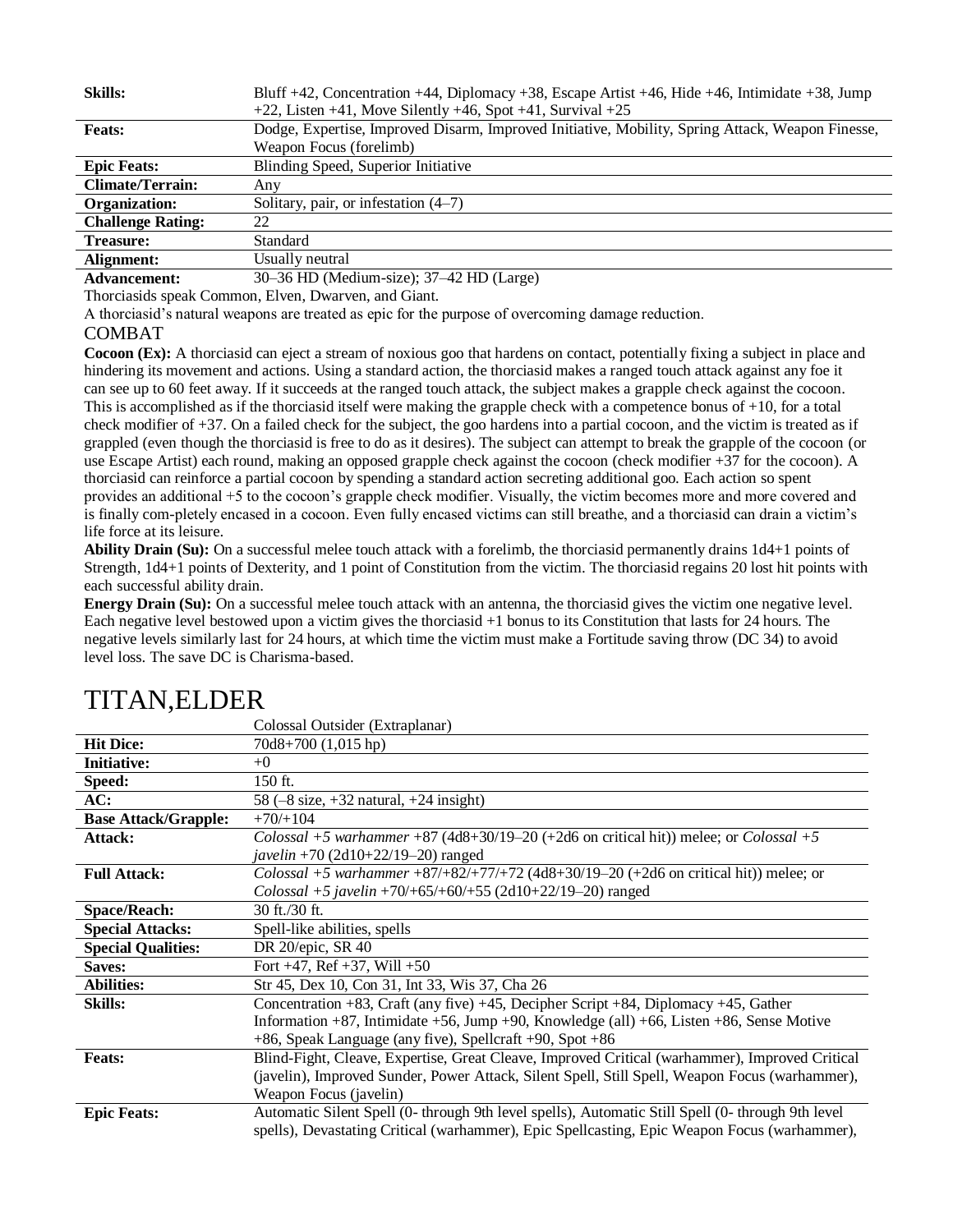|                          | Epic Weapon Focus (javelin), Overwhelming Critical (warhammer), Polyglot |
|--------------------------|--------------------------------------------------------------------------|
| <b>Climate/Terrain:</b>  | Any                                                                      |
| Organization:            | Solitary                                                                 |
| <b>Challenge Rating:</b> | 30                                                                       |
| Treasure:                | Standard                                                                 |
| Alignment:               | Always neutral                                                           |
| <b>Advancement:</b>      | $71-140$ HD (Colossal)                                                   |
|                          |                                                                          |

An elder titan's natural weapons are treated as epic for the purpose of overcoming damage reduction.

#### COMBAT

**Spell-Like Abilities:** At will—*alter self, analyze dweomer, commune with nature, cure critical wounds, eyebite, freedom of movement, fly, fog cloud, produce flame, protection from energy, read magic, remove curse, sanctuary, sending, speak with animals, soften earth and stone, speak with plants, summon monster VI, greater teleport, wind wall;* 3/day—*antilife shell, astral projection, contact other plane, greater dispel magic, greater scrying, invisibility purge, plane shift.* Caster level 29th; save DC 18 + spell level. The save DCs are Charisma-based.

**Spells:** An elder titan can use arcane spells as a 29th-level wizard or divine spells as a 29th-level cleric, from the cleric list and from the Knowledge and Magic domains. He will also possess the knowledge of at least three epic spells and the means by which to develop them, though he may not have done so himself.

|                             | Colossal Plant                                                                                   |
|-----------------------------|--------------------------------------------------------------------------------------------------|
| <b>Hit Dice:</b>            | $50d8+880(1,105 hp)$                                                                             |
| <b>Initiative:</b>          | $+3$ (-1 Dex, $+4$ Improved Initiative)                                                          |
| Speed:                      | 60 ft.                                                                                           |
| AC:                         | 41 $(-1$ Dex, $-8$ size, $+40$ natural)                                                          |
| <b>Base Attack/Grapple:</b> | $+37/+72$                                                                                        |
| Attack:                     | Slam +51 (10d6+19/19-20(+1d6 on critical hit)) melee                                             |
| <b>Full Attack:</b>         | 2 slams +51 (10d6+19/19-20 (+1d6 on a critical hit)) melee                                       |
| <b>Attacks:</b>             | 2 slams $+49$ melee                                                                              |
| Damage:                     | Slam 10d6+19/19-20                                                                               |
| <b>Space/Reach:</b>         | 30 ft./30 ft.                                                                                    |
| <b>Special Attacks:</b>     | Animate trees, trample, triple Damage against objects, spell-like abilities                      |
| <b>Special Qualities:</b>   | Plant traits, SR 29, DR 10/-                                                                     |
| Saves:                      | Fort $+45$ , Ref $+17$ , Will $+33$                                                              |
| <b>Abilities:</b>           | Str 48, Dex 8, Con 42, Int 19, Wis 33, Cha 35                                                    |
| <b>Skills:</b>              | Diplomacy +61, Hide -12, Intimidate +62, Jump +31, Knowledge (any one) +57, Listen +63,          |
|                             | Sense Motive $+56$ , Spot $+43$ , Survival $+51$                                                 |
| <b>Feats:</b>               | Alertness, Endurance, Great Fortitude, Improved Critical (slam), Improved Initiative, Iron Will, |
|                             | Lightning Reflexes, Power Attack, Weapon Focus (slam)                                            |
| <b>Epic Feats:</b>          | Epic Endurance, Epic Reflexes, Epic Toughness (x4), Epic Weapon Focus (slam), Epic Will          |
| <b>Climate/Terrain:</b>     | Any forest                                                                                       |
| <b>Organization:</b>        | Solitary or with grove of treants                                                                |
| <b>Challenge Rating:</b>    | 25                                                                                               |
| <b>Treasure:</b>            | Standard                                                                                         |
| Alignment:                  | Always neutral good                                                                              |
| <b>Advancement:</b>         | $51-150$ HD (Colossal)                                                                           |

### TREANT,ELDER

Elder treants speak the language of treants, plus Common and Sylvan.

#### COMBAT

*Animate Trees* (Sp): An elder treant can animate trees within 500 feet at will, controlling up to six trees at a time. It takes a full round for a normal tree to uproot itself. Thereafter it moves and fights as a treant in all physical respects. Animated trees lose their ability to move if the elder treant who animated them is incapacitated or moves out of range.

**Trample (Ex):** An elder treant can trample Gargantuan or smaller creatures for 8d20+40 points of Damage. Opponents who do not make attacks of opportunity against the elder treant can attempt a Reflex save (DC 54) to halve the Damage. The save DC is Strength-based.

**Triple Damage against Objects (Ex):** An elder treant that makes a full attack against an object or structure deals triple Damage.

**Plant Traits:** Immune to poison, *sleep,* paralysis, stunning, and polymorphing; not subject to critical hits or mind-affecting effects.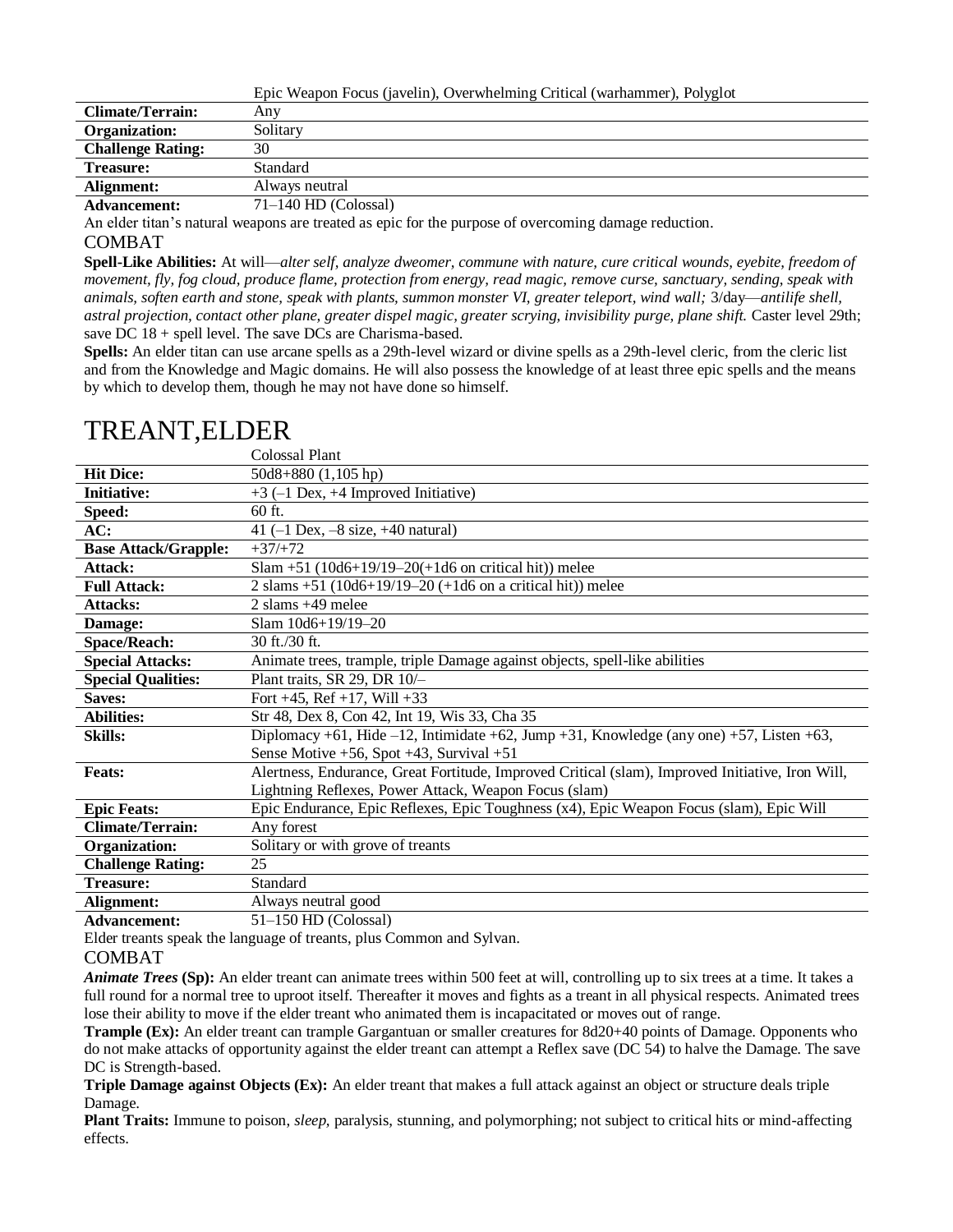**Skills:** Elder treants receive skills as though they were fey. \*They have a +24 racial bonus on Hide checks made in forested areas.

**Spell-Like Abilities:** At will—*animal messenger, command plants, speak with plants, stone tell;* 3/day—mass cure light wounds (plants only), *plant growth, sunburst, wall of thorns;* 1/day—*shambler.* Caster level 23rd; save DC 22 + spell level. The save DCs are Charisma-based.

|                             | Medium-Size Construct                                                                                 |
|-----------------------------|-------------------------------------------------------------------------------------------------------|
| <b>Hit Dice:</b>            | $57d10 + 120(433 hp)$                                                                                 |
| <b>Initiative:</b>          | $+18$ (+10 Dex, +8 Superior Initiative)                                                               |
| Speed:                      | Fly 90 ft. (perfect)                                                                                  |
| AC:                         | $40 (+10$ Dex, $+20$ natural)                                                                         |
| <b>Base Attack/Grapple:</b> | $+42/+42$                                                                                             |
| Attack:                     | Disintegrating touch $+42$ (5d6 plus disintegrating touch (Fort DC 38)) melee touch                   |
| <b>Full Attack:</b>         | Disintegrating touch $+42$ (5d6 plus disintegrating touch (Fort DC 38)) melee touch                   |
| <b>Space/Reach:</b>         | 5 ft./5 ft.                                                                                           |
| <b>Special Attacks:</b>     | Disintegrating touch, vortex                                                                          |
| <b>Special Qualities:</b>   | Blindsight 200 ft., construct traits, fast healing 10, planar travel, SR 44; acid, cold, electricity, |
|                             | fire, and sonic resistance 30                                                                         |
| Saves:                      | Fort +19, Ref +29, Will +29                                                                           |
| <b>Abilities:</b>           | Str 10, Dex 30, Con -, Int 14, Wis 30, Cha 30                                                         |
| <b>Skills:</b>              | Hide $+62$ , Listen $+52$ , Move Silently $+62$ , Sense Motive $+43$ , Spot $+52$ , Survival $+43$    |
| <b>Feats:</b>               | Alertness, Combat Reflexes, Improved Initiative, Skill Focus (Sense Motive), Skill Focus              |
|                             | (Survival), Stealthy, Track                                                                           |
| <b>Epic Feats:</b>          | Epic Prowess (x3), Epic Skill Focus (Hide), Epic Skill Focus (Listen), Epic Skill Focus (Sense        |
|                             | Motive), Epic Skill Focus (Spot), Epic Toughness (x5), Superior Initiative                            |
| <b>Climate/Terrain:</b>     | Any                                                                                                   |
| Organization:               | Solitary                                                                                              |
| <b>Challenge Rating:</b>    | 32                                                                                                    |
| <b>Treasure:</b>            | None                                                                                                  |
| Alignment:                  | Always neutral                                                                                        |
| <b>Advancement:</b>         | 58–63 HD (Medium-size); 64–79 HD (Large); 80–95 HD (Huge); 96–171 HD (Gargantuan)                     |

# UMBRAL BLOT (BLACKBALL)

#### COMBAT

**Disintegrating Touch (Ex):** Any material object that comes into contact with a blackball is immediately disintegrated unless it succeeds at a Fortitude save (DC 38). A character or object that has been disintegrated by an umbral blot disappears completely, leaving behind not even dust to mark its passing. Those who make a successful saving throw still take 5d6 points of Damage from the disintegrating touch. Likewise, weapons or objects that save take a like amount of Damage. (Remember, tended or held objects save with the same bonus as their owners.)

**Vortex (Ex):** Normally a blackball insulates itself somehow from the air around it (otherwise it would perpetually be at the center of a howling wind-storm). If it chooses, instead of allowing the air to bend around it, the blackball can suspend this insulation, causing a sudden rush of wind to pour toward the blackball from all directions. This vortex sucks all the air from a 30-foot-by-30-foot-by-30-foot room in a single round, creating a sudden influx of air in its direction. All flying or floating creatures within 30 feet of the umbral blot who fail a Reflex save (DC 38) are swept along with the wind into contact with the blackball. Nonflying creatures within 30 feet who fail a Reflex save (DC 19) are pulled into contact with the umbral blot. Contact with an umbral blot could lead to disintegration, as noted above.

**Spell Immunities (Ex):** In addition to the spells that an umbral blot is immune to because of its construct traits, it is immune to *disintegration* spells and variations thereof.

**Planar Travel (Ex):** A blackball can fold space at will, allowing it to use *ethereal jaunt, dimension door, greater teleport,* or *plane shift* at will as a standard action.

**Construct Traits:** Immune to mind-affecting effects (charms, compulsions, phantasms, patterns, and morale effects), and to poison, *sleep,* paralysis, stunning, disease, death effects, necromantic effects, and any effect that requires a Fortitude save unless it also works on objects. Cannot heal Damage (though regeneration and fast healing still apply, if present). Not subject to critical hits, subdual Damage, ability Damage, ability drain, or energy drain. Not at risk of death from massive Damage, but destroyed when reduced to 0 hit points or less; cannot be raised or resurrected. Darkvision 60 ft.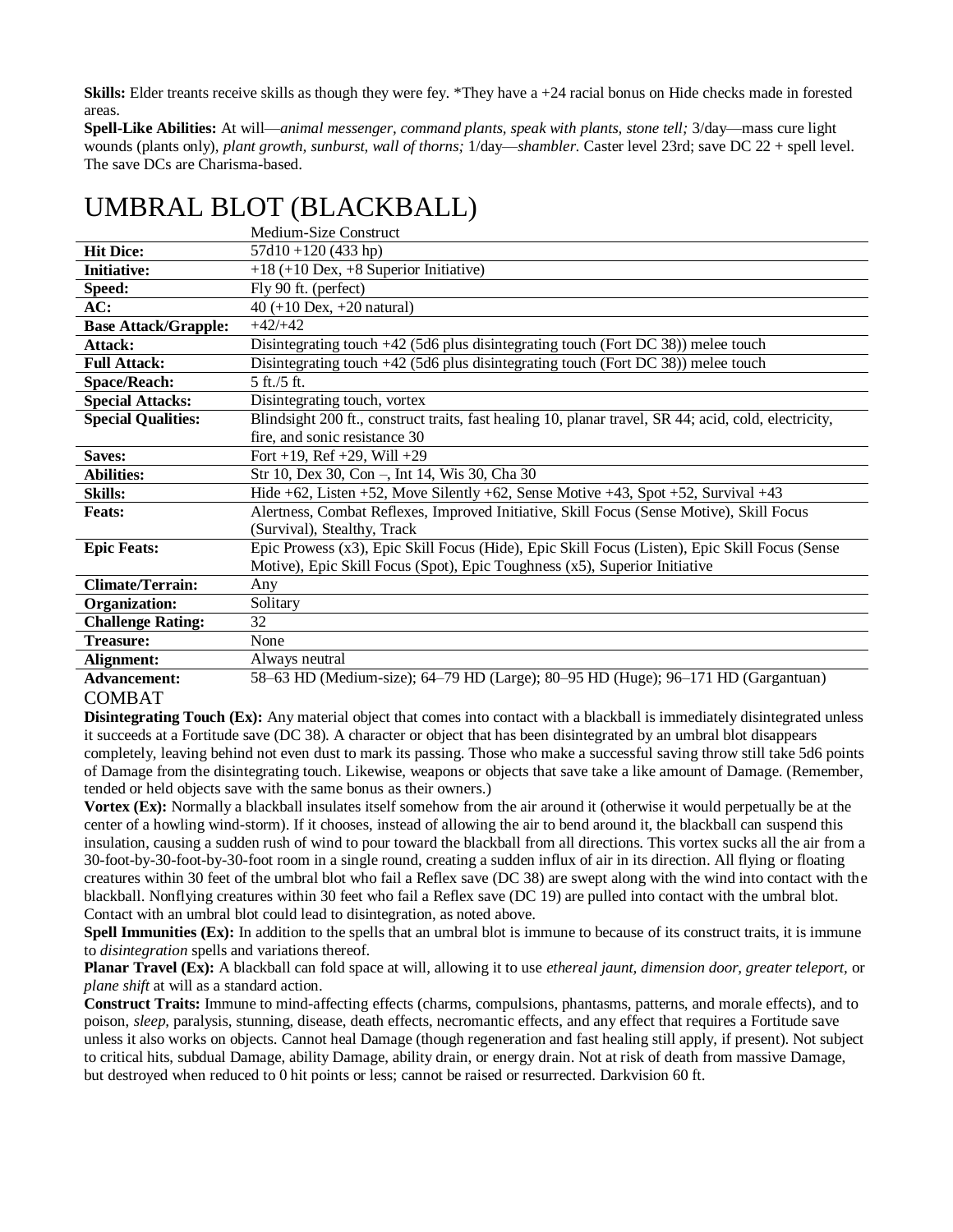# UVUUDAUM

|                             | Large Outsider (Evil, Extraplanar)                                                                      |
|-----------------------------|---------------------------------------------------------------------------------------------------------|
| <b>Hit Dice:</b>            | 38d8+646 (817 hp)                                                                                       |
| <b>Initiative:</b>          | $+14$ (Dex)                                                                                             |
| Speed:                      | 80 ft., climb 40 ft.                                                                                    |
| AC:                         | 52 (+14 Dex, $-1$ size, +29 natural)                                                                    |
| <b>Base Attack/Grapple:</b> | $+38/+56$                                                                                               |
| Attack:                     | Head spike $+51$ (10d6+21/19-20 plus Wisdom drain) melee                                                |
| <b>Full Attack:</b>         | Head spike $+51$ (10d6+21/19-20 plus Wisdom drain) melee                                                |
| <b>Space/Reach:</b>         | 10 ft./10 ft.                                                                                           |
| <b>Special Attacks:</b>     | Confusion aura, spell-like abilities, Wisdom drain                                                      |
| <b>Special Qualities:</b>   | Blindsight 500 ft., DR 10/epic and good, electricity resistance 30, fast healing 20, regeneration 5,    |
|                             | SR 39                                                                                                   |
| Saves:                      | Fort $+40$ , Ref $+37$ , Will $+41$                                                                     |
| <b>Abilities:</b>           | Str 39, Dex 38, Con 44, Int 32, Wis 38, Cha 46                                                          |
| <b>Skills:</b>              | Balance +18, Climb +32, Concentration +58, Craft (alchemy) +52, Diplomacy +22, Escape                   |
|                             | Artist +55, Gather Information +22, Hide +51, Intimidate +59, Jump +69, Knowledge (arcana,              |
|                             | history, local, religion, the planes) $+52$ , Listen $+55$ , Move Silently $+55$ , Search $+52$ , Sense |
|                             | Motive $+55$ , Spellcraft $+56$ , Spot $+55$ , Swim $+55$ , Tumble $+59$                                |
| <b>Feats:</b>               | Cleave, Combat Casting, Combat Reflexes, Great Cleave, Improved Critical (head spike),                  |
|                             | Lightning Reflexes, Power Attack                                                                        |
| <b>Epic Feats:</b>          | Epic Reflexes, Improved Combat Reflexes, Spell Stowaway (time stop), Tenacious Magic                    |
|                             | (haste), Tenacious Magic (displacement), Tenacious Magic (stoneskin)                                    |
| <b>Climate/Terrain:</b>     | Any                                                                                                     |
| <b>Organization:</b>        | Solitary, pair, or madness $(3-6)$                                                                      |
| <b>Challenge Rating:</b>    | 27                                                                                                      |
| <b>Treasure:</b>            | Standard                                                                                                |
| Alignment:                  | Usually neutral evil                                                                                    |
|                             | ممملو مصدمته والمساري                                                                                   |

**Advancement:** As character class

Uvuudaums can speak telepathically to any creature within 500 feet that has a language.

A uvuudaum's natural weapons are treated as epic and evil for the purpose of overcoming damage reduction.

### COMBAT

**Confusion Aura (Su):** This ability operates continuously, as the *confusion* spell but with a 30-foot radius. Potential victims can make a Will save (DC 47) to resist confusion. Those affected by the aura can make a new save every 4 rounds to throw off the effect. Once it has successfully resisted, a subject remains immune to that uvuudaum's confusion aura for 24 hours. The save DC is Charisma-based.

**Wisdom Drain (Su):** This effect permanently reduces a living opponent's Wisdom score by 2d4 points when the creature hits with its head spike, or twice that amount on a critical hit. The creature regains 5 lost hit points (or 10 on a critical hit) whenever it drains Wisdom, gaining any excess hit points as temporary hit points. Thesse temporary hit points last a maximum of 1 hour. An opponent can avoid the Wisdom drain with a Fortitude save (DC 47). The save DC is Charismabased.

**Spell-Like Abilities:** At will—*confusion, dimension door, greater dispel magic, displacement, haste, invisibility, lightning bolt, magic missile, mage armor, polymorph, shield, stoneskin, true strike, web;* 3/day—*chain lightning, cone of cold, disintegrate, dominate person, plane shift, prismatic spray, scrying, greater teleport, wall of force;* 1/day—*contingent resurrection, nailed to the sky, time duplicate* (epic spells), *time stop.* Caster level 27th; save DC 28 + spell level. The save DCs are Charisma-based.

**Regeneration (Ex):** Uvuudaums take normal damage from holy weapons, cold, and fire.

# VERMIURGE

|                             | Large Aberration                             |
|-----------------------------|----------------------------------------------|
| <b>Hit Dice:</b>            | $42d8+546(735 hp)$                           |
| <b>Initiative:</b>          | $+11$ (+7 Dex, +4 Improved Initiative)       |
| Speed:                      | 50 ft., fly 90 ft. (perfect)                 |
| AC:                         | 40 (+3 Dex, $-1$ size, +24 natural)          |
| <b>Base Attack/Grapple:</b> | $+31/+47$                                    |
| Attack:                     | Sting $+43$ (1d6+12/19–20 plus poison) melee |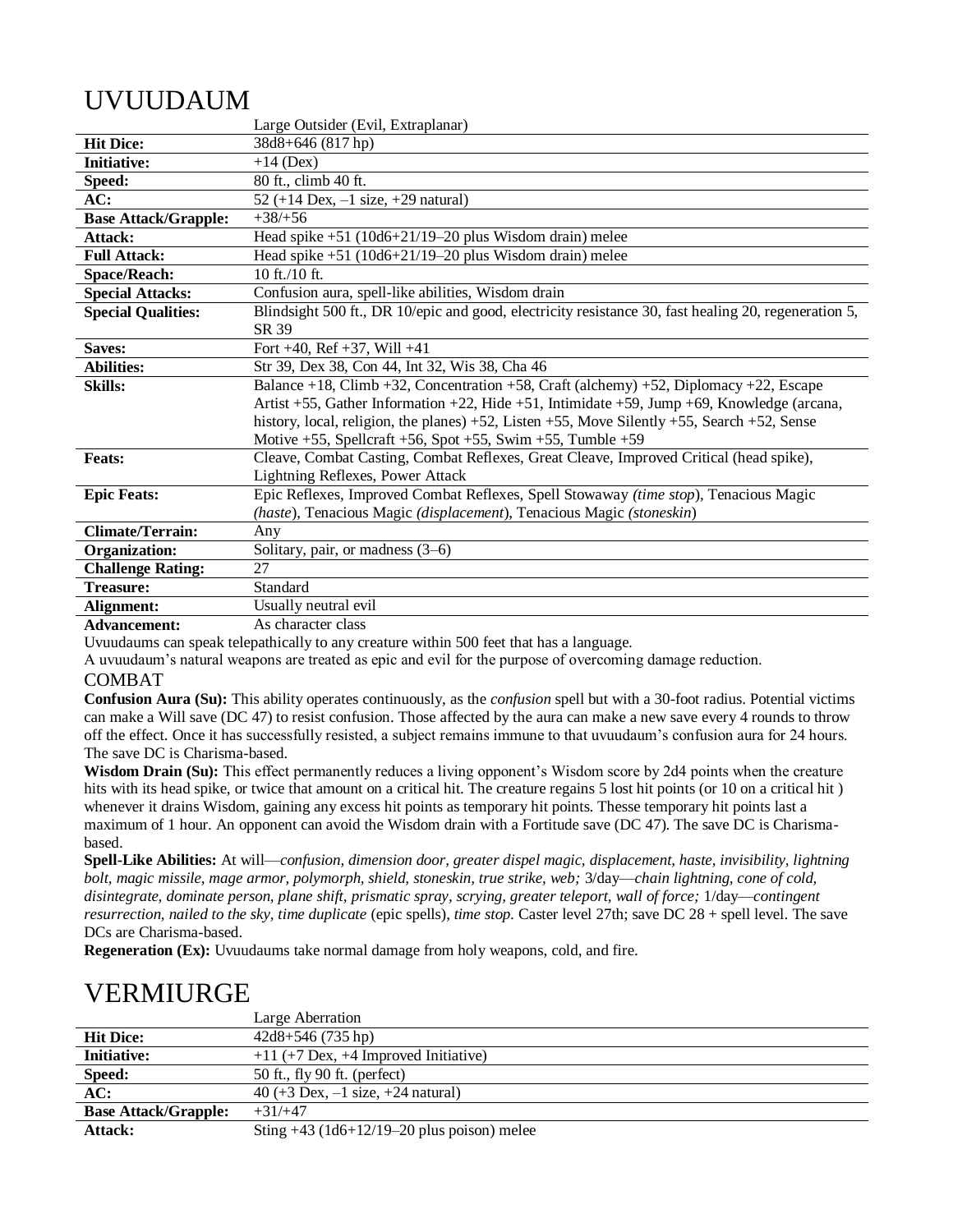| <b>Full Attack:</b>       | Sting +43 (1d6+12/19–20 plus poison) melee, 4 pincers +41 (2d8+6/19–20) melee, bite +40                     |
|---------------------------|-------------------------------------------------------------------------------------------------------------|
|                           | $(3d6+6)$ plus poison) melee                                                                                |
| <b>Space/Reach:</b>       | $5 \text{ ft}$ ./5 ft.                                                                                      |
| <b>Special Attacks:</b>   | Aura of doom, concealing aura, frightful presence, poison, spell-like abilities                             |
| <b>Special Qualities:</b> | DR 10/epic, darkvision 60 ft., fast healing 10, immune to all mind-affecting effects, low-light             |
|                           | vision, SR 34; scent                                                                                        |
| Saves:                    | Fort +29, Ref +21, Will +38                                                                                 |
| <b>Abilities:</b>         | Str 34, Dex 25, Con 36, Int 14, Wis 40, Cha 44                                                              |
| <b>Skills:</b>            | Heal $+24$ , Hide $+33$ , Jump $+45$ , Knowledge (nature) $+34$ , Listen $+47$ , Move Silently $+33$ , Spot |
|                           | $+47$                                                                                                       |
| <b>Feats:</b>             | Alertness, Cleave, Combat Reflexes, Dodge, Great Cleave, Great Fortitude, Improved Bull Rush,               |
|                           | Improved Critical (pincers), Improved Critical (sting), Improved Initiative, Multiattack, Power             |
|                           | Attack, Weapon Focus (pincers), Weapon Focus (sting)                                                        |
| <b>Epic Feats:</b>        | <b>Blinding Speed</b>                                                                                       |
| <b>Climate/Terrain:</b>   | Any                                                                                                         |
| Organization:             | Solitary                                                                                                    |
| <b>Challenge Rating:</b>  | 24                                                                                                          |
| <b>Treasure:</b>          | Standard                                                                                                    |
| Alignment:                | Usually lawful neutral                                                                                      |
| <b>Advancement:</b>       | 43–52 HD (Large); 53–70 HD (Huge)                                                                           |

Vermiurges speak Terran.

A vermiurge's natural weapons are treated as epic for the purpose of overcoming damage reduction.

### COMBAT

**Aura of Doom (Su):** A vermiurge is constantly affected as if by a *crown of vermin* spell (epic spell) cast by a 42nd-level caster. As per the spell, a vermiurge may completely suppress the aura of insects as desired. A vermiurge's aura of doom constantly replenishes itself at a rate of 200 vermin per round (unlimited duration). When vermin die off either by being slain or by dealing Damage to another creature, the aura does not permanently collapse, even if all the vermin are slain or if all 1,000 vermin deal their Damage in 1 round. As soon as any vermin are replenished, they participate normally in the *crown of vermin* effect.

**Concealing Aura (Ex):** Its aura of doom constantly provides a vermiurge with nine-tenths concealment, so all attacks made against it have a 40% miss chance.

**Frightful Presence (Su):** This ability takes effect automatically when the vermiurge first engages its aura of doom. It affects only opponents with fewer Hit Dice or levels than the creature has. The affected creature must make a successful Will save (DC 48) or become shaken. Success indicates that the target is immune to that creature's frightful presence for one day. The save DC is Charisma-based.

**Poison (Ex):** Sting or bite, Fort save (DC 44); initial Damage 1d6 temporary Con, secondary Damage 2d6 temporary Con. The save DC is Constitution-based.

|                             | Medium-Size Undead (Cold)                                                                        |
|-----------------------------|--------------------------------------------------------------------------------------------------|
| <b>Hit Dice:</b>            | 32d12 (208 hp)                                                                                   |
| <b>Initiative:</b>          | $+12$ (+8 Dex, +4 Improved Initiative)                                                           |
| Speed:                      | $60$ ft.                                                                                         |
| AC:                         | 46 (+8 Dex, $+28$ natural)                                                                       |
| <b>Base Attack/Grapple:</b> | $+16/+37$                                                                                        |
| Attack:                     | $+$ Claw $+40$ (3d8+21/19–20 (+1d6 on critical hit) plus blight-fire) melee                      |
| <b>Full Attack:</b>         | 2 claws +40 (3d8+21/19-20 (+1d6 on critical hit) plus blight-fire) melee, skull butt +32 (2d6+10 |
|                             | plus blightfire) melee                                                                           |
| <b>Space/Reach:</b>         | 5 ft./5 ft.                                                                                      |
| <b>Special Attacks:</b>     | Rend 6d8+31, blightfire, spell-like abilities                                                    |
| <b>Special Qualities:</b>   | Undead traits, cold subtype, cold aura, SR 34, DR 10/-                                           |
| <b>Skills:</b>              | Jump +21, Intimidate +44, Knowledge (religion) +35, Listen +43, Spot +43                         |
| <b>Feats:</b>               | Cleave, Improved Critical (claw), Improved Initiative, Power Attack, Weapon Focus (claw)         |
| <b>Epic Feats:</b>          | Overwhelming Critical (claw), Blinding Speed, Epic Fortitude, Epic Weapon Focus (claw)           |
| Saves:                      | Fort +14, Ref +18, Will +24                                                                      |
| <b>Abilities:</b>           | Str 52, Dex 27, Con -, Int 10, Wis 22, Cha 28                                                    |
| <b>Climate/Terrain:</b>     | Any                                                                                              |

### WINTERWIGHT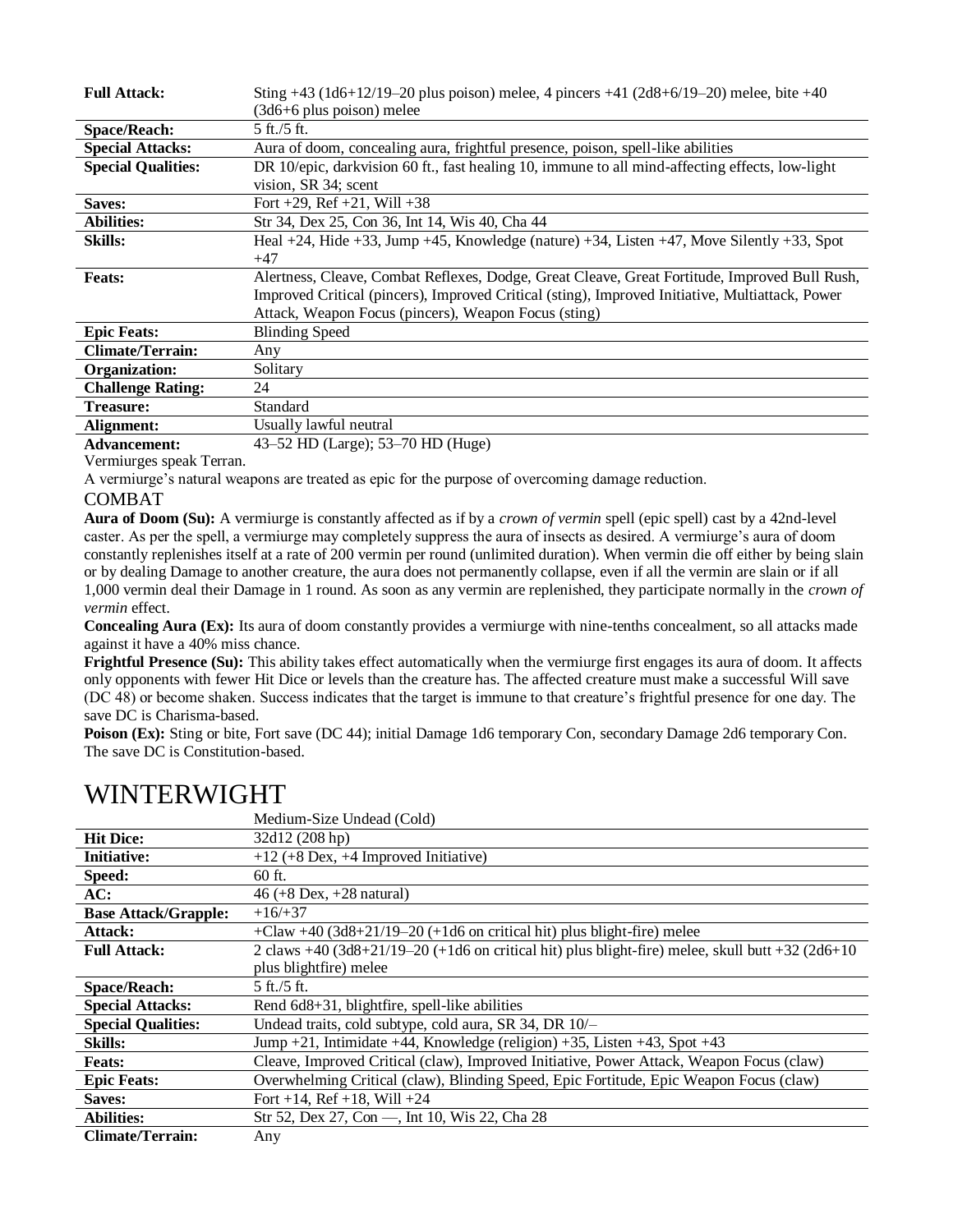| Organization:            | Solitary or pair    |
|--------------------------|---------------------|
| <b>Challenge Rating:</b> | ΩΩ<br>ل ک           |
| <b>Treasure:</b>         | Standard            |
| Alignment:               | Always chaotic evil |
|                          |                     |

**Advancement:** 33–42 HD (Medium-size); 43–55 HD (Huge)

Winterwights speak Common and Infernal.

A winterwight's natural weapons are treated as epic for the purpose of overcoming damage reduction.

### COMBAT

**Rend (Ex):** If the winterwight hits with both of its claws, it latches onto the opponent's body and tears the flesh. This attack automatically deals an additional 6d8+31 points of Damage.

**Blightfire (Su):** When a winterwight deals Damage to a living opponent, a night-black flame begins to burn on the opponent's body. If the opponent fails a Fortitude save (DC 35), it takes 4 points of permanent Constitution drain. The opponent must continue to save every round for the next 4 rounds (5 rounds total) to avoid being permanently drained of an additional 4 points of Constitution per round. The creature regains 10 lost hit points whenever it drains 4 points of Constitution, gaining any excess hit points as temporary hit points. These temporary hit points last a maximum of 1 hour. If the opponent is slain by blightfire, only icy fragments of the victim remain. The save DC is Charisma-based. **Spell-Like Abilities:** At will—*cone of cold, control weather, dimension door, spell immunity (fireball*), *sleet storm* (a

winterwight is immune to the effects of a *sleet storm* spell), *wall of ic*e. Caster level 23rd; save DC 19 + spell level. The save DCs are Charisma-based.

**Undead Traits:** Immune to poison, *sleep,* paralysis, stunning, disease, death, effects, necromantic effects, mind-affecting effects, and any effect requiring a Fortitude save unless it also works on objects. Not subject to critical hits, subdual Damage, ability Damage, ability drain, or energy drain. Negative energy heals. Not at risk of death from massive Damage, but destroyed at 0 hit points or less. Darkvision 60 ft. Cannot be raised; resurrection works only if creature is willing. **Cold Subtype:** Immunity to cold. Vulnerability to fire (takes half again as much (+50%) damage as normal from fire, regardless of whether a saving throw is allowed, or if the save is a success or failure).

**Cold Aura (Su):** A 10-foot-radius spread cold aura surrounds a winterwight. All creatures of the cold sub-type in the field (including the winterwight) are treated as if having turn resistance +6 (if undead) and fast healing 10. Creatures subject to cold Damage take 2d10 points of cold Damage each round they remain within the cold aura.

|                           | Medium-Size Aberration                                                                                                 |
|---------------------------|------------------------------------------------------------------------------------------------------------------------|
| <b>Hit Dice:</b>          | HD $23d8 + 49$ (152 hp)                                                                                                |
| <b>Initiative:</b>        | $+8$ (+4 Dex, +4 Improved Initiative)                                                                                  |
| Speed:                    | 30 ft.                                                                                                                 |
| AC:                       | 47 (+4 Dex, +8 bracers, +3 ring, +2 amulet, +20 insight)                                                               |
| <b>Attacks:</b>           | $+4$ staff $+15/+10$ melee                                                                                             |
| Damage:                   | $+4$ staff 1d6+4                                                                                                       |
| <b>Space/Reach:</b>       | 5 ft./5 ft.                                                                                                            |
| <b>Special Attacks:</b>   | Spell-like abilities, engulf, frightful presence                                                                       |
| <b>Special Qualities:</b> | Blindsight 300 ft., SR 36, discorporate, immunities                                                                    |
| Saves:                    | Fort +11, Ref +14, Will +17                                                                                            |
| <b>Abilities:</b>         | Str 10, Dex 14 (18 with gloves), Con 13 (15 with <i>Ioun stone</i> ), Int 20 (26 with <i>headband</i> ), Wis 12, Cha 8 |
| <b>Skills:</b>            | Concentration +22, Craft (alchemy) +28, Listen +24, Knowledge (arcana, local, nature, religion) +28,                   |
|                           | Listen $+21$ , Move Silently $+24$ , Spellcraft $+28$                                                                  |
| <b>Feats:</b>             | Brew Potion, Combat Casting, Craft Staff, Craft Wondrous Item, Heighten Spell, Improved Initiative,                    |
|                           | Lightning Reflexes, Maximize Spell, Quicken Spell, Scribe Scroll, Spell Penetration, Toughness                         |
| <b>Epic Feats:</b>        | Improved Spell Capacity (10th), Improved Spell Capacity (11th)                                                         |
| <b>Climate/Terrain:</b>   | Any                                                                                                                    |
| Organization:             | Solitary                                                                                                               |
| <b>Challenge</b>          | 26                                                                                                                     |
| <b>Rating:</b>            |                                                                                                                        |
| <b>Treasure:</b>          | As character                                                                                                           |
| Alignment:                | Any evil                                                                                                               |
| Advancement:              | A a charactor                                                                                                          |

# WORM THAT WALKS

As character

A worm that walks rarely speaks, although it retains knowledge of all languages it knew in life, as well as any it has learned since.

COMBAT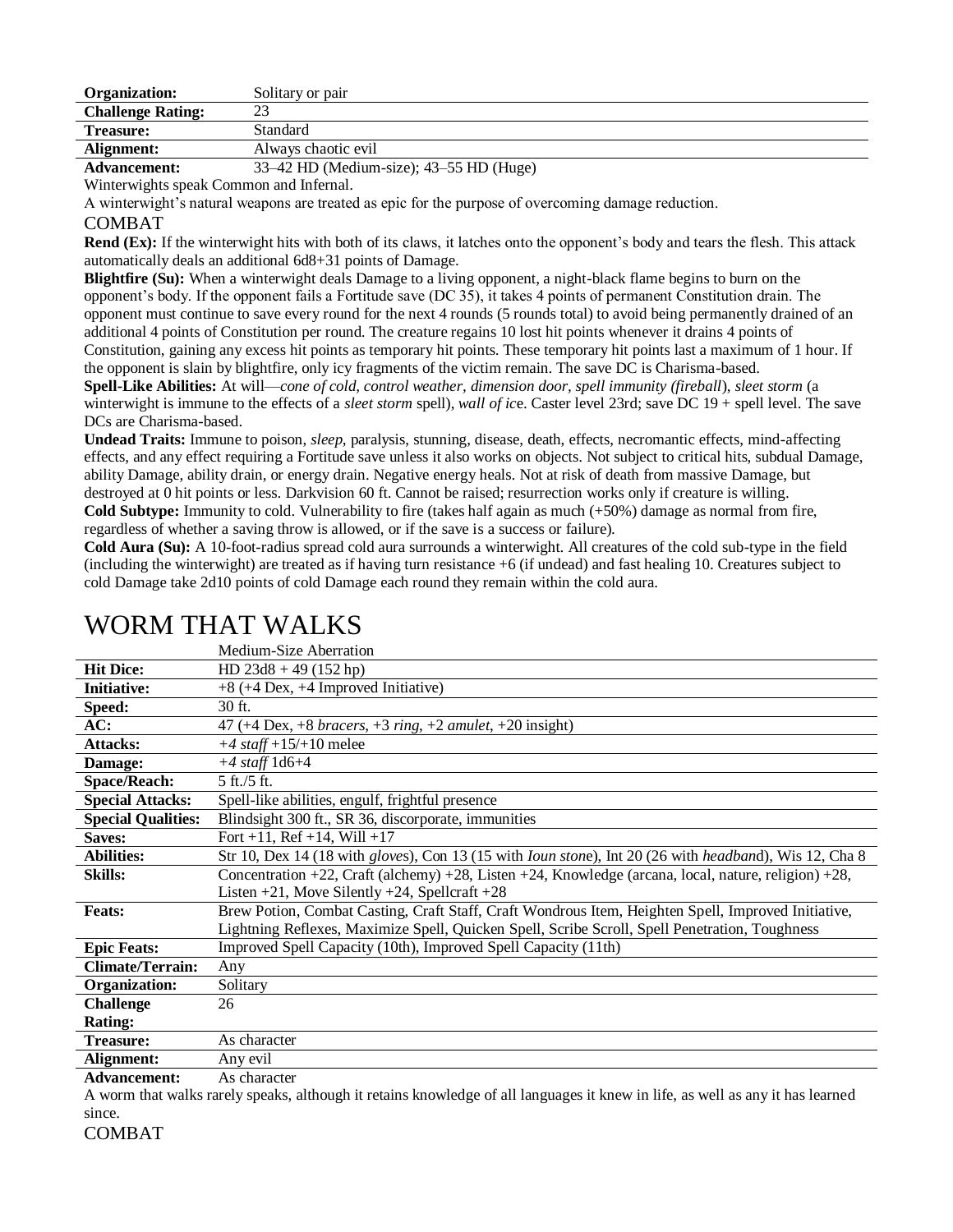**Spells:** A worm that walks can cast any spells it could cast as a character. This sample worm was a 23rd-level wizard (spells per day: 4/12/6/6/6/5/5/5/5/4/1/1). The last spell slots are 10th-level and 11th-level slots, respectively, and are available for 0–9th level meta-magic spells.

**Spell-Like Abilities:** 1/day—*animal growth* (vermin), *animal messenger* (vermin), *animal shapes* (vermin), *animal trance*  (vermin), *colossal vermin* (as *giant vermi*n, but it can increase the creature's size from Large to Gargantuan and from Huge to Colossal), *creeping doom, giant vermin, summon swarm* (vermin), *summon vermin* (as *summon nature's ally,* except it summons 10 HD of vermin per level), and *vermin plague* (as *insect plagu*e). Caster level 20th; save DC 9 + spell level. The save DCs are Charisma-based.

**Engulf (Ex):** A worm that walks can choose to engulf an opponent who is no more than one size category larger than itself. The worm attempts to embrace its victim, and with a successful melee touch attack, the victim is immediately swallowed up and surrounded by a mass of vermin, taking 100 points of damage. A victim who spends a full-round action can break free of the embrace and move up to half its speed away from the worm if desired, but can do nothing else. Otherwise, each round a victim remains embraced, it takes another 100 points of Damage. Constructs are immune to this attack.

**Spells:** The worm that walks can cast any spells it could cast when a living character. It also gains several related abilities. **Frightful Presence (Su):** When a worm that walks engulfs a victim, witnesses must make a Will save (DC 10 + 1/2 the worm's HD + the worm's Cha modifier). Those who make the save are shaken. Those who fail by 5 or fewer points are frightened. Those who fail by 6 to10 points are panicked. Those who fail by 11 or more points are cowering. All these conditions last for  $1d4$  rounds. Those who have seen a worm use this attack before gain a  $+5$  bonus on their saving throws. The victim of the worm's engulf attack has a  $-5$  penalty on his or her saving throw.

**Discorporate (Ex):** If gravely threatened, a worm can discorporate as a free action, simply falling into a pile of individual vermin that slither quickly away. So long as any of the component vermin survive, they can breed and create a new body to house the wizard's intelligence and personality. Discorporating is a dangerous tactic, because once separated, the vermin are treated no differently than other vermin. Also, the worm stands a good chance of losing all its equipment. However, discorporation almost assures that at least one maggot (if not dozens) will manage to crawl away, and so provide for the worm's continued existence.

**Immunities (Ex):** A worm that walks has no discernable anatomy, so it is not subject to critical hits or flanking. **Possessions:** Scrolls of *fireball* (10th-level caster), greater *teleport, acid fog, incendiary cloud, shapechange, wail of the banshee, clenched fist, horrid wilting, maze, summon monster I*X; *potions of cure serious wounds, alter self, haste, fly.* Other magic gear: *amulet of natural armor +2, bracers of armor +8, ring of protection +3, +4 staff*, *rod of absorption, gloves of Dexterity +4, headband of intellect +6, pink Ioun stone, wings of flying.*

# CREATING A WORM THAT WALKS

"Worm that walks" is a template that can be added to any evil wizard or sorcerer. It uses all the original character's statistics, special abilities, and equipment, except as noted here.

**Type:** The character's type changes to aberration (it is a creature composed of hundreds of discrete crawling worms). **Hit Dice:** Increase to d8.

**AC:** The mass of worms that make up this creature, each looking out for danger, in sum provide a +20 insight bonus to AC. **Special Attack:** A worm that walks retains all the character's special attacks. It also gains one special attack, engulf. **Engulf (Ex)**: A worm that walks can choose to engulf an opponent who is no more than one size category larger than itself. The worm attempts to embrace its victim, and with a successful melee touch attack, the victim is immediately swallowed up and surrounded by a mass of vermin, taking 100 points of Damage as the biting vermin nibble away. A victim who spends a full-round action can break free of the embrace and move up to half its speed away from the worm if desired, but can do

nothing else. Otherwise, each round a victim remains embraced, it takes another 100 points of Damage. Constructs are immune to this attack.

**Spells:** A worm that walks can cast any spells it could cast as a living character.

**Spell-Like Abilities:** 1/day— *animal growth* (vermin), *animal messenger* (vermin), *animal shapes* (vermin), *animal trance*  (vermin), *colossal vermin* (as *giant vermi*n, but it can increase the creature's size from Large to Gargantuan and from Huge to Colossal), *creeping doom, giant vermin, summon swarm* (vermin), *summon vermin* (as *summon nature's ally,* except it summons 10 HD of vermin per level), and *vermin plague* (as *insect plagu*e). Caster level 20th.

**Special Qualities:** A worm that walks retains any special abilities it had in life and gains those mentioned below. *Blindsight (Ex):* Worms that walk have blindsight 300 ft.

*Spell Resistance (Ex):* A worm that walks has spell resistance equal to its Challenge Rating +10.

*Frightful Presence (Su):* When a worm that walks engulfs a victim, witnesses must make a Will save (DC  $10 + 1/2$  the worm's HD + the worm's Cha modifier). Those who make the save are shaken. Those who fail by 5 or fewer points are frightened. Those who fail by 6 to 10 points are panicked. Those who fail by 11 or more points are cowering. All these conditions last for  $1d4$  rounds. Those who have seen a worm use this attack before gain a  $+5$  bonus on their saving throws. The victim of the worm's engulf attack has a -5 penalty on his or her saving throw.

*Discorporate (Ex):* If gravely threatened, a worm can discorporate as a free action, simply falling into a pile of individual